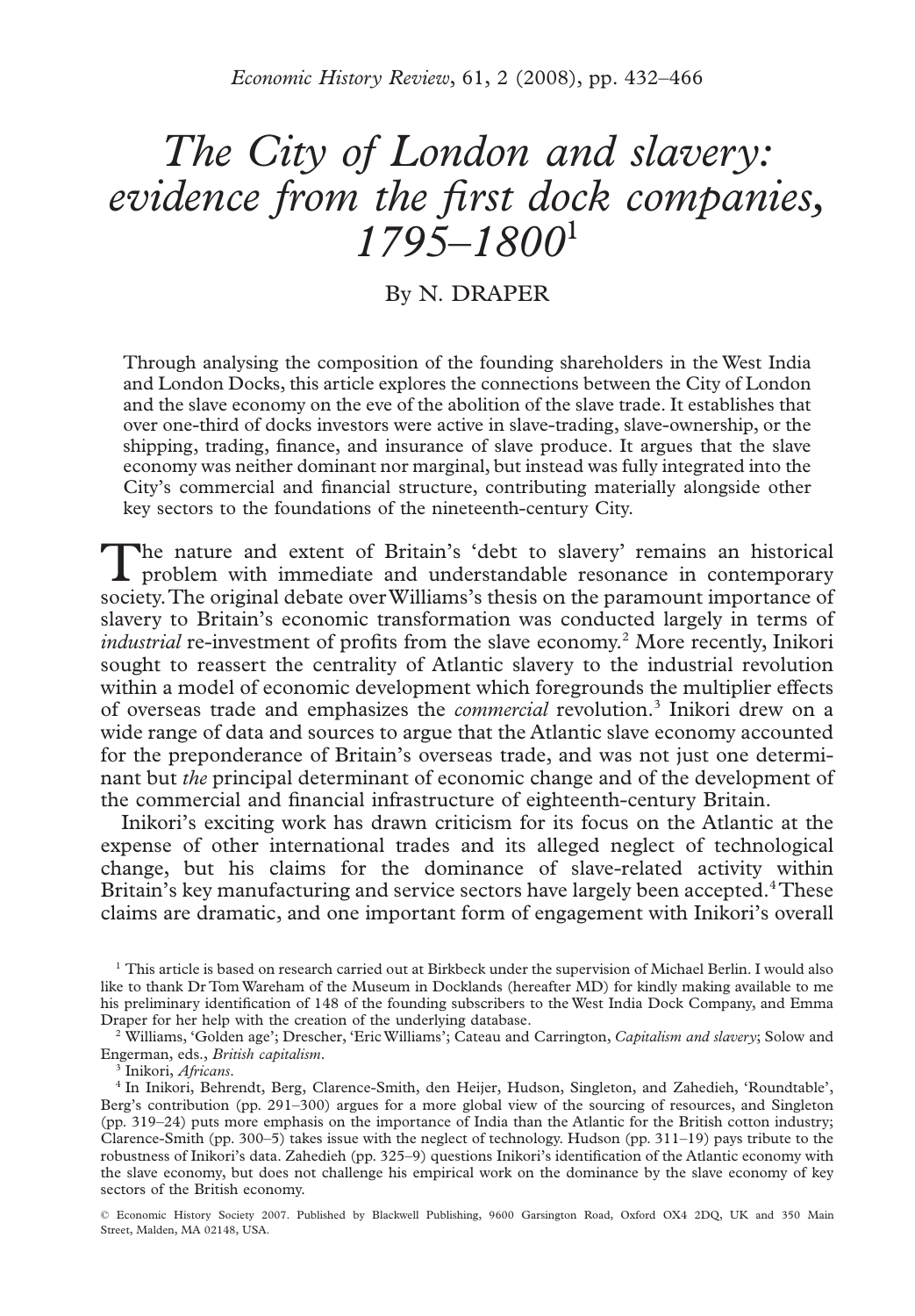argument is through empirical investigation of local and regional economies in order to place slave-related activity in the context of the whole. A significant contribution has been made by Richardson for Bristol, concluding that the slave economy accounted for 40 per cent of Bristol's income in the late-eighteenth century, at a time when Bristol's direct participation in the slave trade had already declined sharply.<sup>5</sup> But what of the larger and more complex economy of London? By the end of the eighteenth century, the City of London was pivotal in the financial and commercial organization of the colonial system founded on the enslavement of Africans: two-thirds of Britain's total sugar imports in 1790 came through London, the City provided the banking system for theWest Indies, and the system of slave-factoring in Jamaica was organized and funded from London.<sup>6</sup> Much work has been done to confirm the importance of London to the slave economy, but there is very little on the importance of that slave economy to London. Recent synoptic histories of London and the City have failed to engage with the links of either to slavery, leaving the way open for simplistic, populist contentions that London was built on the blood of Africans.7

In exploring London's links with slavery, this article adopts a different approach to Richardson, who drew on customs records and shipping volumes, and instead focuses on assessing the linkages to slavery of a large group of commercial actors in London at the close of the eighteenth century. By using subscription lists of the founding investors in the two earliest docks schemes to amass and analyse a sample of City financiers and merchants of sufficient size to provide a quantitative framework, the article seeks to provide a bridge between the traditional single-firm studies of merchants and the wider issues of slavery and economic development embedded in the historiography, to document the extent and functioning of important City networks around the slave economy, to explore the degree and the manner of slavery's integration into London's large and complex economy on the eve of abolition, and to begin a more rigorous definition of London's debt to slavery.<sup>8</sup>

The two docks schemes have been examined side by side to increase the size of the sample and to reduce its bias. The West India Dock Company (WIDCO) on the Isle of Dogs, by its nature as a dedicated facility with a statutory monopoly in handling major slave products (notably sugar and rum), might be expected to have attracted from the City those tied most closely to the slave economy. By contrast, the London Dock Company (LDC) at Wapping, despite its monopoly over a

<sup>5</sup> Richardson, 'Bristol's "golden age"'.

<sup>6</sup> For sugar imports, see Price and Clemens, 'Revolution of scale', p. 33. For banking and slave-factoring, see Sheridan, 'Organisation' and Checkland, 'Finance'.

<sup>7</sup> Kynaston, *City of London*, is silent on the role of the slave economy; Porter, *London*, has no index reference to slavery; Sheppard, *London*, has one; Inwood, *History of London*, has two pages out of one thousand on the slave trade and slavery. For the populist counterview, see, for example, Beckford, R., 'The Empire strikes back', Channel 4, 15 Aug. 2005; Sherwood, *After abolition*, pp. 27–57, 175–7. For London, in addition see Rawley, *London*. For the outports, see, for example, Clemens, 'Rise of Liverpool'; Dresser, *Slavery obscured*; Morgan, *Bristol and the slave trade*; Devine, 'Glasgow–West India merchants'.

<sup>&</sup>lt;sup>8</sup> This work is consistent with the perspectives put forward in Pearson and Richardson, 'Networking', which emphasizes the importance of affiliated networks of credit in the financing of the slave trade in the first half of the eighteenth century, and with Hancock's *Citizens*, a groundbreaking in-depth study of a much smaller group of London merchant 'Associates' with portfolio interests in the slave economy, which nevertheless did not establish how representative or otherwise the group was. Echoes of Hancock's sample are found in the docks subscription liete.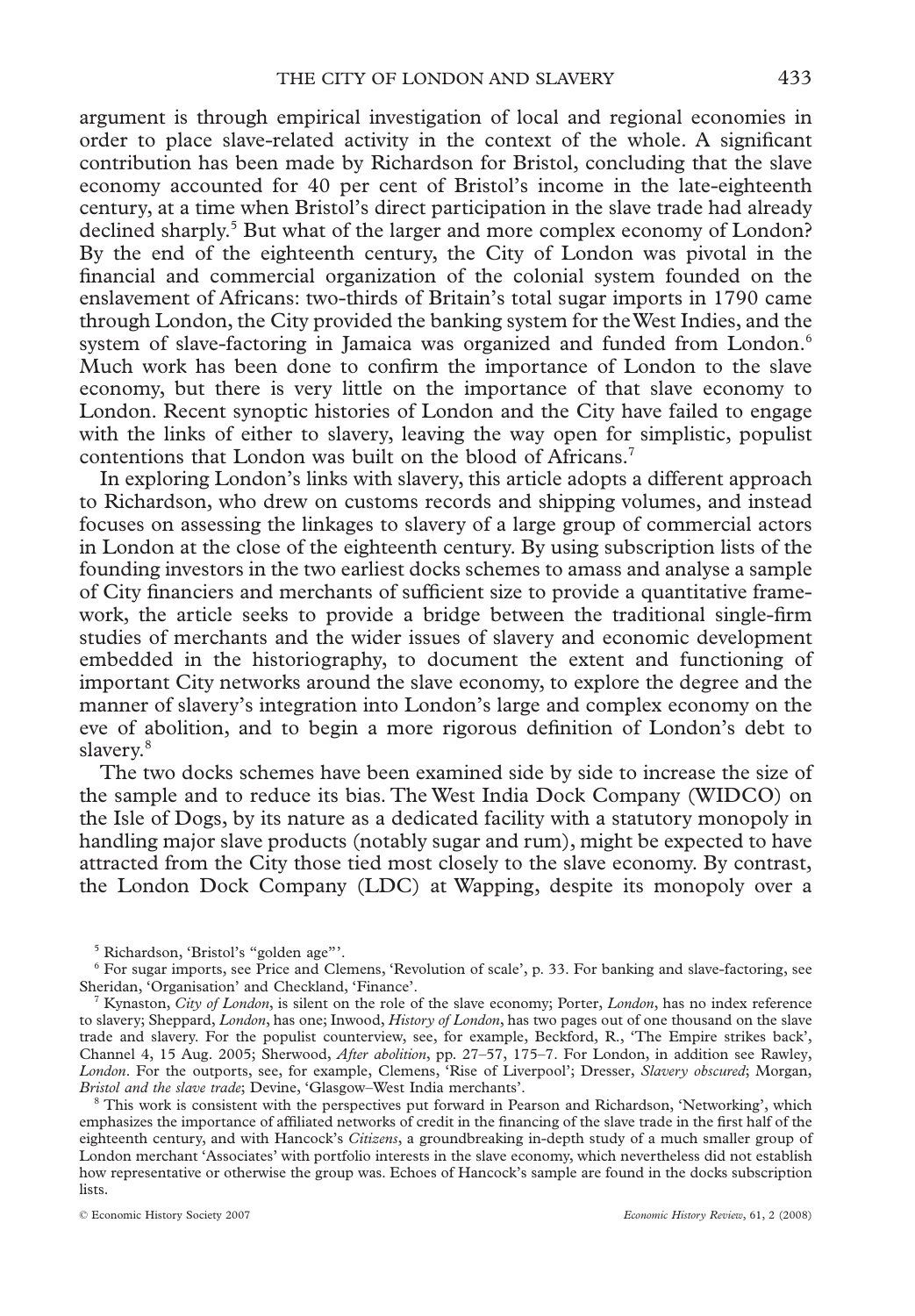number of other trades including wine, brandy, tobacco, and rice, was a rival scheme with its roots in a free port ideology, and fewer inherent commercial linkages to the slave economy outside of the trade in American tobacco. The investor bases therefore appear to promise potentially complementary universes.

The article proceeds by examining in section I how the two groups of founding shareholders came into existence for the two docks schemes in 1799 and 1800. London's docks represent one of the most important of the many 'improvement' schemes which transformed the metropolis in the half-century from 1770 to 1820, and they were major capital undertakings which significantly contributed to the West End/East End polarization of the city over the following two centuries. However, they were also opportunities to invest in the slave economy in the case of WIDCO, and in the wider imperial economy in the case of LDC. Their founding shareholders constituted a large (though, as noted below, not a random) sample of London capitalists/investors, whose roles within London's commercial and financial structure are defined in section II. Section III establishes the linkages between those shareholders and the wider slave economy, conceived here as comprising concentric circles: the slave trade itself at the centre, but extending outwards to ownership of plantations, trading in tropical produce, financing of both plantations and related trade, provision and insurance of the shipping for the African and West Indian trades, and the furnishing of supplies and manufactures to those trades. Section IV considers the light shed by the analysis of the docks' shareholders on the debate over the state of the slave economy at the turn of the nineteenth century, by weighing evidence suggesting a decline of the slave economy ahead of abolition of the slave trade against evidence suggesting that the slave economy continued to attract new capital and new commercial capability in the City. Section V presents some conclusions. First, the slave economy was not homogeneous: instead, its participants were divided along numerous lines of conflicting allegiance and interest. Indeed, it is apparent that abolitionists feature amongst the investors, alongside slave owners and slave traders. Secondly, the slave economy was pervasive: over one-third of all investors in both schemes are identifiably tied to the slave economy, and there were more of these slave-related investors (although lower as a proportion) in LDC thanWIDCO. In addition, the slave economy was continuing to recruit new capital and new capacity in the City even on the eve of the abolition of the slave trade. However, *pace* Inikori, the slave economy was not the sole or even dominant activity of the majority of investors in either of the schemes, both of which represented dedicated facilities for overseas trade where Atlantic slavery might be expected to have left its widest and deepest imprimatur. The slave economy, while important, was ultimately only one of a number of key sectors contributing to the development of the City: the evidence does not suggest that the City's prosperity was built exclusively or even largely on slavery.

In using evidence concerning the docks' early investors to investigate the weight of the slave economy in the City, it is also important to acknowledge some limitations.The subscription lists of the docks schemes were compiled in a narrow period between 1795 and 1800. By scanning both the backgrounds and the later careers of the docks investors, the article captures some perspectives on the wider period between the 1770s and the 1830s (when slavery itself was abolished in the British Empire). Nevertheless, the article cannot seek to address the impact of the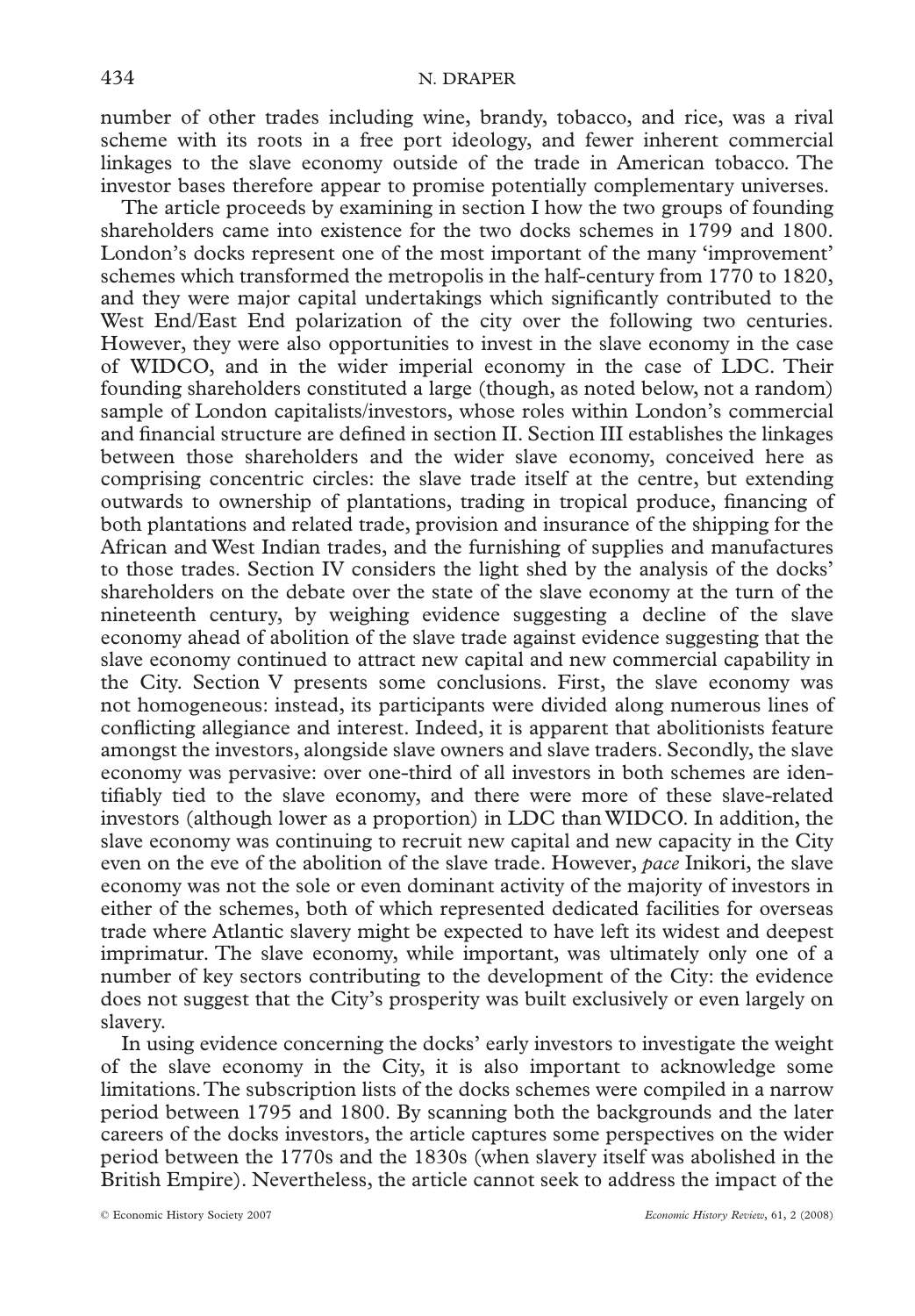slave economy on the City prior to American independence, nor in any systematic way for the period between the abolition of the slave trade and the abolition of slavery itself. Neither does it attempt to consider forced labour in the East Indies: instead, it focuses exclusively on the Atlantic slave economy anchored in the enslavement of Africans.

'If [the slave trade] were abolished altogether . . . it would render the City of London one scene of bankruptcy and ruin', alleged Nathaniel Newnham, London  $MP$  and alderman. <sup>9</sup>The City, of course, survived both abolition of the British slave trade in 1807 and of British colonial slavery in 1833. This, does not, however, imply that the slave economy was, or had become, marginal to the City: rather, this article suggests that the City's survival of abolition highlights the diversity of its foundations and its success in integrating and institutionalizing the fruits of the slave economy.

I

The West India merchants had first turned formal attention to the problems of congestion and pilferage of cargo shipping on the Thames in September 1793, but confined their original ambition to increasing capacity by extending the legal quays.10The advocacy of enclosed ('wet') docks flowed fromWilliamVaughan, heir to estates in the West Indies and a director of the Royal Exchange Assurance. His objective was the ordering of the river, both physically and morally, by the imposition of rational control on the movement of shipping and on access to ships at anchor, in order to reduce the costs of delay and the incidence of 'depredations' on the cargo.<sup>11</sup> Vaughan's mobilization of the London merchant community culminated in a subscription launched on 22 December 1795, raising  $\text{\emph{f}}800,000$  in support of the Wapping project. The subscription list, organized alphabetically, includes the names and the amounts subscribed for each of 634 investors.<sup>12</sup> The scheme was led by Vaughan and by two City of London aldermen, Sir John Eamer and George Hibbert, the former a wholesale grocer and Lord Mayor in 1801, the latter a West India merchant. It was opposed by the Corporation of the City of London itself as a plan promoted by 'opulent and respectable persons chiefly foreigners in regard to the freedom of this City'.13

Subsequently, the broadly based mercantile and commercial grouping behind the 1795 scheme split. The West Indian Planters and Merchants established a Committee in 1797 which reported back in favour of taking the wholeWest India trade off the river. The Corporation of London, after initial obstruction to the notion of wet docks, had elaborated a scheme for docks on the Isle of Dogs. The

<sup>12</sup> This list is in the MD as a manuscript account book, entitled *Subscribers to a fund for forming wet docks at Wapping and a canal from Blackwall agreeable to the list delivered at the cashiers office Bank of England December 1795*. This account book includes a number of additions in pencil, generally of small subscribers, bringing the total to approximately 650.

<sup>&</sup>lt;sup>9</sup> Sheridan, 'Organisation', p. 263.

<sup>10</sup> Stern, 'First London dock boom', p. 63.

<sup>11</sup> See William Vaughan's evidence to the *Select Committee of the House of Commons to enquire into the best mode of providing sufficient accommodation for the increased trade and shipping of the port of London* (P.P. 1793–1802, XIV) (hereafter Vaughan Evidence), pp. 202–8. See also Linebaugh, *London hanged*, for the argument that the formalisation of dock labour and the end of payment in kind—'perquisites'—were part of the wider imposition of time and wage discipline on the labouring poor in the eighteenth century.

<sup>&</sup>lt;sup>13</sup> Stern, 'First London dock boom', p. 64.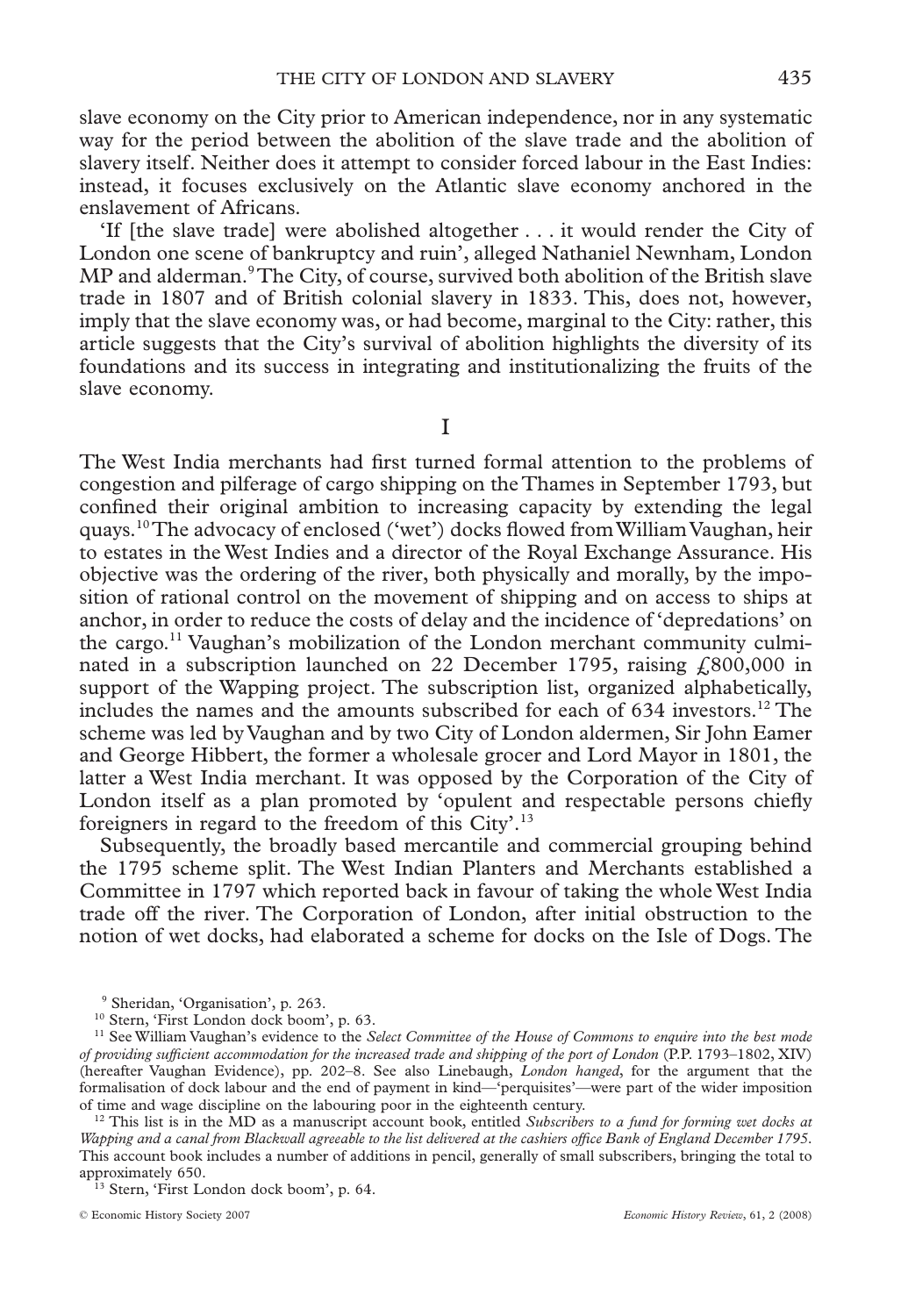West India merchants proposed to the City a joint action to implement its plan for a canal across and two wet docks in the Isle of Dogs, a scheme which, they claimed, 'effectually destroys the whole system of plunder which is now practiced on West India property . . . in the river, in lighters, on the wharfs and in the warehouses'.<sup>14</sup>

A schism thus emerged between the majority of theWest Indian trade, in alliance with the City, and the supporters of 'open' docks.Vaughan had already testified in 1795 that 'I have, I confess, my Doubts whether it would be practicable or political to compel the Whole of the shipping and commerce of the Port to go into docks according to their respective Trades or countries', but he became increasingly ideological in defence of the original merchants' Wapping scheme, arguing:

[F]rom the present state of Europe, England never had a fairer opportunity of becoming the great Depot [that is, entrepôt] for all Europe than at this moment, without a Rival . . . The Principles of Free Trade will probably grow out of the war, and that state or port is the wisest that the soonest meets or prepares for the growing changes in commerce.15

The polarization led to the adoption of both plans by the West India Dock Act of 1799 and the London Dock Act of 1800.16 Each of the acts contains a list of initial subscribers, of 122 names for WIDCO and 588 names for LDC. However, in the case of WIDCO, a much longer subscription list of 353 entries dated 8 August 1799 exists containing not only names but also addresses and the actual amounts subscribed.17 It includes all but five of the names in theWest India Dock Act.

This article therefore looks at two universes (and it is important to acknowledge the different bases of compilation). ForWIDCO, it uses the 8 August 1799 list, and the actual investment amounts. For LDC, it uses the list of subscribers in the London Dock Act.The investment amounts attributed in this paper to these LDC subscribers, however, are those amounts originally subscribed by the same investors in 1795, and therefore are indicative rather than actual.<sup>18</sup>

In the case of railway investment in the 1830s and 1840s, concern has been expressed about the informational content of the original subscription lists of the joint stock railway companies, because the transferability and partly-paid nature of the shares encouraged early investment by speculators who sold out before the first call for additional subscription money.<sup>19</sup> In the case of the docks' subscriptions, there appears to have been no liquid secondary market, no partly-paid feature, and no speculative activity. However, the original subscriptions were followed by subsequent capital raisings, so the analysis presented here reflects only the

<sup>14</sup> *Report of a committee of West India planters and merchants on the subject of a bill depending in Parliament for forming wet docks etc. at the Port of London*, 16 Nov. 1797, PAM 13697, Guildhall Library.

<sup>15</sup> Vaughan Evidence (P.P. 1795–6), p. 207, and *Reasons in favour of London docks* (1797), reprinted in Vaughan, *Memoir*, pp. 7–8.

<sup>&</sup>lt;sup>16</sup> 'An act for rendering more commodious and for better regulating the Port of London', 39 Geo. III Cap. XLIX ('West India Dock Act') and 'An act for making water docks, basons, cuts etc.', 39 & 40 Geo III Cap. XLVII ('London Dock Act').

<sup>&</sup>lt;sup>17</sup> MD, *Alphabetical list of subscribers to the West India Docks*, 8 Aug. 1799. The 353 entries represent 344 individuals after adjusting for (intentional) double entries. In this article, three apparent duplications in the London Dock Act have been eliminated to reduce the universe from 588 to 585 individual investors.

<sup>&</sup>lt;sup>18</sup> Some 50 names in the London Dock Act were not in the original 1795 'Subscribers to a fund' list, and therefore no investment amounts have been ascribed to them in this article.

<sup>19</sup> See Reed, *Railways*, *passim*.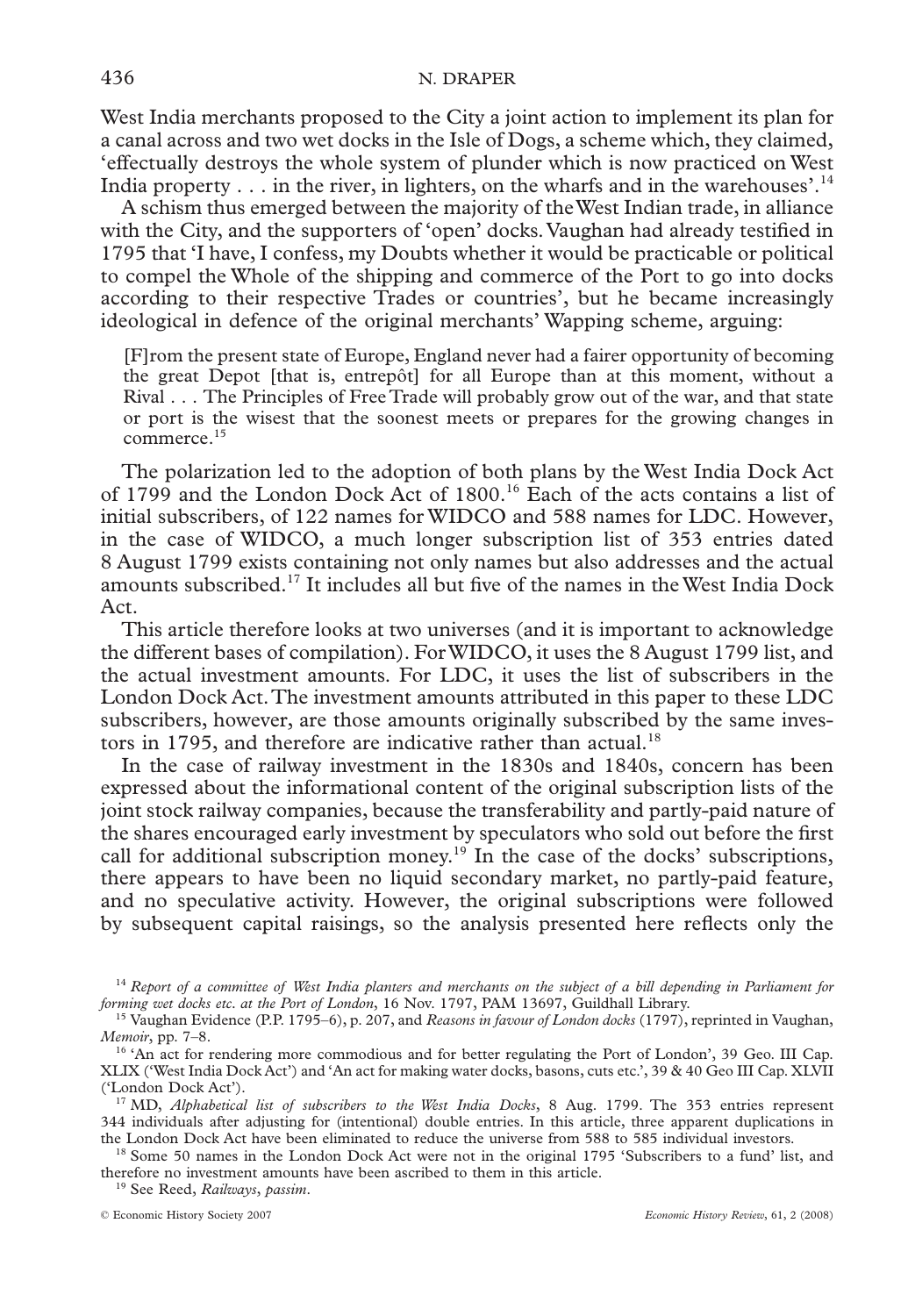founding shareholders. In the case of WIDCO, the total capital eventually raised was  $\zeta$ 1.2 million, whereas the London Docks ultimately cost  $\zeta$ 3.25 million, reflecting the much higher costs of development in the more densely populated Wapping area. $20$ 

In total, almost 85 per cent (780 of 929) of the founding investors have been positively identified. A further 43 identifications (5 per cent) are tentative. The percentages of success are marginally higher for WIDCO, where the provision of addresses resolves some of the ambiguities inherent for certain LDC subscribers.<sup>21</sup>

II

The financing of both dock schemes shows little evidence of recycling of aristocratic landed fortunes.Whereas around a quarter of contemporary investors in the East India Co. identified themselves as gentlemen, only one docks investor described himself as such.<sup>22</sup> Instead, both sets of docks investors were drawn from a tight area of London, from the commercial and financial community of the City, with, in the case ofWIDCO, a number of significant investors among the absentee slave owners living in the 'West Indian' residential area around Marylebone.<sup>23</sup> Only a handful of investors have addresses outside London and, of these, most are identifiable as retired planters or merchants. In this sense, the docks can be seen as broadly consistent with the contemporaneous financing of canal building: local endeavours, funded primarily by the commercial and mercantile classes of the immediate neighbourhood.<sup>24</sup> Women make up less than 2 per cent of the total, in some cases recognizably investing alongside husbands or families, in a handful of others apparently investing on their own account.

Investments in the docks were a minimum of  $f<sub>i</sub>100$ : the highest single subscription was  $\frac{15,000}{15,000}$ , but  $\frac{1500}{15,000}$  or  $\frac{11,000}{15,000}$  was more typical. Within firms, subscribers invested individually rather than jointly.<sup>25</sup> Because of the investment amounts (typically  $\ell$ , 500 or  $\ell$ , 1,000), the docks investors are weighted towards the upper echelons of the City, those with greater capital and greater liquidity. This is reflected in the fact that the docks investors represented a higher proportion of the committee members organizing the 'Loyal Petition' from London's merchants, bankers, and traders in December 1795 (25 out of 46 became investors in

<sup>22</sup> For the East India Company stockholders, see Bowen, 'East India stockholding'. Bowen nevertheless concludes that the East India Company 'was the preserve of the bourgeoisie and mercantile business groups of London' (p. 196). OnlyWilliam Kingsley of the LDC described himself as a 'gentleman' in the 1795 petition.Two or three more of the docks investors can be classified as gentry, including Sir Godfrey Webster of Battle Abbey, who had married Elizabeth Vassall of the planter family; she eloped with Lord Holland, and Webster killed himself in 1800. A number of the absentee slave-owners also displayed increasing 'rentier' characteristics as they and their children married into genteel society.

<sup>23</sup> Thorold, *London rich*, pp. 141–5.

<sup>24</sup> Ward, *Canal building*, p. 79.

<sup>25</sup> There are nevertheless two 'corporate' investors listed for the LDC, probably inadvertently (Pickard and Maitland, of the brewers Roberts, Pickard, & Maitland; Mount & Johnson,Wapping anchorsmiths) and one for WIDCO, the bankers Smith, Payne & Smith.

<sup>20</sup> Stern, 'First London dock boom', p. 71.

<sup>&</sup>lt;sup>21</sup> Draper, 'London and the slave economy', app. IV, in which for WIDCO, of 344 different names, 290 were positively identified and 20 more were characterized as 'probable', and for LDC, of 585 different names, 476 were positively identified and an additional 23 classed as 'probable'. Subsequent work has identified a further six WIDCO investors and eight LDC investors.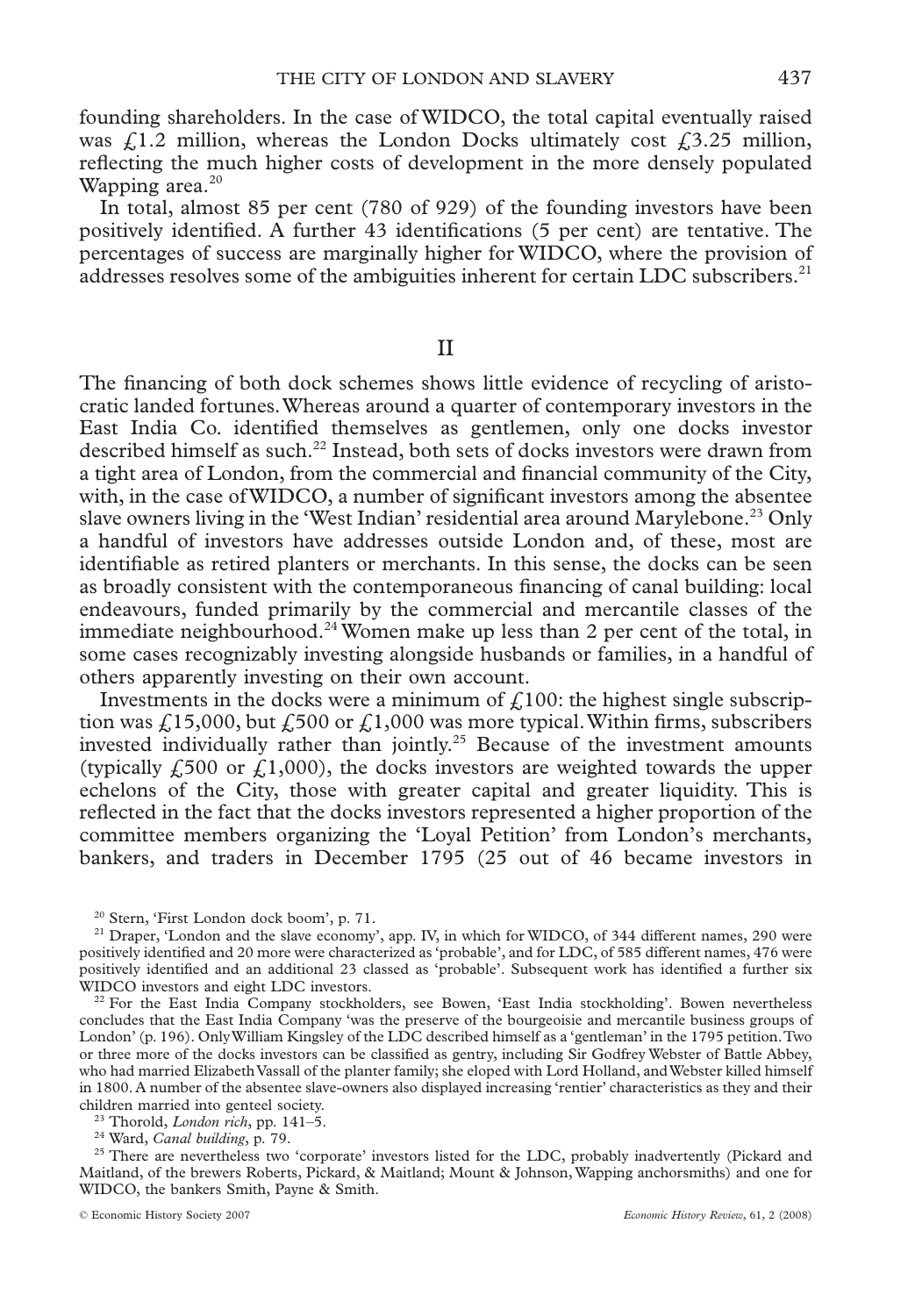|                                   | West India Dock Co. |              | London Dock Co. |                  |
|-----------------------------------|---------------------|--------------|-----------------|------------------|
|                                   | # subscriptions     | amount $(f)$ | # subscriptions | amount $(f_n)^a$ |
| $£,5,000+$                        | 24                  | 142,000      | 21              | 129,000          |
| £2,000-4,000                      | 77                  | 174,000      | 78              | 168,000          |
| £1,000-1,500                      | 85                  | 87,500       | 234             | 237,000          |
| $\textcolor{blue}{\cancel{.500}}$ | 130                 | 65,000       | 154             | 77,000           |
| 'City' <sup>b</sup>               | 30                  | 29,000       |                 |                  |
| Other                             | 7                   | 2,400        | 35              | 9,500            |
| Not known                         |                     |              | 63 <sup>c</sup> | 179,500          |
| Total                             | 353                 | f,500,000    | 585             | £800,000         |

Table 1. *Investment amounts*

*Notes*: *a* These amounts represent what the individual shareholders in LDC in 1800 had subscribed to the unified docks scheme in 1795.

*b* 29 members of Common Council subscribed  $f(1,000)$  each, recorded both under their names and as a collective investment under the Corporation of London. Eight of these invested incremental amounts on their own account.

*c* These subscribers to LDC in 1800 do not appear on the 1795 subscription list or, in a few cases, did appear on that list but had indecipherable investment amounts.

*Sources:* MD, *Alphabetical list of subscribers to theWest India Docks*, 8 Aug. 1799; MD, *Subscribers to a fund for forming wet docks at Wapping and a canal from Blackwall agreeable to the list delivered at the cashiers office Bank of England December 1795*; 'An act for making water docks, basons, cuts etc.', 39 & 40 Geo III Cap. XLVII ('London Dock Act').

the docks) than they did of the signatories overall (less than 20 per cent of the 5,000 signatures on the Loyal Petition belong to those who also became docks investors).26

While there is no material difference in the size structure of the subscriptions, WIDCO and LDC are differentiated in other important respects. Fewer than 50 investors were common to both schemes. From the original 1795 subscription list, only 55 subscribers 'defected' entirely to theWIDCO scheme, although these were generally larger and more influential subscribers who went on to constitute the leadership of WIDCO and who were in most cases significant West India merchants.<sup>27</sup> WIDCO had reserved £200,000 of its £500,000 for those who had originally subscribed to the 1795 scheme, but it was obliged to recruit new investors, notably absentee slave owners and (because of the joint nature of its scheme) the City interests around the Corporation of London. There was a collective investment in WIDCO by 'London, the Lord Mayor, Commonalty and Citizens of the City of', which represented 29 'City' members of Common Council, each investing  $f(1,000)$ ; eight of these also invested additional amounts directly. Guildhall officials are prominent in the subscription lists. For example, Timothy Tyrell, the City Remembrancer, Philip Wyatt Crowther, the City Comptroller, and James Woodcomb and Henry Woodthorpe of the Town Clerk's Office all subscribed. So did George Dance theYounger, the architect and portrait painter who succeeded his father as Architect and Surveyor to the Corporation of London and who designed Newgate Prison (1770). For all these servants of the Corporation,WIDCO gave an opportunity to invest in theWest India trade and participate in the slave economy.

<sup>26</sup> *Declaration of the merchants, bankers, traders and other inhabitants of London made at Grocers Hall December 2nd 1795*, BL.15 1795, Institute of Historical Research.

<sup>&</sup>lt;sup>27</sup> The 'defectors' included, by definition, much (although not all) of the West India Committee leadership: George Hibbert,William Chisholme,William Curtis, Henry Davidson, John Deffel, Thomas Gowland, Thomas Plummer, Joseph Timperon, and JohnWedderburn all subscribed in 1795, but became directors ofWIDCO and had no investment in LDC. MD, West India Dock Co. Minute Book, vol. 1, 8 Aug. 1799–30 Dec. 1800.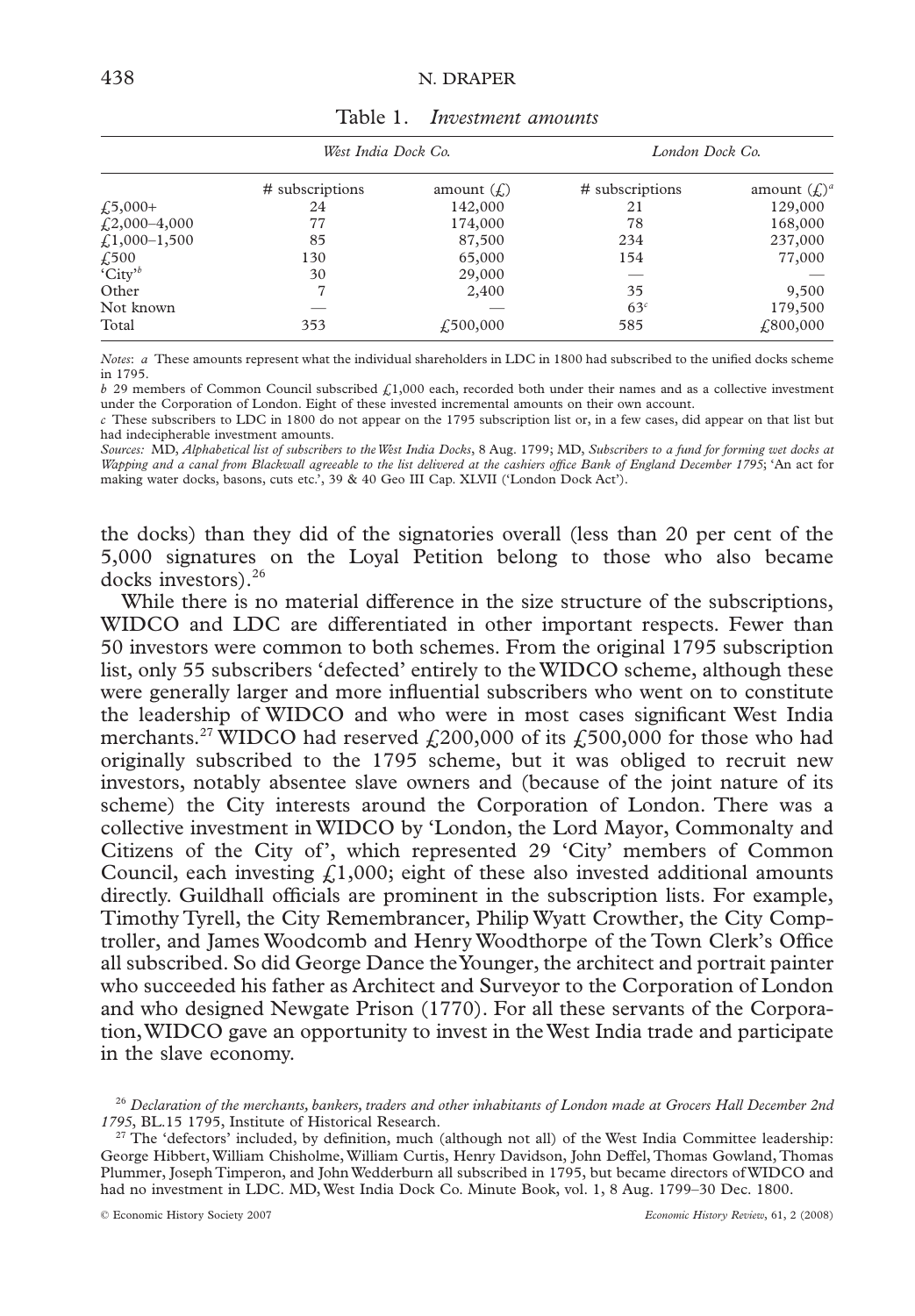LDC, by contrast, drew the bulk of its investors from the 1795 subscribers. From the original subscribers, it lost the 55 who defected toWIDCO and another 40 who disappeared altogether, while recruiting another 50 'new' names in the Act. Its subscribers are noticeably concentrated among the established financial institutions—the Bank of England, the East India Co., the Russia Co., the insurance companies—whose directors are largely absent from WIDCO. Half of the directors of the Board of the Bank of England invested in LDC (as did two clerks of the Bank); none invested in WIDCO.<sup>28</sup> Of the 26 directors of the Royal Exchange Assurance Co., 13 invested in LDC, and only one (JohnWilliam Anderson) in WIDCO; six of the 22 directors of the London Assurance Co. invested in LDC, and again only one (James Williams, a partner of the shipbuilder Robert Wigram) in WIDCO. A dozen East India Co. directors or MPs were investors in LDC; only three in WIDCO.<sup>29</sup>

The financial sector as a whole is also more prominent in LDC. The nexus of government loan contractors in LDC is especially marked. The LDC investors Rawson Aislabie, George Ward, Pascoe Grenfell, Ellis Were, and Godschall Johnson each underwrote  $\ell$ 100,000 or more in the 1796 loan raised by Boyd, Benfield,  $& Co.<sup>30</sup>$  John and William Mellish participated in the 1795 loan, and were also investors in the LDC. However, Abraham Robarts, whose firm Robarts Curtis participated in the 1796 loan, appears in both docks schemes, while the Goldsmid family (who underwrote  $f(2,966,000)$  in 1796) were invested in WIDCO.<sup>31</sup>

In both docks companies, the London professions are represented, both medical and legal. The lawyers in many cases had existing ties to commercial enterprises, such as Abraham Winterbottom in LDC, solicitor to Royal Exchange Assurance. Doctors include the royal physician SirWalter Farquhar (LDC) and John Latham (WIDCO), who was successively physician to the Middlesex, the Magdalen, and St Bartholomew's; from 1795, physician extraordinary to the Prince of Wales; between 1813 and 1819, President of the Royal College of Physicians; and in 1816, founder of the Medical Benevolent Society.<sup>32</sup> The complex of shippingrelated industries along the river—ropemakers, anchorsmiths, sailmakers, and shipbuilders—are represented in both companies. A handful of retailers and shopowners in the City and its vicinity include the Dollond optician family (now Dollond & Aitchison) in WIDCO.

The very nature of the docks as the infrastructure of international trade suggests that investors in either dock company were likely to be disproportionately

<sup>28</sup> 'Directors of the Bank of England elected 5 & 6 April 1797', *A London directory or alphabetical arrangement containing the names and residences of the merchants, manufacturers and principal tradesmen in the metropolis* (1798), BL.15 1798, Institute of Historical Research, p. 6. Of the 26 directors, Thos. Raikes, Samuel Thornton, Thos. Boddington, Samuel Bosanquet, George Dorrien, Jeremiah Harman, Beeston Long, Sir Richard Neave, George Peters, James Reed, Godfrey Thornton, and John Whitmore were LDC investors. James Sneath, identified as a clerk of the Bank of England in Old Bailey Sessions (OBS, available online at [www.oldbaileyonline.org\)](http://www.oldbaileyonline.org) t17960511-27, subscribed  $\text{\textsterling}2,000$  in 1795 and resubscribed to LDC, while Edward Staple, identified as a signing clerk of the Bank of England in OBS t18180909-83, did not appear in the 1795 list, but appears as a subscriber in the London Docks Act.

<sup>29</sup> LDC investors with East India Co. backgrounds included Joseph Cotton, Thomas Cheap, William Thornton Astell, Sir Lionel Darell, William Devaynes, Charles Grant, George Lyall, John Manship, T. T. Metcalfe, John Petrie, and Abraham Robarts. WIDCO investors with East India Co. backgrounds included William Lushington, David Lyon, and Robert Wigram. Philips, *East India Co.*, pp. 311–37.

<sup>30</sup> Morgan and Thomas, *Stock Exchange*, p. 47.

<sup>&</sup>lt;sup>31</sup> Cope, 'Goldsmids', p. 192.

<sup>&</sup>lt;sup>32</sup> Royal College of Physicians Archives, Ref GB 0113 MS-LATHJ, Sept. 2003.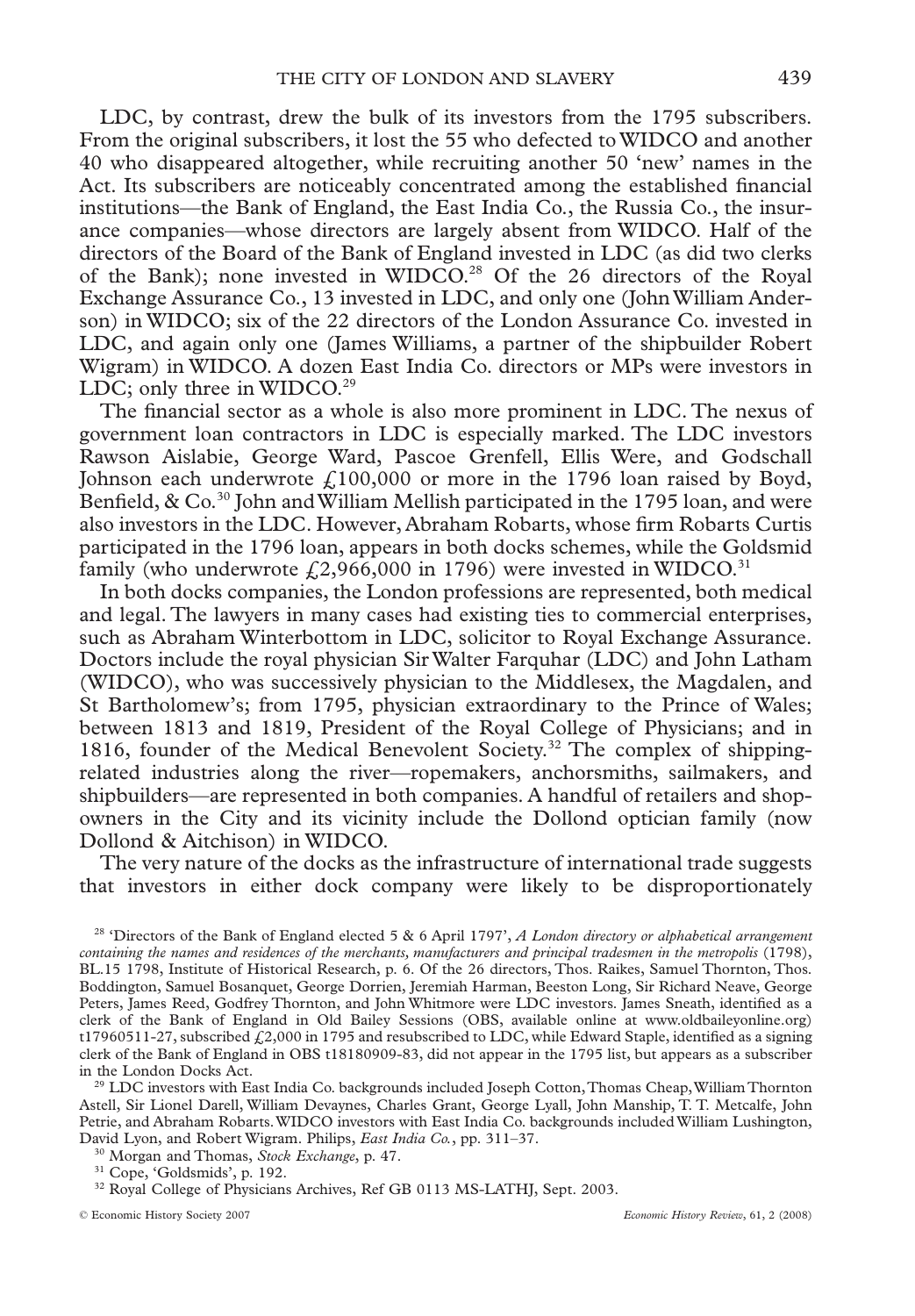### 440 N. DRAPER

|                              | West India Dock Co. | London Dock Co. |
|------------------------------|---------------------|-----------------|
| Overseas merchant            | 103                 | 202             |
| Domestic merchant            | 27                  | 39              |
| Local manufacturing trades   | 24                  | 20              |
| Banker                       | 16                  | 44              |
| Ship and insurance broker    | 23                  | 76              |
| Sailmaker, ropemaker, etc.   | 12                  | 30              |
| Attorney, doctor, etc.       | 21                  | 20              |
| Haberdasher, draper, etc.    | 15                  | 10              |
| Absentee W. Indian owner     | 23                  | 6               |
| Ironmonger/hardwareman, etc. | 4                   | 5               |
| Lighterman, wharfinger       | 9                   | 2               |
| Rum/brandy/wine merchant     | 4                   | 11              |
| Retailer                     | 6                   | 8               |
| Sugar refiner/broker         | 4                   | 5               |
| Corporation of London        | 9                   |                 |
| Printers, stationers         | 4                   | 3               |
| Misc. family members, etc.   | 12                  | 26              |
| Unidentified                 | 28                  | 78              |
| Total                        | 344                 | 585             |

Table 2. *Docks investors by main business*

*Source:* Draper, 'London', app. 4.

composed of overseas traders rather than those with purely domestic business interests. Indeed, overall, overseas merchants account for one-third of the total subscribers in both dock companies. Similar examinations of the subscription lists for other London shareholder-financed 'improvements' (for example, Vauxhall Bridge and Southwark Bridge) do not reveal the same prominence of overseas traders.33 In addition to the overseas merchants, other service professions intimately related with London's port functions and with the city as an international financial centre are clearly represented. Nevertheless, there are also a substantial number of purely domestic merchants and tradesmen: brewers, builders, corn factors, publicans, and booksellers. London's economy was not simply that of the port.

In the case of WIDCO, where actual investment amounts are known, the overseas merchants nevertheless accounted for 40 per cent of the total money subscribed, reflecting the presence of a disproportionate number of subscriptions of  $\dot{\epsilon}$ ,5,000 or more among this grouping (bankers as a group accounted for 4 per cent by number, but 8 per cent by value of the total WIDCO subscriptions; otherwise, subscription amounts appear consistent with subscriber numbers across the occupation groups).

The senior docks investors were an elite group. Among them were nearly 40 MPs, two-thirds of whom were in LDC.<sup>34</sup> Fifteen of the investors were aldermen, nine in WIDCO and six in LDC. But only a minority of all aldermen were investors. Those aldermen with domestic businesses—such as John Boydell, the

<sup>34</sup> See app. III for MPs among the investors.

<sup>&</sup>lt;sup>33</sup> For Southwark Bridge, of 135 subscribers under the 1811 Act (51 Geo. III Cap. 166, 'An Act for erecting a bridge over the River Thames from or near the Three Cranes . . . '), only 13 appear in either of the two docks schemes. For Vauxhall Bridge, of 307 subscribers in the 1809 Act (49 Geo. III Cap. 142, 'An Act for building a Bridge across the River Thames . . . '), only 10 appear in either of the docks schemes.Three investors subscribed to both of the docks and one of the two bridges, while there is no material overlap between the two groups of bridge investors.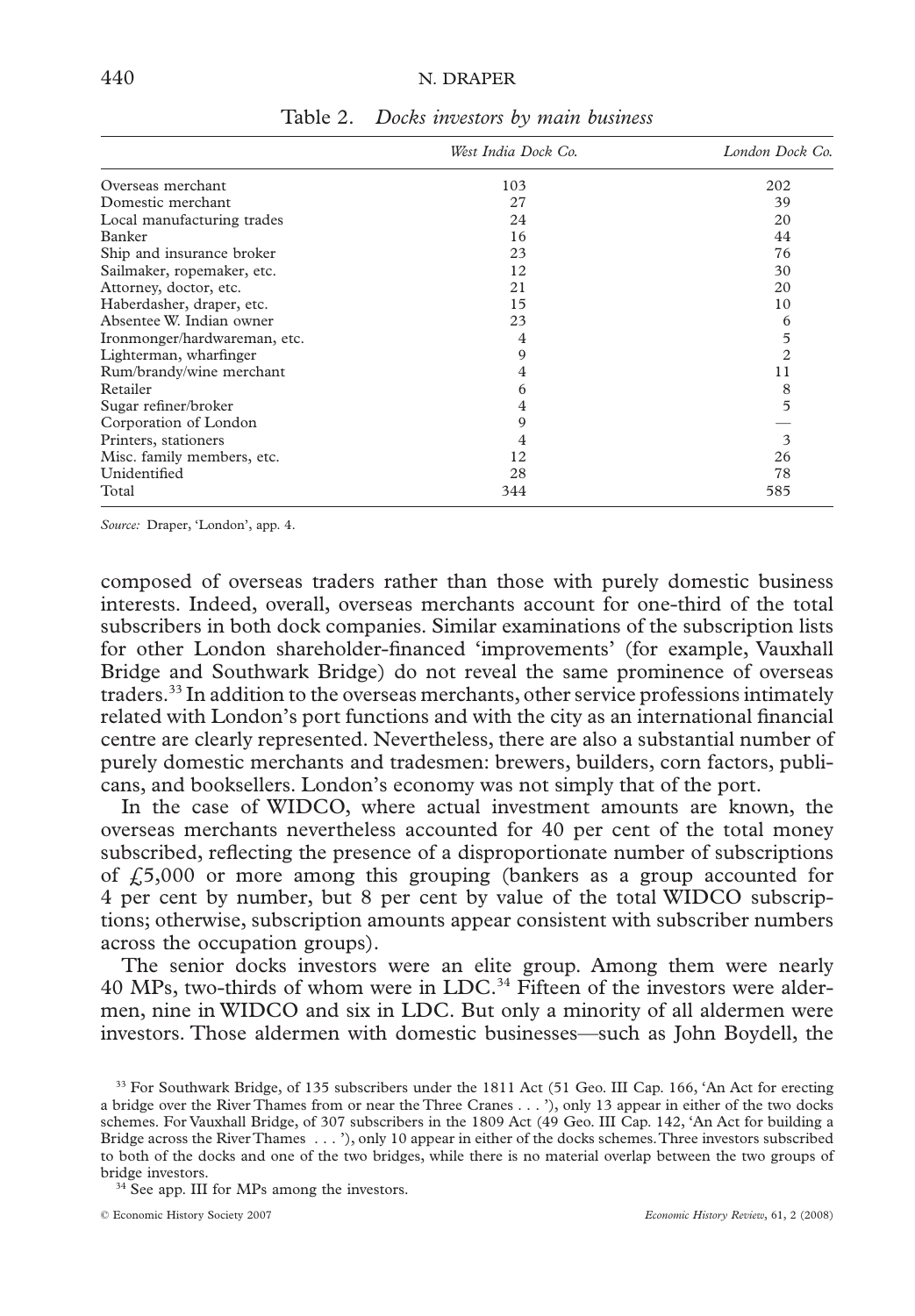printer and proprietor of the Shakespear Gallery in Pall Mall, or Thomas Cadell, the stationer—were less inclined to invest than those with overseas interests, and overseas traders were themselves in the minority among the aldermen (and indeed among the members of Common Council).

Despite the different commercial objectives of the two schemes and despite the differences in the structure of investors noted above, investors tied to the slave economy are found in large numbers in both WIDCO *and* LDC. The 'West India interest' had split over the docks schemes. William Manning, one of the leaders amongst the West India merchants and head of the consignee (agent acting as recipients of sugar from the estates of other planters) Manning, Anderdon, & Bosanquet, twice divided the House of Commons in 1799 in opposition to the West India Docks Bill.<sup>35</sup> Joseph Marryat, the West India merchant and slave owner, was one of the fiercest critics ofWIDCO's monopoly and successfully opposed its extension in 1823. In his evidence, he cited seven motions passed at an 1821 meeting of 'the merchants, shipowners and traders of the Port of London', opposing the monopoly of WIDCO: of the 14 proposers and seconders, six had been investors in LDC 20 years before.<sup>36</sup>

Nevertheless, the 'West India interest'—while never homogeneous—reunited on fundamental issues of the slave trade. For example, after theWest India merchants and mortgagees had submitted a petition via the Duke of Clarence to the House of Lords in June 1804 against the abolition of the slave trade, the committee appointed 'to attend the progress of the issue in the House of Lords' was led by Sir Richard Neave and Beeston Long, both LDC investors, even though the majority of the members were WIDCO investors.

This section traces the various types of linkage between docks investors and the slave economy, taking each major linkage in turn. Some investors had multiple linkages to the slave economy, as slave owners, consignees, and creditors. Others had more limited engagement in one sphere of activity. Part of the challenge is to assess to what extent the slave economy was central to the activity of individuals and to what extent it was incidental.

In what would appear to be the inner ring of involvement in the slave economy among the docks investors were the slave traders, men who organized and financed the slave voyages to Africa. London's direct role in the slave trade has generally been discounted as tertiary throughout the second half of the eighteenth century, having fallen behind both Liverpool and Bristol after its early leadership in the slave trade in the first decades of the century. Yet more than 500 slave voyages originating in London have been identified between 1776 and 1807, out of a total of some 3,500 British slave voyages, of which Liverpool accounted for 2,444 and

<sup>35</sup> Thorne, 'William Manning', in *House of Commons*, vol. 4, p. 541. None of Manning, Anderdon, or [Charles] Bosanquet invested in LDC, but Anderdon was a director by 1804, so must have come in during a subsequent financing round.

<sup>36</sup> J. Marryat, *Observations on the application of theWest India Dock Co. for a renewal of their charter, with an analysis of the evidence given before the Committee of the House of Commons on Foreign Trade, to which their petition was referred* (1823), Institute of Commonwealth Studies, DA 536.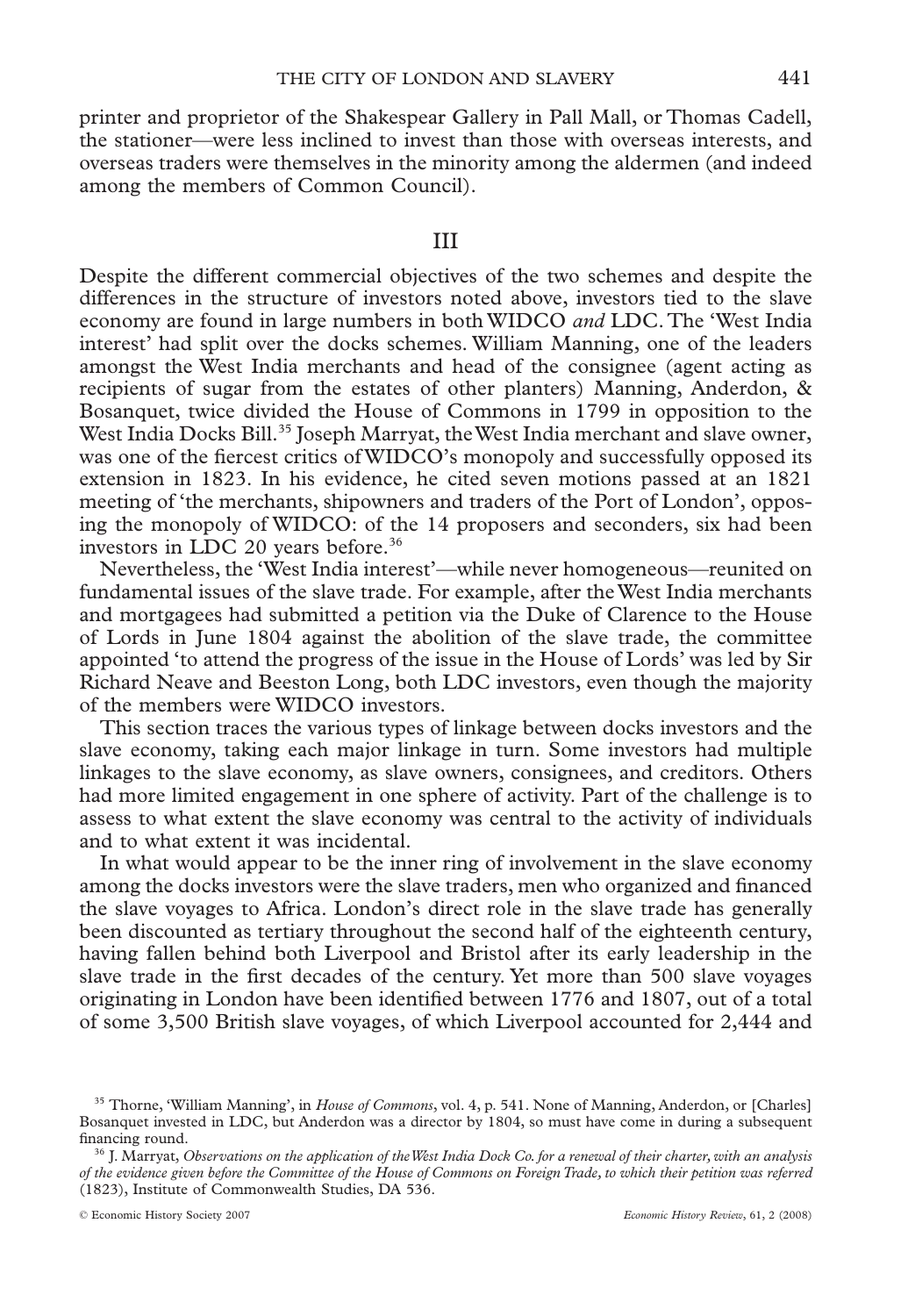Bristol for only 261.37 Concentrations at times were higher: when Samuel Gamble sailed into port in Jamaica in 1794, he counted seven slave ships (including his own) from London, nine from Liverpool, and one from Bristol.<sup>38</sup> London's involvement intensified in the last years before abolition. Between 1801 and 1807, London slave traders were responsible for sending 10,000 slaves per annum between Africa and the Americas, compared with 5,000 per annum on average between 1776 and 1800.

More than 40 docks investors are identifiable as slave traders, and between them they organized half of the identified slave voyages originating in London between 1776 and the abolition of the trade in 1807. There were different levels of commitment to the slave trade, ranging from those whose primary business it was, through merchants who organized a handful of voyages, to those who invested as part of larger syndicates in a small number of voyages.The degree of concentration of ownership in the London slave trade appears greater than that of Liverpool, with a very small number of large firms accounting for the majority of voyages and a long tail of smaller or occasional operators accounting for the remainder.<sup>39</sup> Despite the long tail, the composition of the leading London slave traders is consistent with Richardson's conclusion from Bristol, that slave traders there were not a largely indistinct cross-section of the eighteenth-century commercial community, but a specific commercial group, distinct in terms of personnel.<sup>40</sup> The leading London slave traders such as Richard Miles or Camden, Calvert, & King operated on a scale equivalent to the main Bristol merchants such as Charles Anderson, and, in the case of Camden, Calvert, & King, to their major Liverpool competitors, such as Tarleton, who launched 89 voyages carrying 26,000 slaves between 1776 and 1800.

Richard Miles launched over 40 voyages from London between 1785 and 1806. His early partner was Jerome Weeuves, but Miles also partnered on different voyages with Thomas Hughan, Robert Taylor, and ThomasWilson, all three LDC investors and slave traders in their own right. Either together or separately, the Camden, Calvert, & King partners had a total of 93 slave voyages between 1776 and 1807.Thomas King joined the two original partners in the mid-1780s, having served as captain on a number of earlier voyages for them. In turn, he became a slaver in his own right, launching 13 voyages between 1801 and 1807. In addition to Anthony Calvert himself, Klein identified only two other London-based merchants importing slaves into Jamaica between 1782 and 1808, one docks investor  $(R, Taylor & Co.)$ , and one non-investor, J. Margetson.<sup>41</sup> However, other Londonbased merchants among the docks investors were active in the slave trade, notably

<sup>37</sup> Derived from Eltis, Richardson, Behrendt, and Klein, *Trans-atlantic database*. Behrendt, 'Annual volume', p. 189, gives slightly different figures, but the overall shape is the same.

<sup>38</sup> Gamble, *Slaving voyage*, p. 115. Of the London ships Gamble counted ('Union', 'Elizabeth Anderson', 'Golden Grove', 'Countess Galvez', 'Express', 'Spy', and Gamble's own 'Sandown'), all but one were sailing for docks investors.

<sup>&</sup>lt;sup>39</sup> Inikori, 'Structure and profits', pp. 749–53. Inikori's data suggest that the eight top firms accounted for just under 60% of the total investment by Liverpool slavers around 1790. Data from tab. 3 above for London's slave traders among docks investors shows the top three firms accounting for 62%. See Anderson and Richardson, 'Market structure', for a challenge to Inikori's inferences about the levels of profitability deriving from the market structure of the slave trade (and for an anticipation that London's slave trade would be found to be more concentrated). Cf. also Lin, 'Rhode Island', for a view of the broad social base of the Newport slavers.

<sup>40</sup> Richardson, 'Bristol's "golden age"', p. 39.

<sup>41</sup> Klein, 'English slave trade', pp. 43–4.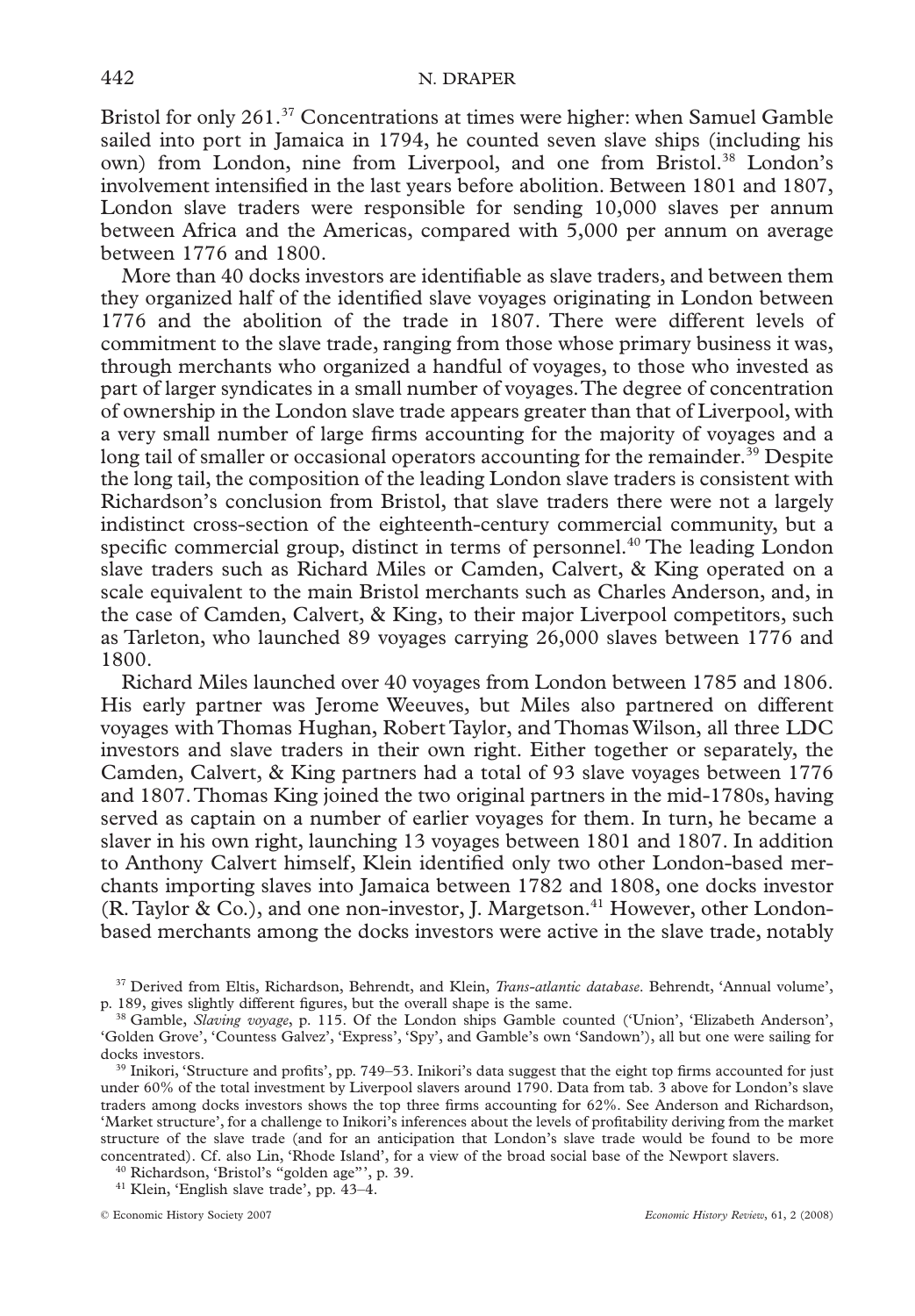John Shoolbred, who was heavily involved until the American War of Independence and resumed trading at the turn of the century; John Anderson, who together with his brother Alexander owned the Bance Island slave factory throughout the 1790s; and the firm of Caldcleugh and Boyd.The only major London slave traders other than Margetson not present in the docks subscription lists were Willam Collow and James Mather, each of whom sent out around 15 voyages in the later years of the trade.<sup>42</sup>

A second group of merchants sent out regular voyages but on a smaller scale, including Thomas Wilson, John Fisher Throckmorton, and John Deffell. The grouping around Christopher Chambers and the Rollestons operated differently, participating in syndicates of a dozen investors or more in individual voyages.Thus the voyage of the 'Nancy', for example, in 1794, was syndicated among C. J. Wheeler, Christopher Chambers, Robert Rolleston, Edmund Higginson, Daniel Barnard, John Sargent,William Parry,William Parry jr.,Thomas Parry, and James Ludlum; four of the 10 were docks investors. Peter Everett Mestaer, a ships' chandler in Wapping, participated as part of a syndicate in the voyage of the 'Duchess of Portland' in 1792, then entered the trade on his own account in 1802 with the 'Constantine' to Montevideo, but appears to have withdrawn after the loss of his next slave ship, the 'Adeona', in the following year.<sup>43</sup>

In general, the voyages were organized locally, but in some cases, Londoners such as Joseph Timperon also had material interests in voyages out of Liverpool: between 1801 and 1807, Timperon and his partnerWilliam Peatt Litt sent out 16 slave ships from Liverpool, delivering 5,000 slaves, overwhelmingly to Jamaica. Two of the members of the Company of MerchantsTrading to Africa in the 1790s, Peter Kennion and Robert Bent, were London-based. Both were investors in WIDCO. Bent sent only two slave ships from London, but 30 from Liverpool. When he stood for election as an MP for Aylesbury in 1802, his opponent remarked 'the disgraceful nature of his merchandise will be serviceable to us in obtaining the popular cry against him'.44 There were institutional ties as well as a commonalty of people between London and the slave trade: the Chamberlain of London in the mid-1750s had been responsible for collecting the fee of  $f$ . 2 per slave imposed on traders to Africa to fund the forts of the Company of Merchants Trading to Africa.<sup>45</sup>

A number of London-based firms acted as slave factors in the West Indies, buying up cargoes of slaves and then reselling them to the plantations. Of the five leading African factors resident in Jamaica in 1788, Sheridan identified three as closely connected with London-based merchants acting as sugar commission houses or consignees.<sup>46</sup> All these London-based merchants were docks investors. George Baillie was active in St Vincent as a slave factor between 1787 and 1793, using his cousin James's London firm as financier. George returned to London in 1793 and succeeded to his cousin's business, continuing his slave-factoring activity on a large scale.<sup>47</sup>

<sup>42</sup> Eltis et al., *Trans-atlantic database*.

<sup>43</sup> Ibid.

<sup>44</sup> Thorne, 'Robert Bent', in *House of Commons*, vol. 3, p. 184.

<sup>45</sup> Thomas, *Slave trade*, p. 265.

<sup>46</sup> Sheridan, 'Organisation', pp. 254–6.

<sup>47</sup> Ibid., p. 256.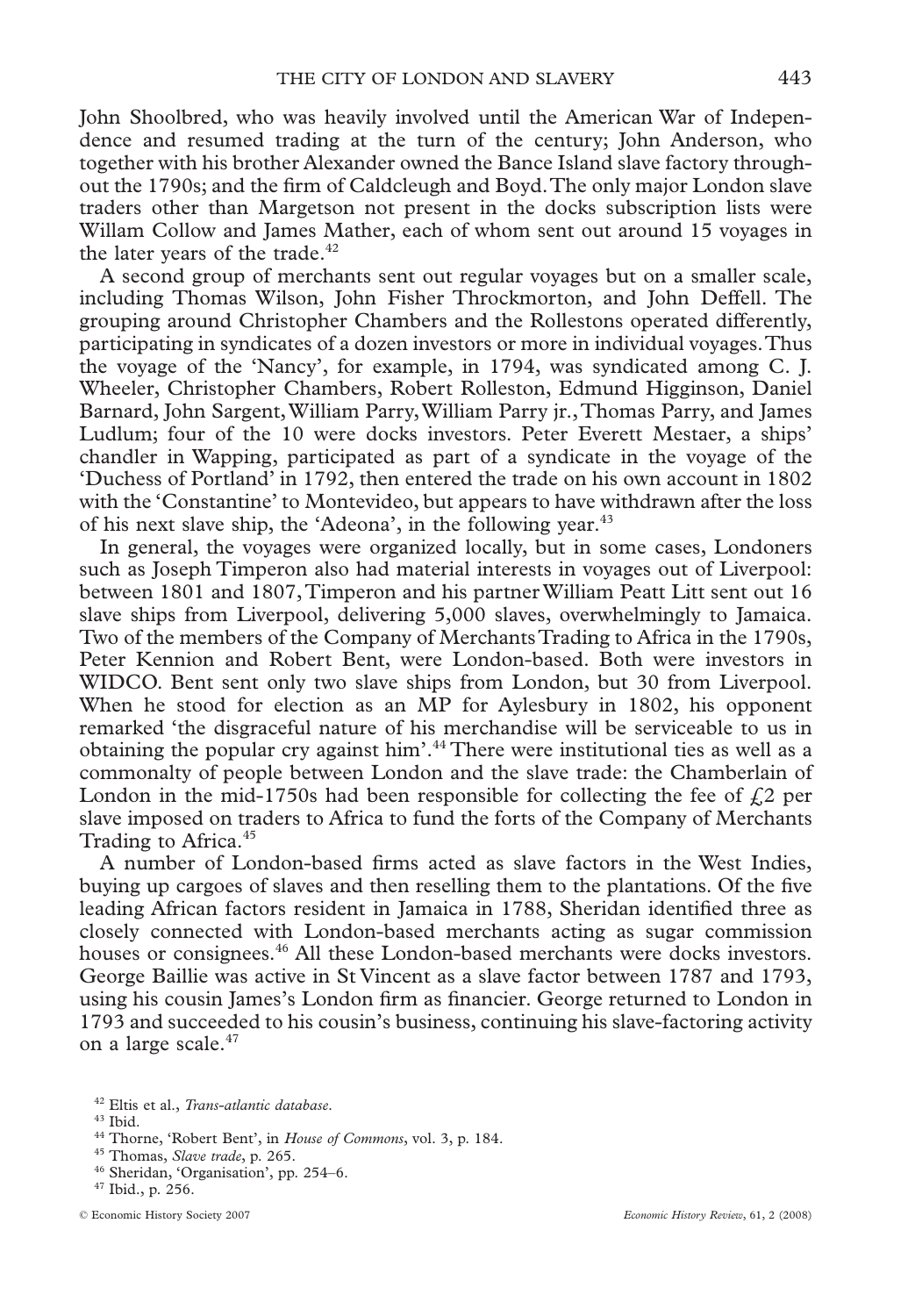## 444 N. DRAPER

| West India Dock Co.         |                | London Dock Co.         |                 |  |
|-----------------------------|----------------|-------------------------|-----------------|--|
|                             | $#$ voyages    |                         | # voyages       |  |
| Lead                        |                | Lead                    |                 |  |
| Robert Taylor               | 10             | Camden, Calvert, & King | 93 <sup>b</sup> |  |
| Thomas Hughan               | 8              | Richard Miles           | 44              |  |
| John Deffell                | 5              | <b>John Anderson</b>    | 33              |  |
| Joseph Timperon             | 4              | John Shoolbred          | 11              |  |
| William Parry               | 3              | Alexander Caldcleugh    |                 |  |
| Robert Bent                 | 2              | Thomas Wilson           | 6               |  |
| <b>Christopher Chambers</b> | 2 <sup>c</sup> | Edward Boyd             | 5               |  |
| John St Barbe               | 2              | J. F. Throckmorton      | 4               |  |
| Willam Dodds                | 1              | William Boyd            | 3               |  |
| <b>James Baillie</b>        |                | John Atkins             | 2               |  |
| George Sharpe               | 1              | William Bowers          | $\overline{c}$  |  |
| Thomas Gowland              |                | Peter Everett Mestaer   | $\overline{c}$  |  |
| Thomas Morton               | 1              | <b>John Sims</b>        | $\overline{c}$  |  |
|                             |                | Hamilton & Touray       |                 |  |
| Investor                    |                | John Bourdieu           |                 |  |
|                             |                | Christopher Court       |                 |  |
| Robert Rolleston            | 4              | Robert Curling          |                 |  |
| John Ramsden                | 2              | John Lyall              |                 |  |
| John Higgin                 |                |                         |                 |  |
| William Christopher         |                | Investor                |                 |  |
| William Clay                |                |                         |                 |  |
| Arthur Shakespear           |                | Edmund Higginson        | $4^d$           |  |
| George Ballantine           | 1              | Thomas Gillespie        |                 |  |
|                             |                | J. & J. Mangles         |                 |  |

Table 3. *Participation in slave trading voyages*<sup>a</sup>

*Notes and sources: a* Derived from Eltis et al., *Trans-atlantic database*. Treats first owner of a voyage as 'lead', and second and subsequent owners as 'investors'.

*b* Includes voyages by the partners separately or with one of the two others.

*c* Chambers also invested in an additional two voyages.

*d* Higginson was also lead on one voyage.

Robert, Thomas, and George Hibbert were sons of West India merchants and nephews of Thomas Hibbert of Jamaica, 'the most eminent Guinea factor in Kingston'.<sup>48</sup> Robert and the younger Thomas became partners in Hibberts  $\&$ Jackson, the Jamaican slave factors, and George played a central role in London as agent for Jamaica,West Indian merchant, and Chairman of WIDCO. James Inglis of WIDCO was heavily engaged in financing deliveries of slaves from Lindo & Lake, the Jamaican slave factor.<sup>49</sup> Sheridan records that other London commission agents, among them the docks investorsWedderburn,Webster, & Co. and Beckford & Keighley, maintained close relationships with slave factors in the West Indies.<sup>50</sup>

Absentee slave-owners represent a second group of investors tied to the slave economy. Absentee ownership was one of the distinguishing features of the West Indian, and specifically the Jamaican, slave economy. Originally, it grew up by retirement to England and then by inheritance; but in the 1790s and beyond, foreclosure by mortgagees in London increasingly led to ownership moving to the City.The traditional absentees formed a political and commercial lobby in Britain, originally institutionalized in the Planters Club in the 1730s.The Club evolved by

<sup>49</sup> Ibid., pp. 254–5.

<sup>50</sup> Ibid., p. 256.

<sup>48</sup> *Examination of Hercules Ross* (P.P. 1790–1, XXIX), cited by Sheridan, 'Organisation', p. 255.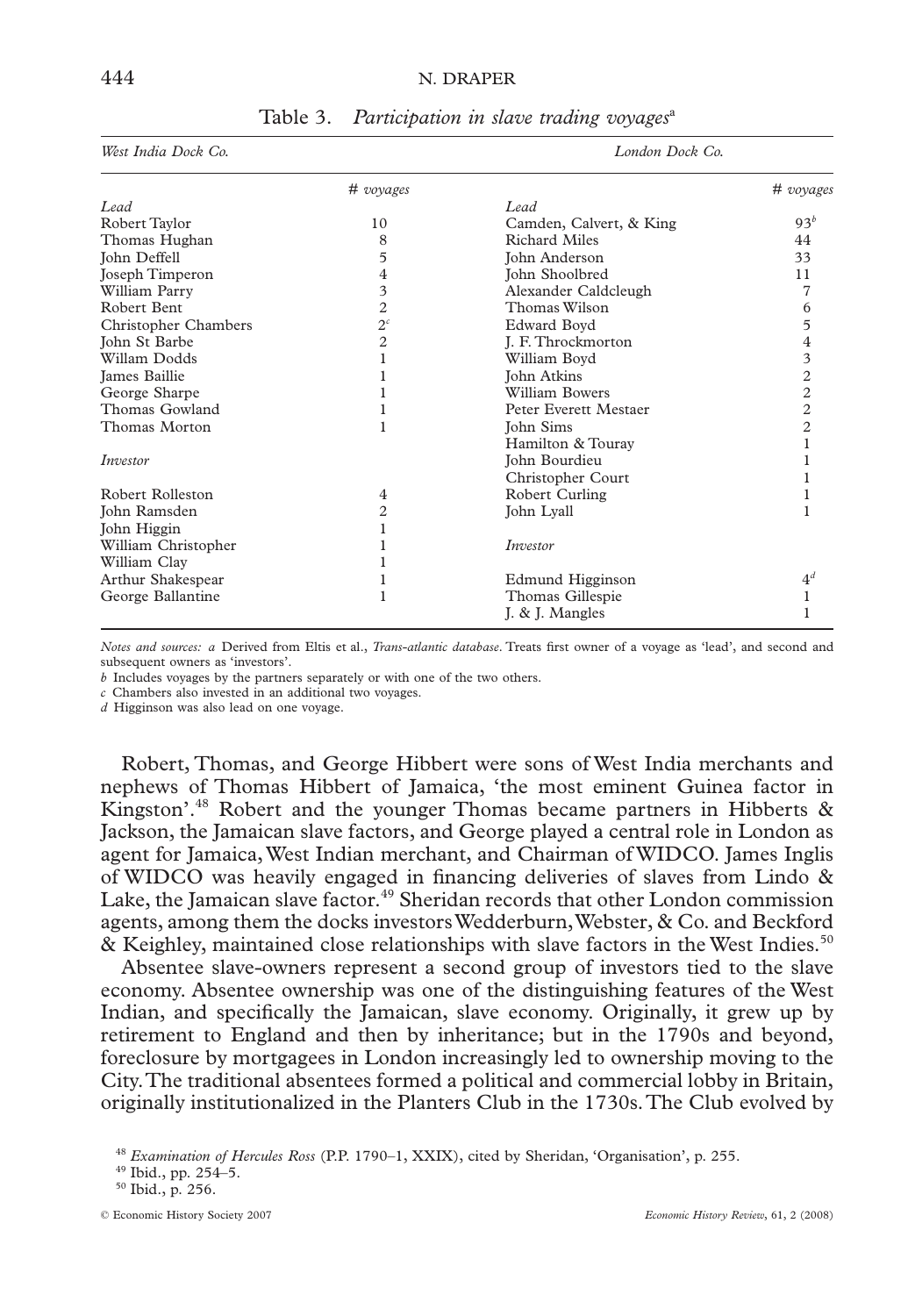the 1780s into a combined lobby in conjunction with West India merchants as the standing committee of West India planters and merchants (the 'West India Committee'). $51$ 

Some absentees among the docks investors, including George Hibbert (despite his agency role for Jamaica), never visited their plantations. Others only rarely visited the islands. After one visit in the1790s, Joseph Foster Barham oversaw his Mesopotamia estate from London. He barred slave purchases from Africa, instead replenishing his slaves by purchases from local estates, and he pored over the demographic patterns of his workforce.<sup>52</sup> His early support for abolition of the slave trade exposed him to charges of inconsistency when, later in his life, he called for the state to buy out the planters through effective nationalization of the West Indian sugar industry.53 Other absentees, like 'King' William Mitchell, divided their time between London and the West Indies: Mitchell entertained Lady Nugent in Jamaica in 1805, and gave his address in the WIDCO subscription list as Jamaica, but he kept a house on Upper Harley Street and served as an MP in Britain.

Some docks investors later embraced the opportunities provided by the 'new' colonies (such as Trinidad, Berbice, and Demerara), but the capital for these flowed largely from a new group of investors with neither sunk costs nor vested interests in the 'old' islands. Of the 65 signatories of an 1826 'Petition & Memorial of the London Proprietors & Mortgagees' against compulsory manumission in Berbice and Demerara, only four had been active in the West Indian Merchants Committee 25 years earlier.<sup>54</sup> All four  $(I, A, R$ ucker, Joseph Timperon, Robert Lang, and Henry Davidson) were investors in WIDCO. Partly, of course, this discontinuity reflects the passage of time, and among the petitioners is a handful recognizably representing the generation following the docks investors (for example, JamesWedderburn and Nathaniel Snell Chauncy), but the remainder are newcomers, like Hugh Hyndman or James Blair.<sup>55</sup>

More than 40 identifiable absentee planters invested in the docks. WIDCO predictably had the bulk, with 28, but LDC had 12, and four absentees invested in both.<sup>56</sup> The WIDCO investors were overwhelmingly owners in Jamaica, but half of the LDC investors were absentee owners elsewhere in the British Caribbean.

A number of these absentees were significant polemicists on behalf of slavery, notably the historian of theWest Indies Edward Long, and Gilbert Francklyn, who had lived in Antigua for 21 years, overseeing slaves 'let by contract to government by himself' and his partner, Anthony Bacon; together they owned some 400 slaves.<sup>57</sup> In 1791, Francklyn was credited with the editing on behalf of the Society of West Indian Planters and Merchants of an anti-abolition pamphlet, *A summary of the evidence*. 58

<sup>51</sup> Penson, 'London West India interest'.

<sup>52</sup> Dunn, 'Dreadful idlers', pp. 796–800.

<sup>55</sup> Checkland, 'Finance', p. 465.

<sup>56</sup> See app. I below.

<sup>57</sup> Namier, 'Bacon'.

<sup>53</sup> Barham, *Considerations*. 'At the present rate of improvement, generations must pass before freedom could be safely or beneficially imparted to the slaves'.

<sup>54</sup> *Demerara and Berbice: petition and memorial to His Majesty in Council against compulsory manumission in those colonies*, Nov. 1826, NA, TS 11/978.

<sup>58</sup> Rawley, *London*, p. 135.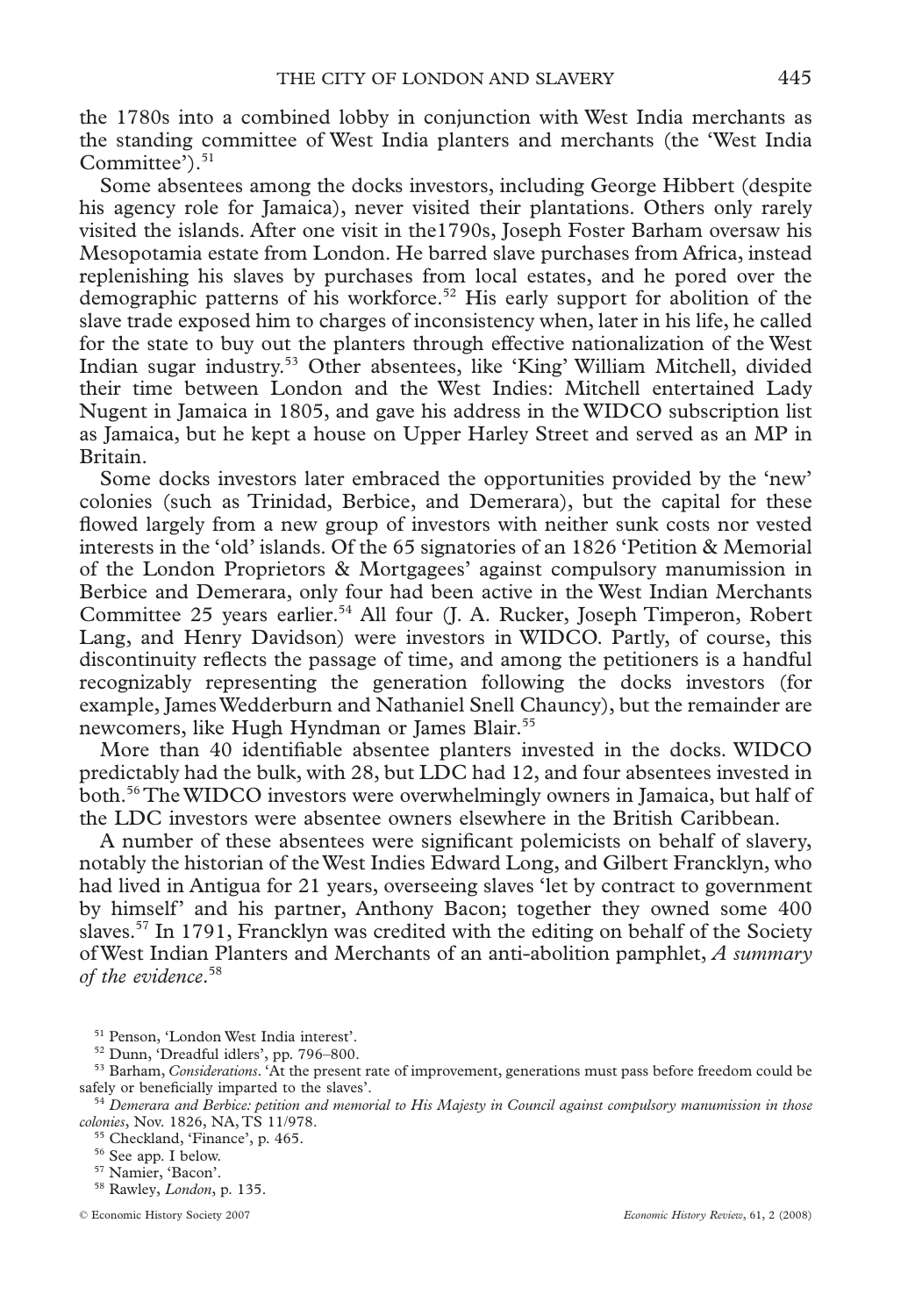Absentee owners clearly required management of their estates in their absence by 'attorneys' resident in the Caribbean. Several docks investors had made their money as attorneys before returning to London, including Thomas Plummer jr., acting on behalf of Lord Holland. HenryWildman's brothers, James and Thomas, acted as agents for William Beckford from 1782 onwards and in 1802 presented Beckford with a bill for  $\ell$ 86,000 for their services: they took Beckford's Esher plantation in Jamaica in lieu of payment.<sup>59</sup>

The compensation of slave owners upon emancipation in 1834 took place a generation after the docks schemes, but there is continuity of individuals and families between the two periods among absentee owners. Sir Francis Ford, Edward Hyde East, and Sir Rose Price, all of WIDCO, and William Vaughan of the LDC were among those compensated for the emancipation of slaves on their estates in the 1830s.<sup>60</sup> Charles Nathaniel Bayley of WIDCO claimed for compensation but was subject to a successful counterclaim from the bankers to whom he had mortgaged his West India property.<sup>61</sup> There are, moreover, a number of heirs and descendants of original docks investors, such as the Lushington family, among what appear to constitute a recognizably genteel rentier tier of claimants awarded compensation for 'slave property'.<sup>62</sup>

'West India merchants' are a third and important category of docks investors tied to the slave economy. As a result of the Navigation Acts and continental disruption through war, late-eighteenth-century London took on much of the entrepôt trade in sugar from Amsterdam. London-based merchants ran accounts with West Indian plantation owners—resident and absentee—selling sugar on behalf of the planters and supplying provisions and finance, including slaves. The balance of power between the planters and their London agents shifted over the century, with planter domination in mid-century giving way to increased dependence on the London agents in the later years.<sup>63</sup>

The main names among these London merchant firms have been familiar since Williams's *Capitalism and slavery*. Drake and Long, according to Checkland, was the oldest and most respected of the City firms in the Jamaica trade. Beeston Long sr. was Chairman of the Society of West India Merchants from its formation around 1760; Samuel Long was its Treasurer. Beeston Long was succeeded in 1785 by Sir Richard Neave, who was the first Chairman of LDC; in turn, Neave's son-in-law, Beeston Long jr., followed Neave as Chairman of the West Indian Merchants, Chairman of LDC, and Director and Governor of the Bank of England.<sup>64</sup> The Hibbert family, mentioned above, were rivals of the Longs in the 1790s as the 'first house of Jamaica'. George Hibbert was a partner in two West India commission houses in London (Hibbert, Purrier, & Horton; and Hibbert,

<sup>64</sup> Checkland, 'Finance', p. 464.

<sup>59</sup> Thorne, 'James Wildman', in *House of Commons*, vol. 5, p. 577.

<sup>60</sup> NA, Treasury Papers: Slave Compensation, T71/898 Barbados for Sir Francis Ford; T71/865 St Andrew, Jamaica,T71/856 St Mary, Jamaica;T71/867 St Thomas-in-the-East for Edward Hyde East;T71/853 St Dorothy for Sir Rose Price; and T71/873 St James, Jamaica and T71/871 Westmoreland for William Vaughan.

<sup>61</sup> NA, Treasury Papers: Slave Compensation, T71/856 St Mary, Jamaica no. 262, 264, and 265 for Charles Nathaniel Bayley's claims and Currie's counterclaims.

 $62$  Charlotte and Augusta Lushington of Kent received  $f<sub>1</sub>3,201$  2s 4d compensation for 124 slaves under Claim no. 608 in Grenada, and Charlotte alone received £4,321 9s 9d for 94 slaves under Claim no. 1700 in Trinidad. Treasury Papers T71/880 Grenada and T71/894 Trinidad. See app. II below.

<sup>63</sup> Sheridan, 'Organisation', pp. 251–2.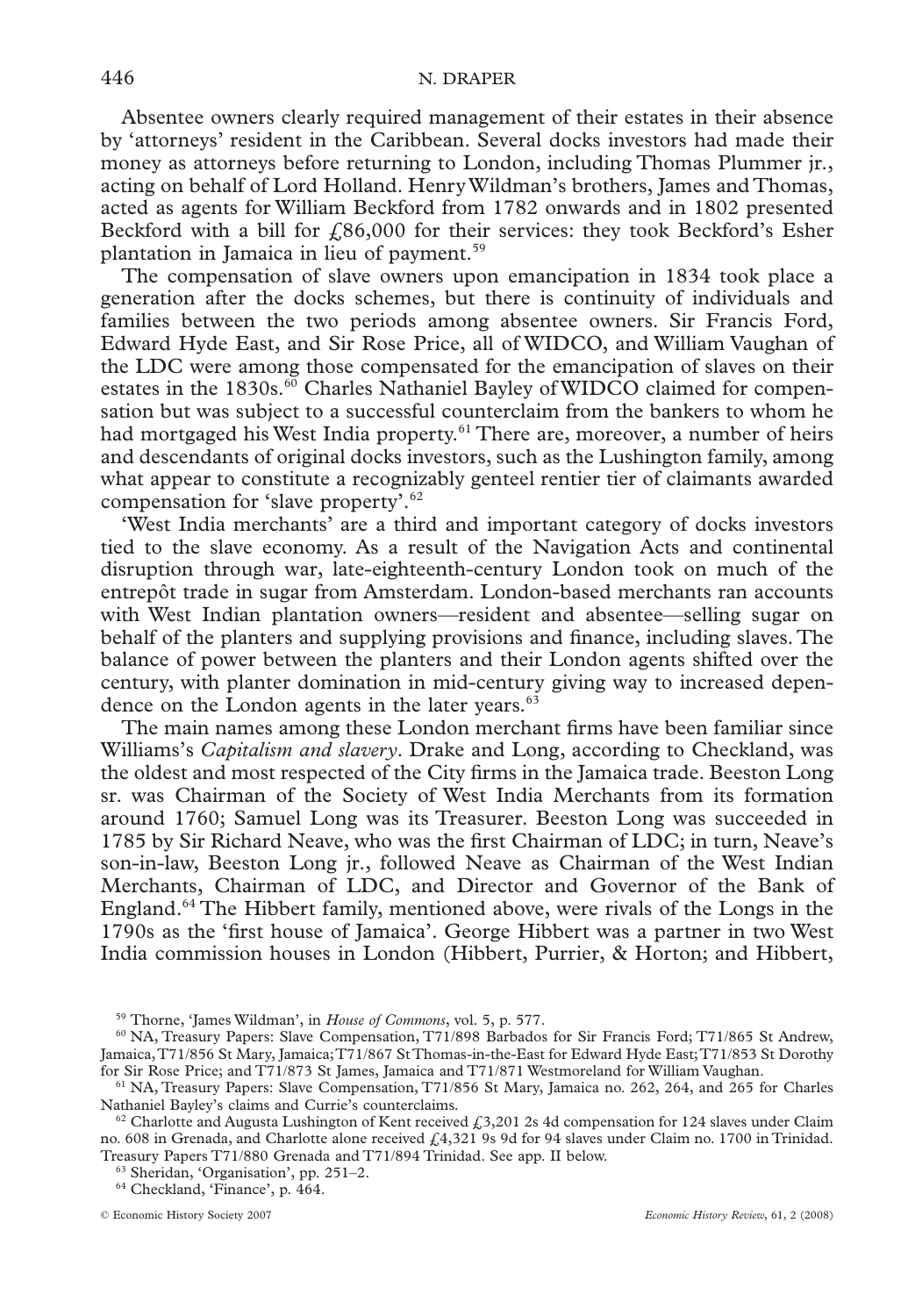| West India Dock Co.            | London Dock Co.           |
|--------------------------------|---------------------------|
| Henry Wildman                  | Rich. & Thom. Neave       |
| Wedderburn                     | Sam. Vaughan & Sons       |
| Plummer, Barham, & Plummer     | Rawson Aislabie           |
| Geo., Robt., & William Hibbert | Rutherford & Wagsteffe    |
| Hibberts, Fuhr, & Purrier      | Sam., Sam., & Cha. Turner |
| John Simpson                   | Boddington & Sharp        |
| Lushingtons & Mavor            | Henry Jackson             |
| Timperon & Litt                | George & James Abel       |
| T. Gowland                     | Joseph Marryat            |
| Milligan & Mitchells           |                           |
| Taylor, Hughan, & Renny        |                           |
| Lang, Turin (sic)              |                           |
| Eb. & Alex. Maitland & J. Ede  |                           |
| Higgins & Crawford             |                           |
| John Willis                    |                           |
| George Turner                  |                           |
| Richard Lee                    |                           |
| John Deffell & Sons            |                           |
| Davidsons & Graham             |                           |
|                                |                           |

Table 4. *Sugar consignees among the docks investors*

*Source:* Consignees from declaration included in West India Committee Minutes, 19 July 1803, Institute of Commonwealth Studies.

Fuhr, & Hibbert), focused on Jamaica with a small Barbados trade.The branch of the Hibbert family acting as slave factors in the West Indies paid for slaves by drawing their own bills on their London relatives.<sup>65</sup>

Rum merchants such as Philip Grubb or Thomas Mills of WIDCO were a sub-specialization within the West India trade, as were importers and traders in indigo and other tropical products, such as Lewis Agassiz of the LDC. However, sugar remained the dominant crop, and London's West India sugar merchants fought an extended battle against advocates of East Indian sugar. Of the 40 consignees, or London merchants acting as agents for estates in the Caribbean, identified in a declaration in 1803 concerning procedures for the sampling and testing of sugar landed at the West India docks, 28 were founding investors in the docks schemes, 19 in WIDCO and 9 in LDC.<sup>66</sup>

A further sub-group among the merchants were the agents of the individual islands, a system which grew into the Crown Agent system. James Colquhoun, an LDC investor, served as agent for St Kitts (1802–45) and Tobago (1842–50), and with his brother Patrick (the progenitor of the Marine Police) as agent for Nevis  $(1806-21)$ , St Vincent  $(1801-44)$ , and Dominica  $(1816-26)$ . Other colonial agents among the WIDCO investors included (as well as George Hibbert) James Baillie and William Lushington for Grenada, Joseph Marryat for Trinidad and then Grenada, and Adam Gordon for Demerara.<sup>67</sup>

The West India commission houses also acted increasingly often as banks. In 1784, the Jamaica planter Simon Taylor sought a loan of  $f<sub>1</sub>20,000$  from Hibbert,

<sup>65</sup> Ibid., pp. 255, 262.

<sup>&</sup>lt;sup>66</sup> West India Committee Minutes, 19 July 1803, Institute of Commonwealth Studies.

<sup>67</sup> Penson, 'Crown Agency', pp. 201–4.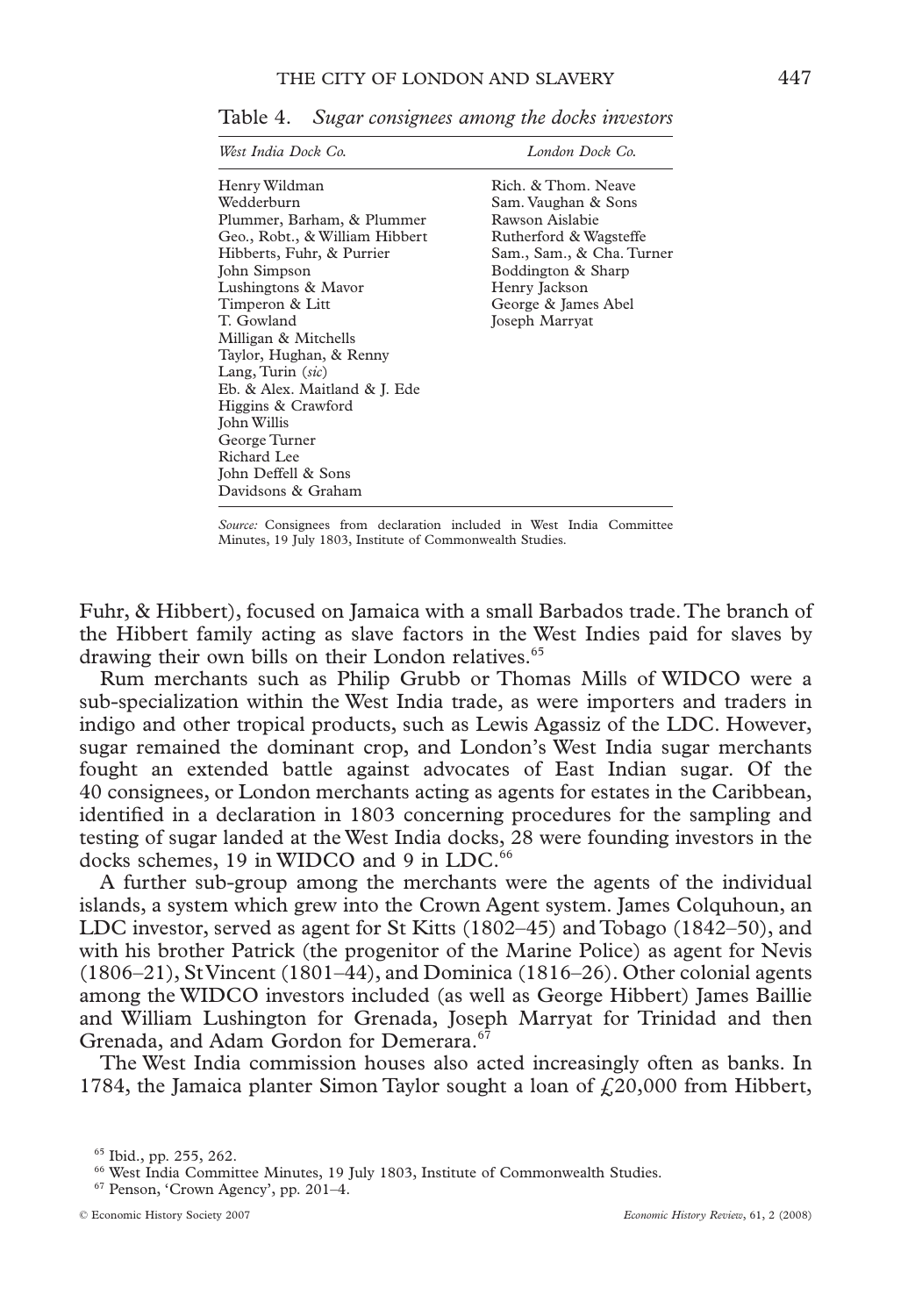Purrier, & Horton to purchase slaves and repay existing debts.<sup>68</sup> The Boddingtons financed the purchase of estates for the Pinneys.<sup>69</sup> Merchants also financed domestic commerce. Provincial canal shares, for example, became security for loans from London financiers: in 1781, John Hustler mortgaged his 27 shares in the Leeds and Liverpool and one share in the Bridford Canal to two docks investors, Daniel Mildred, banker, and Jonathan Hoare, 'merchant' of London.<sup>70</sup> Nor did London merchant lenders confine themselves to financing British colonies. London firms lent heavily to émigré owners of plantations on St Domingue between 1793 and 1798, while British troops were occupying the insurrectionary island. Seventeen firms exposed to St Domingue in this way signed a petition as 'Merchants and Shipowners' to the Duke of Portland in 1794 urging increased military commitment. Included among the signatories were five firms represented among the docks investors: P. Simond, J. Hankey & Son; R. & Wm Lee; Camden, Calvert, & King; Phyn Ellin (*sic*), & Inglis; and Brickwood, Pattle, & Co.<sup>71</sup>

This process of transition from a mercantile business to a financial one has been illustrated by Cope for Bird, Savage, & Bird, a London firm of merchants and bankers whose leading partner, Henry Mertins Bird, was an LDC investor.<sup>72</sup> Bird had married William Manning's daughter in 1778, and in 1782 formed Bird, Savage, & Bird with Benjamin Savage, Manning's nephew by marriage with South Carolina connections. The company initially acted as a South Carolina merchant, but then built up a business dealing in US debt and bills of exchange. The company stumbled in March 1802, and was bailed out temporarily by promissory notes signed by Manning, Anderdon, & Bosanquet, and others. Failure came definitively in 1803, owing to 'our being disappointed of large remittances which we had every reason to expect... from very considerable debts due to us in America and the West Indies'. The business built up in US debt was taken on by Barings.<sup>73</sup>

Trade finance through bills of exchange had been the traditional mechanism between planters and their commission agents, and the West Indian trade alone accounted for a significant proportion of the liquidity in London. In 1797, of the  $\frac{1}{6.2}$  million worth of bills under discount at the Bank of England, just over half were domestic: of the overseas total, the West Indies was the largest single trade, accounting for  $\frac{2581,000}{200}$  compared with  $\frac{2541,000}{200}$  for Ireland,  $\frac{200-300,000}{200}$ each for the American, Russian, and Peninsular trades, and a total of  $\text{\textsterling}768,000$  for the remaining trades, including African, Mediterranean, Baltic, etc.<sup>74</sup> If it is assumed that one-third of this last total related to the African trade, then the narrow slave economy overall (excluding any consideration of American and Peninsular trade) accounted for almost 30 per cent of *overseas* paper, and over 10 per cent of total London liquidity. Following Inikori's definition of the Atlantic

<sup>68</sup> Behrendt, 'Annual volume', p. 199.

<sup>69</sup> Pares, *Fortune*, pp. 178, 262.

<sup>70</sup> Ward, *Canal building*, p. 110. Hoare was also trustee in bankruptcy to Walter Boyd, the loan contractor: see Cope, *Walter Boyd*.

<sup>71</sup> Lokke, 'London merchant interest', p. 799.

<sup>72</sup> Cope, 'Bird, Savage & Bird'.

<sup>73</sup> Ibid., p. 214.

<sup>74</sup> Clapham, *Bank of England*, vol. 1, p. 206.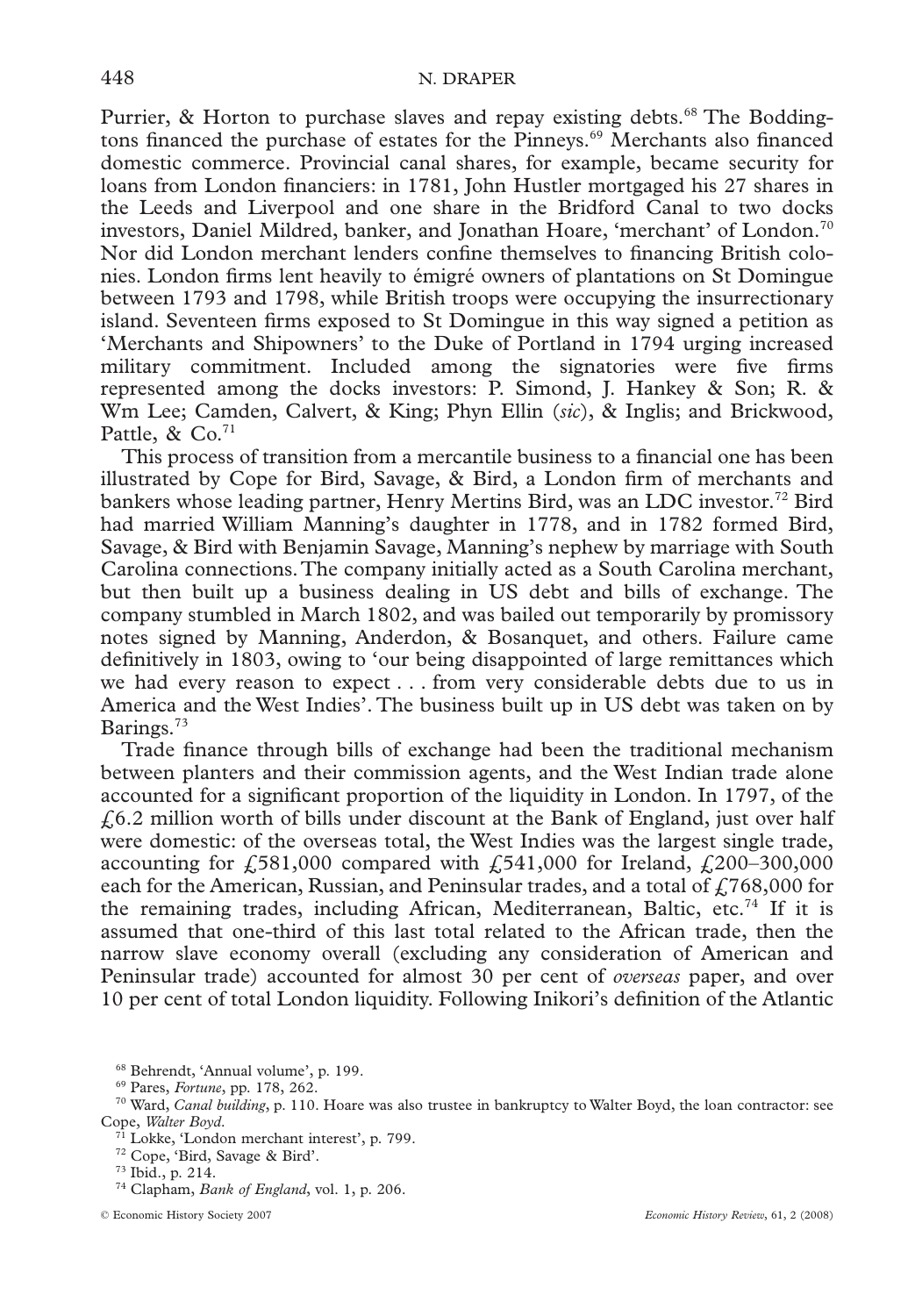slave economy, and extending it to include America and Peninsular trades, the share would increase to 44 per cent of overseas bills and 21 per cent of the total.<sup>75</sup>

The mercantile community did not always welcome going outside mercantile credit. Robert Wigram said of banking, 'I never will have to do with a business where I must mistrust those with whom I have to deal'.<sup>76</sup> But in addition to merchant finance, the London bankers were drawn into the West India trade. Smith, Payne, & Smith, the unimpeachable Evangelical bank of Wilberforce's family by marriage, was the receiving bank for subscriptions toWIDCO, and made a significant corporate investment, while the partners were major subscribers individually. The same bank had sustained the slave factor James Baillie through liquidity crises.<sup>77</sup> Down, Free, & Thornton supported George Baillie.<sup>78</sup> James Rogers, the Bristol slave trader, used London bankers Smith,Wright, & Gray and Sir James Esdaile & Co., as well as drawing bills on London merchants including Robert Cooper Lee; Thomas Esdaile and Robert Cooper Lee were both LDC investors.79 George Peters, the abolitionist banker and LDC subscriber, was a creditor of slave owners.<sup>80</sup>

As financing needs grew, mortgaging of estates became more common and drew on the banking system as well as providing security for large debts to commission agents. The old axiom about London bankers—that West End bankers lent on mortgage and would not discount bills, while City bankers discounted bills but did not lend on mortgage—breaks down in the case of West Indian plantations in the 1800s<sup>81</sup>

Creditors in turn contributed to the demand from planters for additional slaves. James Baillie testified in 1790 that it was common for planters 'to covenant with their mortgages and other creditors to keep up the number of slaves, and to add to the security all subsequently purchased ones, so as to prevent a diminution of value and produce of the estate'. $82$  The London-based financiers, whether merchantcreditors or bankers, had thus become part of an integrated credit system which was dependent on slavery and the continuation of slavery was in turn driven by the logic of the credit system's needs. As a result of foreclosures, banks and Londonbased merchants came increasingly to hold interests in plantations. At the time of slave compensation, London-based banking interests emerge from the registers, including, again, committed abolitionists such as the Smiths of Smith, Payne, & Smith, who received slave compensation in British Guiana, St Kitts, and Jamaica,

<sup>75</sup> Inikori, *Africans*, p. 361, argues that 'the bulk of the bills of exchange that circulated in the provincial trading and manufacturing centers and in London, as well as company bonds, originated directly and indirectly from the trans-Atlantic slave trade and the trade centered on slave-produced American products'.This does not appear to be borne out for London at the end of the eighteenth century. Inikori (pp. 320–1) acknowledges that London's development as a financial centre was also shaped importantly by the market for government debt and by the financing of the joint-stock companies, several of which, as he points out, were themselves involved in overseas trade, while the South Sea Company was directly involved in the slave trade.

<sup>76</sup> Green and Wigram, *BlackwallYard*, p. 55.

<sup>78</sup> Ibid.

<sup>79</sup> Price, 'Credit in the slave trade', p. 318.

<sup>77</sup> Checkland, 'Finance', p. 469.

<sup>80</sup> Twist, 'Widening circles in finance'.

<sup>81</sup> For repetition of the West End versus City distinction, see, for example, Kynaston, *City of London*, vol. 1, pp. 14–15.

<sup>&</sup>lt;sup>82</sup> Iames Baillie to Committee of House of Commons (P.P. 1790, XXIX), p. 204, cited in Sheridan, 'Organisation', p. 262.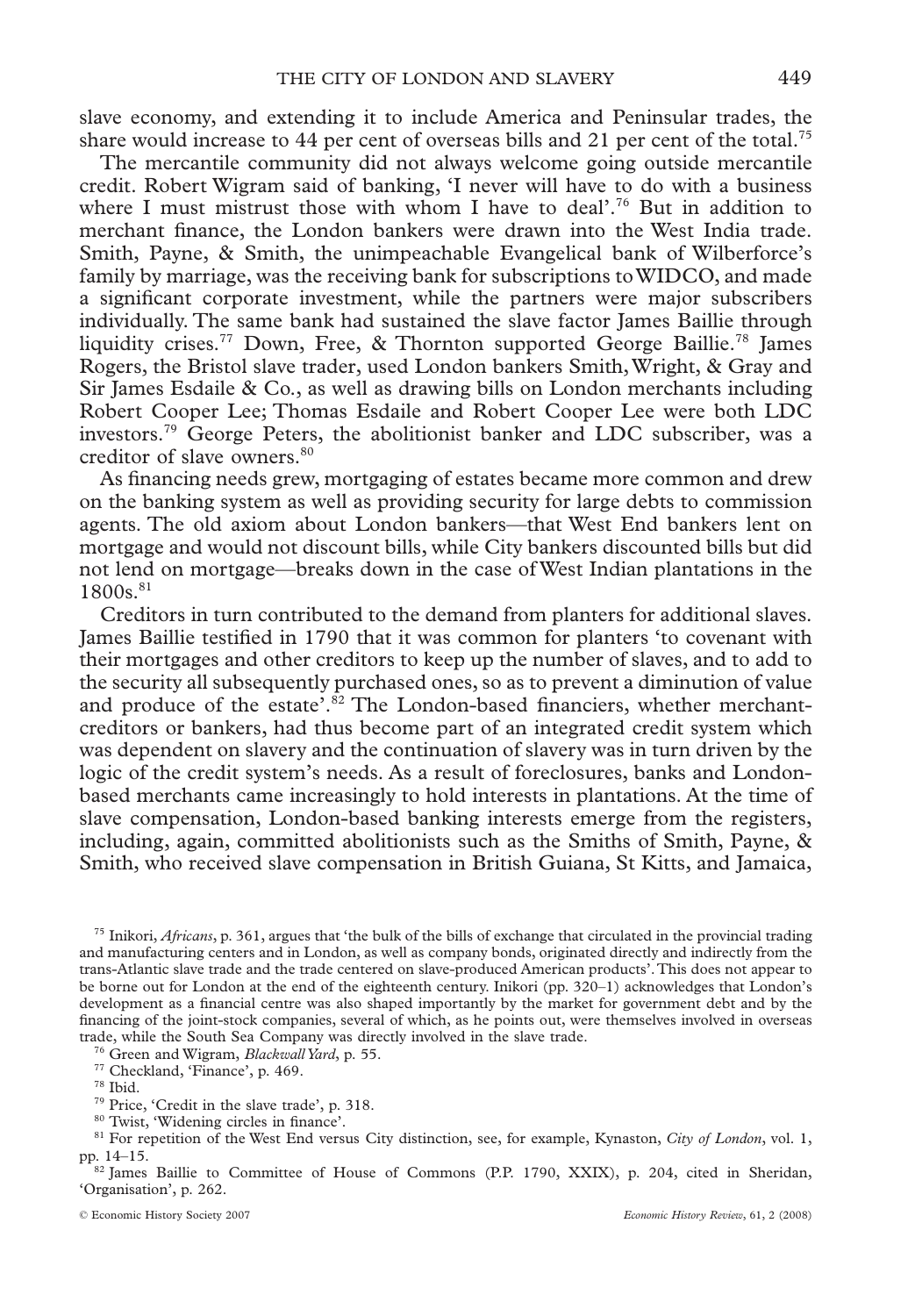much on claims against the failed merchant firm of Manning & Anderdon.<sup>83</sup> Other bankers among the docks investors who held mortgages over slaves at the time of emancipation and claimed for compensation included John Mello, Abram Robarts, Jeremiah Harman, and Samuel Bosanquet. Few City bankers, in fact, were not drawn into the compensation process in one way or another. Isaac Currie claimed as executor of his deceased partner Job Mathew Raikes and separately as trustee of John Graham Campbell; Abel Smith claimed as trustee of a marriage settlement. But it is important to distinguish banks (like Smith, Payne, & Smith, or Currie & Raikes) which were engaged as mortgagees on estates, and those where the role in the slave compensation process was a formal one, flowing from personal relationships and professional reputation.84 Moreover, other than Smith, Payne, & Smith, bankers tended to have limited exposure to the West Indian estates. The very largest future recipients of slave compensation among the docks investors were not pure financiers but the West India merchants such as the Hibberts, the Mitchells, the Davidsons, and Joseph Marryat. For these firms, in contrast to the banks, the slave economy represented a very material concentration of risk.

In parallel with the growth of the national and international banking systems, the nexus of insurance and shipping had developed in London in the eighteenth century. Both of the marine insurance houses, the London Assurance Co. and Royal Exchange Assurance, had been founded in 1720. New Lloyds opened above the Royal Exchange in 1774. By 1810, marine risks (that is, insured value of ships and cargoes) of  $\ell$ 146 million were estimated to be insured, generating premium income of  $f<sub>10</sub>$  million per annum; by far the greater part of this business was transacted in London.85 West Indian and African shipping did not constitute the majority of insured business, but it was an important strand. An analysis of data provided by John for the London Assurance Co. suggests that around 15 per cent of risks insured (that is, value) but as much as one-third of premium income for maritime lines of insurance arose from theWest Indian and African trades (because premia for the West Indian and African trades were much higher than the average premium for the company's maritime business).<sup>86</sup> Slaving risks were accepted subject to the clause 'the assured doeth hereby agree to warrant the ship sheathed

<sup>85</sup> Estimates given by John Julius Angerstein, chairman of Lloyds, to a Select Committee in 1810, cited in John, 'London Assurance Company', p. 127.

<sup>83</sup> Sheridan, 'West India sugar crisis', pp. 542–5.

<sup>84</sup> For example, George Carr Glyn of Glyn, Hallifax & Mills acted as agent in collecting slave compensation on behalf of the Bernard family of Bristol (NA, Treasury Papers T71/873; NA, National Debt Office Abolition of Slavery Act 1833 registers of compensation paid to slave-owners (hereafter NDO 4), St James claims nos. 32 and 39); his partner Thomas Hallifax acted as agent forWilliam Health and his wife of Jamaica (NA,Treasury Papers T71/873; NDO 4 St James claims nos. 341 and 342). Fulford, Glyn's, makes no mention of the bank's involvement in the slave compensation process, presumably because it was immaterial to the bank's overall business.

<sup>86</sup> John, 'London Assurance Company'. Tabs. 1 and 2, pp. 132 and 137, show the geographical distribution of risks (that is, sums insured) and premium rates respectively.The figures above combine 'North America andWest Indies' and 'Africa and West Indies' for 1769–70 from tab. 1 and premiums for North America and Jamaica home and out from tab. 2. Inikori, *Africans*, p. 356 concludes that 63% of premium income was accounted for by the slave andWest Indies trades in the 1790s.These radically different conclusions are not directly comparable, since they cover time periods a quarter of a century apart, but it is possible to bring them closer together if Inikori's reverse extrapolation of John Julius Angerstein's estimate of total premium income of £10,950,000 in 1809, to yield an average for 1793–1807 of  $f_4$  million p.a., is flawed, and the overall market in the 1790s was in fact larger than Inikori surmises.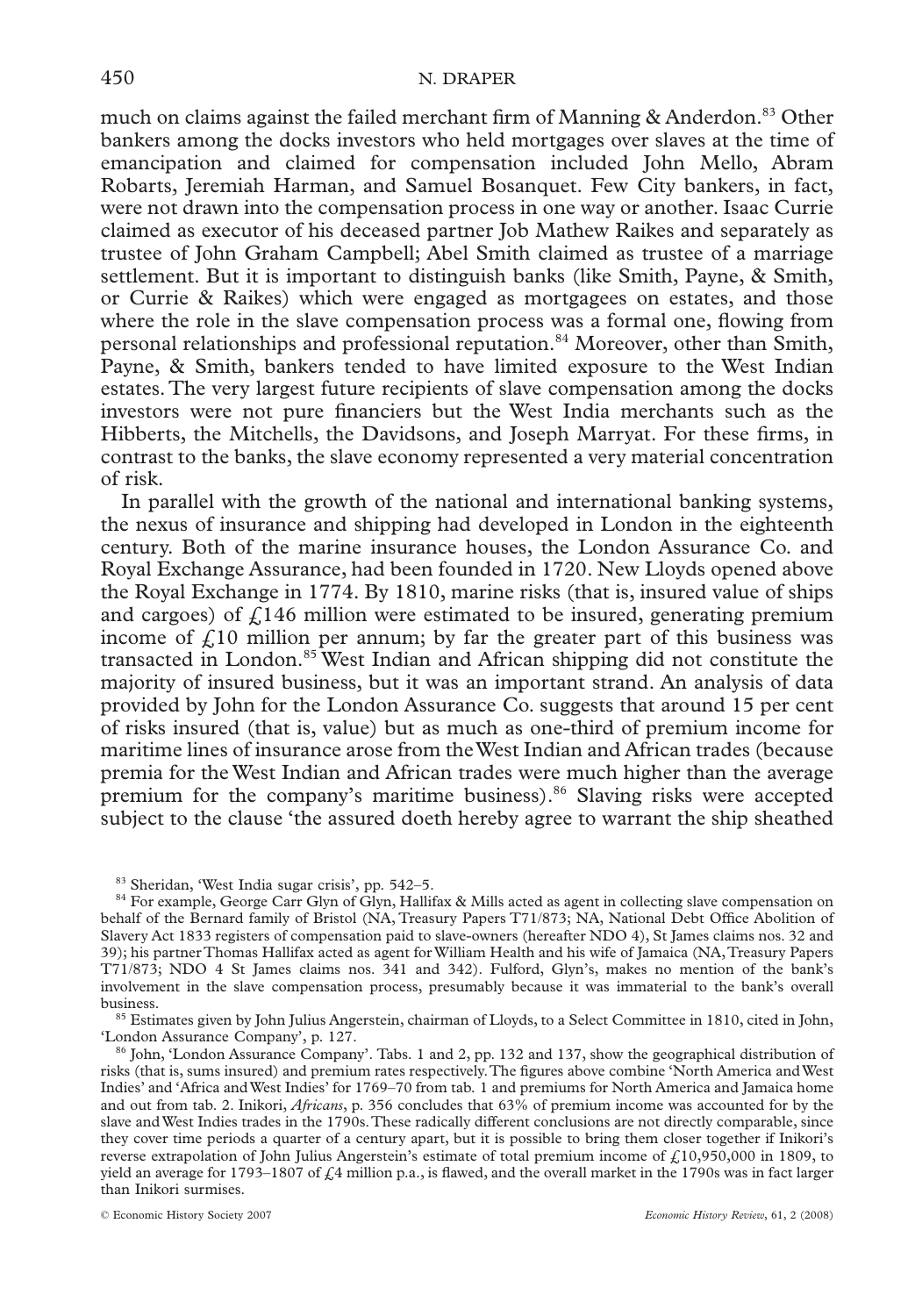[with copper against the toredo worm], to take upon himself all loss or damage by death or insurrection of slaves and all loss or damage by prohibited trade'.<sup>87</sup>

Clearly, insurance interests were prime movers in the docks schemes: William Vaughan was a Director of REA, and as noted above, insurance directors invested heavily in the LDC. By no means were all of these related to the slave economy, of course. Trades outside the West Indian trade are heavily represented among the insurance investors in London Docks: the Hamburg trader Abraham Mello, for example, was on the board of the London Assurance Co. for a quarter of a century.

Of the list of 79 underwriters each putting up  $\ell$ , 100 to found 'New Lloyds' in 1771, around a dozen were represented among the investors in the docks 25 years later, including John Julius Angerstein, James Bourdieu, Thomas Newnham, John Shoolbred, the Mendes da Costa family, John Whitmore, Henry Wildman, and William Devaynes. All except Newnham and Wildman subscribed to LDC rather than WIDCO. Other founding underwriters of New Lloyds included the slave trader James Mather. Joseph Marryat, the absentee slave owner and LDC investor, succeeded Angerstein as Chairman of Lloyds, a post he held from 1811 to 1824. In 1811, the Committee for Managing Lloyds which Marryat chaired included James Swanzy, who was active in the London slave trade as late as 1806 and had at least six slave voyages from 1800 to 1806.<sup>88</sup>

In 1797–8, the first appearance in *Lloyd's Register* of a list of the 'Names of Gentlemen who comprise the Committee for conducting the Affairs of the Society', together with a new method of classifying shipping values, drew a response from ship owners, who established their own committee for a 'Red Book' listing ships and insurance values to rival the incumbent broker-dominated publication. Of the 11 directors of the original 'Green Book' and 15 members of the first committee for the 'Society of Merchants, Shipowners, Underwriters', or 'Red Book', half were investors in the docks.<sup>89</sup> Of the total of 34 on the equivalent committees in 1803, half were investors in the docks and eight had identifiable connections to the slave trade.

Ownership of slave ships was usually indistinguishable from direct participation in the slaving voyages.<sup>90</sup> Exceptionally, the voyage of the 'Sandown' in 1793–4, documented by its captain, Samuel Gamble, was in a ship which had been owned by St Barbe & Co. from 1789 to 1793, but at the time of the voyage appears to have been at least partially owned by Cameron & Co. and chartered back at  $\angle L125$  per month to a firm of brokers comprising John St Barbe (a WIDCO investor), John Green and William Bignell of Seething Lane, and a syndicate of four further investors.<sup>91</sup>

With a handful of exceptions, slaving or the ownership of slave ships was not a full-time profession but a form of diversification. Merchants jointly owned or participated in ships far beyond the slave trade. Arthur Shakespear (who invested in both WIDCO and LDC) and the Mangles family (who invested in LDC) had shares together (generally one-sixth each) in ships managed by the West India

<sup>87</sup> John, 'London Assurance Company', p. 139.

<sup>88</sup> Martin, *Lloyds*. For Swanzy, see Eltis et al., *Trans-atlantic database*.

<sup>89</sup> *Annals of Lloyd's register*, pp. 19–22.

<sup>&</sup>lt;sup>90</sup> I owe this point to one of the anonymous referees who reviewed the article ahead of publication. Inikori makes the same case (*Africans*, pp. 282–3).

<sup>91</sup> Gamble, *Slaving voyage*, pp. 2, 9.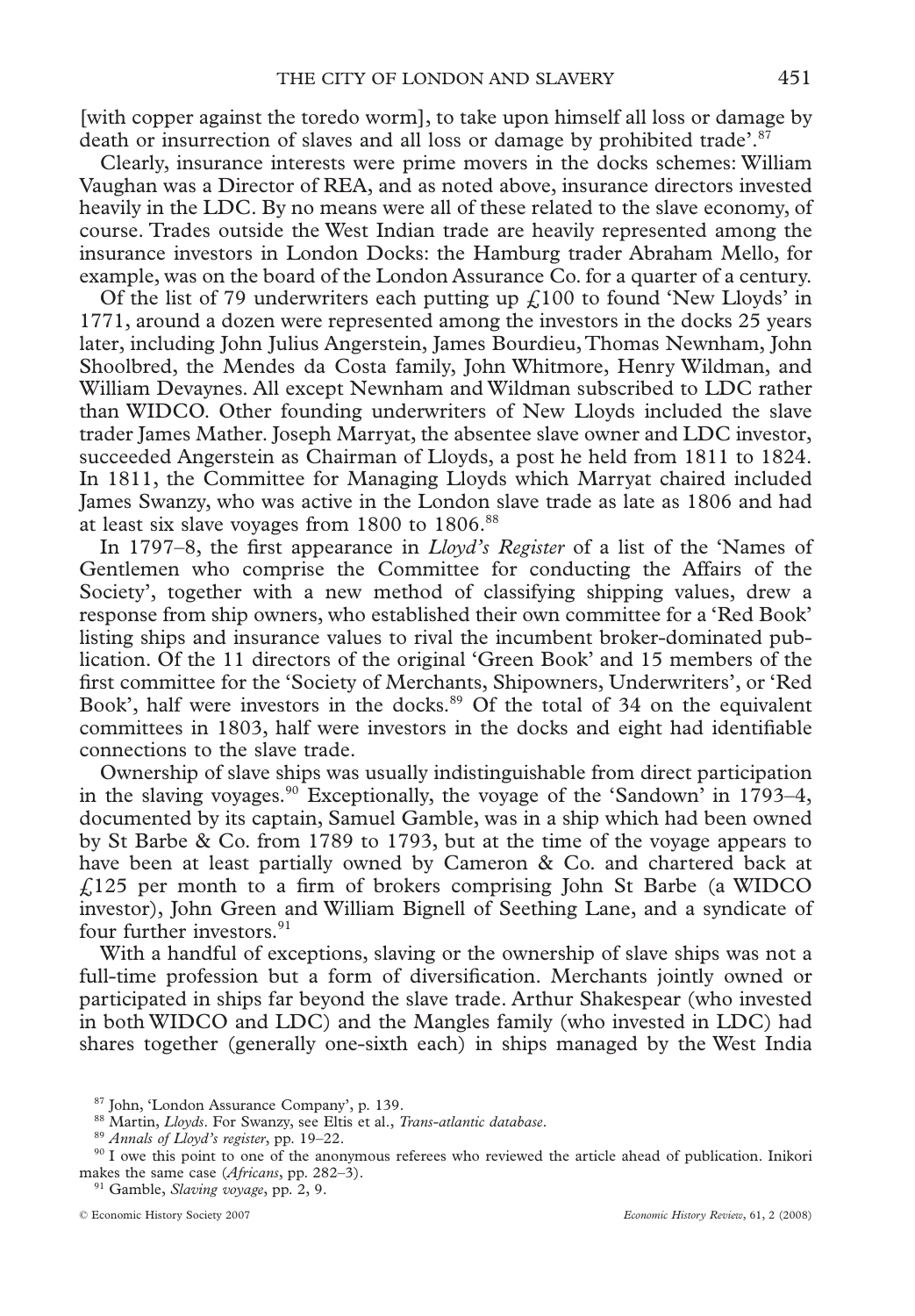merchant George Tarbutt between 1793 and 1800.<sup>92</sup> David Samuda and Emanuel Baruch Lousada of LDC owned a West Indiaman in 1778.<sup>93</sup> East India 'shiphusbands' (managing agents appointed from among the owners) included SirWilliam Curtis and Lushington & Mavor from WIDCO. Ship owners would often be, as Wigram claimed to be, a 'general merchant over the whole world'.<sup>94</sup> Interests in Atlantic and East Indian shipping would be combined with participation in whaling in the Antarctic or convict transportation to Australia. Camden, Calvert, & King were part of the First Fleet; Gabriel Gillett of LDC participated in later convict transportations.

Shipbuilders included Robert Batson and Robert Wigram in WIDCO, and the Perrys in LDC. The Perrys and Robert Wigram successively owned the major London shipyard/dockyard at Blackwall. Originally a naval yard dedicated to building men-of-war, John Perry (whose family had managed the yard for three generations) bought it for  $\text{\emph{f}}8,000$  in September 1779.95 It built mainly East Indiamen, five or six annually in the 1760s, but also built for theWest India trade, launching the 'Jamaica' in August 1774, for example.<sup>96</sup> In 1789, Perry built a dock (Brunswick Basin or Perry's Dock) to serve the East India Co. John Perry's sons, together with partners George Green and then John and William Wells the younger, took the business on until 1805, when RobertWigram bought in.Wigram had been a ship's surgeon, and then a drug merchant, before diversifying into brewing, shipbuilding, and shiphusbanding for the East India Co. He contracted out troop transports for the government for the West Indies in 1795, but his ship ownership appears to have been concentrated in the East India trades.<sup>97</sup>

The final form of linkage traced in this study is the backward linkage of manufactures supplied to the slave trade or purchased by the slave economy. The subscription lists for the docks include a number of investors described as ironmongers or warehousemen, and there is evidence that part of their activity was the supply of manufactured metal and textile articles for the slave economy which drew them into a more intimate connection with it. For example, the WIDCO investor Charles Bartrum, 'hardwareman' of 2 London Bridge became a mortgagee of an estate (and the enslaved upon it) in St Elizabeth in Jamaica, for which his son and executor Thomas Reynolds Bartrum collected compensation at the time of emancipation in the 1830s; Thomas Reynolds Bartrum in turn continued in the hardware business with his uncle Daniel Green Pretyman, and together the two of them speculated in compensation claims in St Kitts.<sup>98</sup> Again, James Ketland of the LDC had a 'wholesale Birmingham warehouse' in Abchurch Lane; he was a brother of one of the partners in the gun-makers Ketland Cotterill of Birmingham and acted as their London agent. Joseph Boak, of Boak, Stockdale, & White, linendrapers of 137 Leadenhall St and a City investor as common councilman, attended the 1789 anti-abolition meeting called by the West India Committee.

<sup>92</sup> Price, *Capital and credit*, pp. 41–2.

<sup>93</sup> Woolf, 'Jewish ship owners' p. 203.

<sup>94</sup> Thorne, 'Robert Wigram', in *House of Commons*, vol. 5, p. 555.

<sup>&</sup>lt;sup>95</sup> Green and Wigram, *Blackwall Yard*, p. 31.

<sup>96</sup> Ibid., p. 30.

<sup>97</sup> Ibid., pp. 50–2.

<sup>98</sup> Charles Bartrum's father had a hardware shop on Fish-hill Street (OBS t17671021-47). For the mortgage claim on the Vauxhall estate in St Elizabeth, see NA, Treasury Papers T71/870 claim no. 375A. For the dealing in compensation claims, see NA, Treasury Papers T71/879 St Kitts claims no. 192, 371, 388, 393, and 544.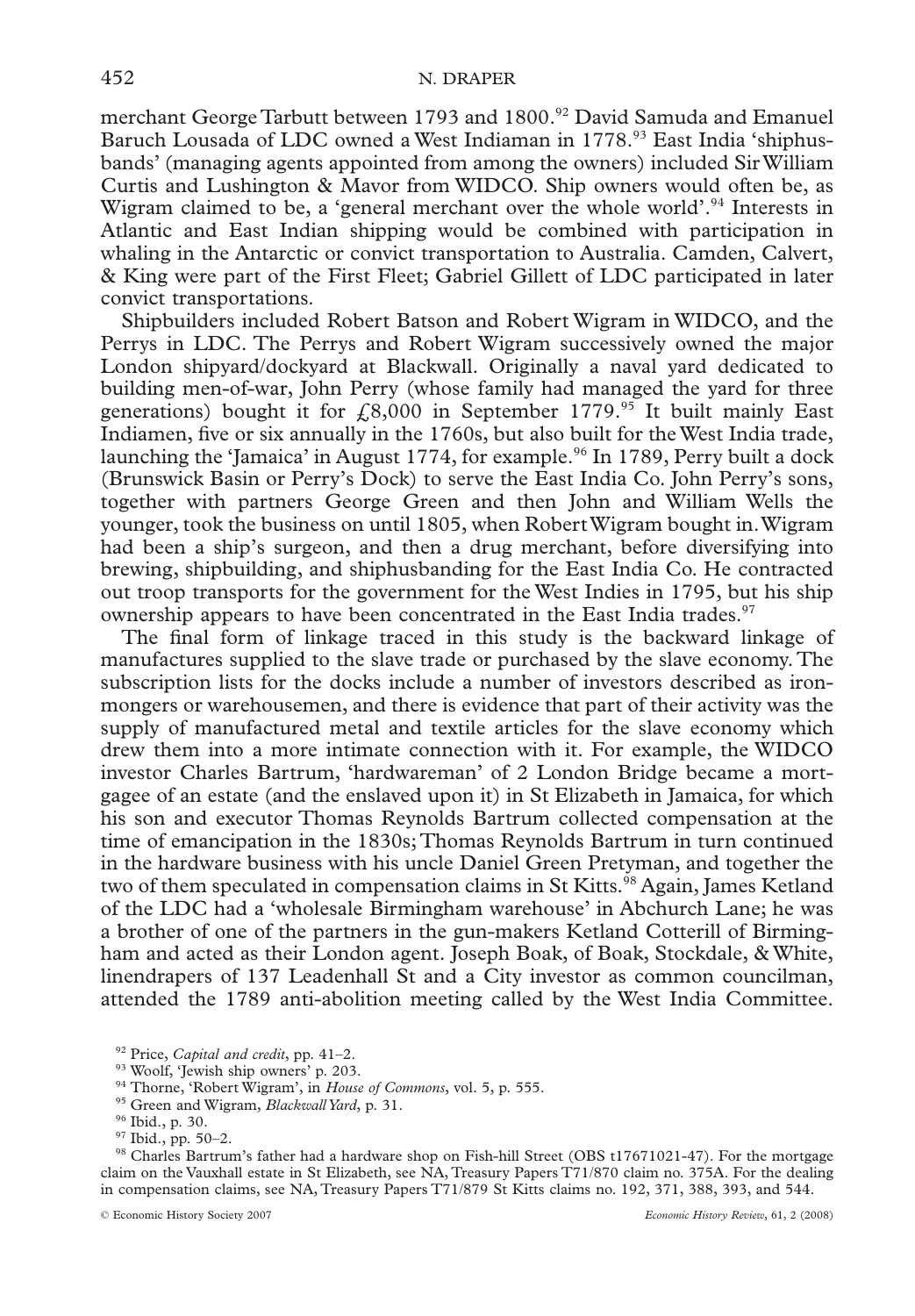Altogether, there were three ironmongers or hardwaremen among the WIDCO investors, as well as an owner of a 'WiganWarehouse', a gunsmith, a lead merchant and shotmaker, a wireworker, and 15 textile merchants and distributors. In the LDC, there were two ironmongers, two lead merchants and shotmakers, a Norwich manufacturer and warehouseman, a Nottingham warehouseman (selling lace) and a copper and brass warehouseman, and a further eight textile merchants and distributors.

In summarizing the linkages of the docks investors in the slave economy, an effort has been made to gauge the materiality of that involvement to the investor concerned. For example, the slave trade was clearly core to Camden, Calvert, & King and Robert Bent; the slave economy was core to the 'West India merchants' such as the Hibberts and the Boddingtons; it was core to sugar-brokers such as Blache & Kemble and tropical produce merchants such as Lewis Agassiz; and it appears to have been core to ironmongers like Charles Bartrum. Conversely, to bankers such as Abram Robarts or the Whitmores, the slave economy was not central. Sir John Eamer and his partners, wholesale grocers, dealt in sugar, but also in many other non-tropical commodities.Those involved in supplying and serving the port functions of London served a wide array of trades, including but by no means limited to the Atlantic slave economy; thus for example,Thomas Gillespie, who invested in a slaving voyage in 1800, was primarily a coal factor to whom the slave economy appears to have been incidental. The analysis in this article has attempted to follow Inikori's broad definition of Atlantic slavery, extending to the American and Iberian trades, and capturing the backward linkages which have been identified.Thus American merchants such as the Brickwoods, creditors of the revolutionary era such as Rowland Hunt, and tobacco merchants such as James Taddy are included in the 'core' category (all were LDC investors).<sup>99</sup>

Overall, therefore, 300 subscribers out of 823 identified positively or probably have been definitively linked to the slave economy. Subscription, of course, was one form of participation in the docks, but it was a passive form even when it was material. A reasonable cross-check of the significance of the linkages established above is to look at the initial boards of directors, the prime movers for each of the schemes, and their primary business activity. The WIDCO board reflected its origin as a collaboration between the City of London and certain of theWest India interests. Four seats each were allocated to the Court of Aldermen and the Court of Common Council. Excluding the four Common councillors, the Directors were predictably among the heaviest investors: most invested  $\mathcal{L}5,000$ ; none invested less than  $\ell$ , 2,000, and 14 out of 21 had the slave economy as their primary sphere of business interest. On the LDC board, of 22 directors, seven were directly engaged in the slave economy, including the slave trader Thomas King as well as two others who invested in slave trading voyages as part of wider portfolios of activity.<sup>100</sup>

One of the striking findings is that both sets of docks contained both participants in the slave economy *and* abolitionists.WIDCO was unarguably an opportunity to invest directly in the slave economy, an opportunity taken by several prominent

 $99$  In tabs. 2 and 5, reclassifications have been made to locate individuals by a single main activity; thus, for example, a number of absentee owners shown in app. I, such as Joseph Timperon, have been classified as overseas merchants in tabs. 2 and 5.

<sup>100</sup> Draper, 'London and the slave economy', p. 43.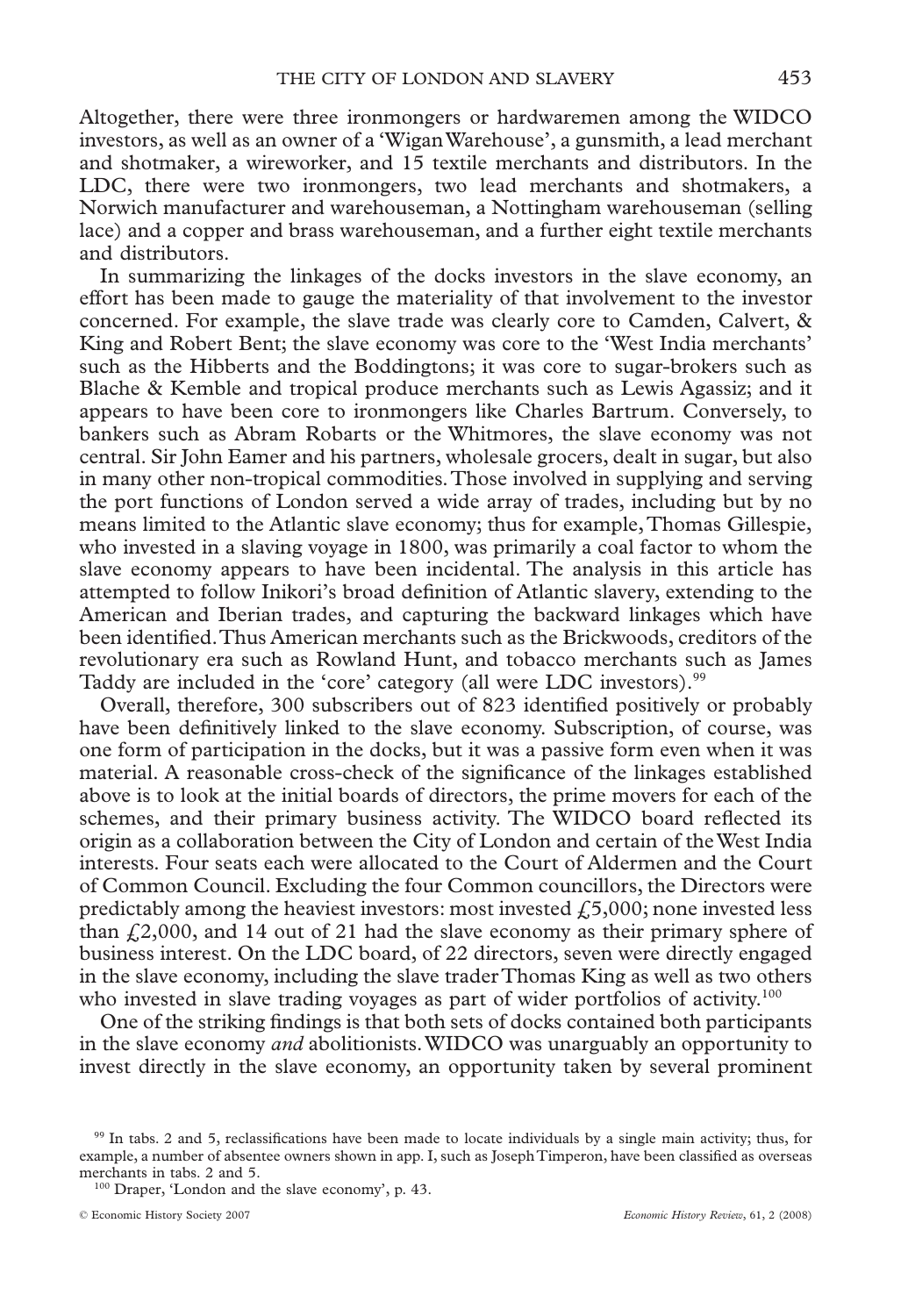|                             | West India Dock Co. | London Dock Co. |
|-----------------------------|---------------------|-----------------|
| Core                        |                     |                 |
| Overseas merchant           | 72                  | 70              |
| Domestic merchant           | $\mathbf{0}$        | $\mathbf{0}$    |
| Local manufacturing trades  | 1                   | $\mathbf{0}$    |
| Banker                      | 3                   | 1               |
| Ship and insurance broker   | 1                   | 3               |
| Sailmaker, ropemaker, etc.  | $\Omega$            | $\overline{c}$  |
| Attorney, doctor, etc.      | $\Omega$            | $\Omega$        |
| Haberdasher, draper, etc.   | $\Omega$            | $\Omega$        |
| Absentee W. Indian owner    | 23                  | 6               |
| Ironmonger/hardwareman      | $\mathbf{1}$        | $\mathbf{1}$    |
| Lighterman, wharfinger      | $\Omega$            | $\Omega$        |
| Rum/brandy/wine merchant    | 2                   | $\Omega$        |
| Retailer                    | $\mathbf{0}$        | 7               |
| Sugar refiner/broker        | 4                   | 5               |
| Corporation of London       | $\mathbf{0}$        |                 |
| Printers, stationers        | $\Omega$            | $\mathfrak{Z}$  |
| Misc. family members, etc.  | 2                   | 1               |
| Unidentified                | $\Omega$            | $\Omega$        |
| Total                       | 109                 | 99              |
| Non-core                    |                     |                 |
| Overseas merchant           | 6                   | 25              |
| Domestic merchant           | 3                   | $\mathbf{0}$    |
| Local manufacturing trades  | $\mathbf{0}$        | 2               |
| Banker                      | 2                   | 16              |
| Ship and insurance broker   | 6                   | 8               |
| Shipbuilder, sail/ropemaker | 7                   | 11              |
| Attorney, doctor, etc.      | $\mathbf{0}$        | $\mathbf{0}$    |
| Haberdasher, draper, etc.   | 1                   | $\Omega$        |
| Absentee W. Indian owner    |                     |                 |
| Ironmonger/hardwareman      | $\mathbf{0}$        | 1               |
| Lighterman, wharfinger      | $\overline{2}$      | $\mathbf{0}$    |
| Rum/brandy/wine merchant    |                     | $\mathbf{1}$    |
| Retailer                    | $\mathbf{0}$        | $\mathbf{0}$    |
| Sugar refiner               |                     |                 |
| Corporation of London       | $\mathbf{0}$        |                 |
| Printers, stationers        | 0                   | $\mathbf{0}$    |
| Misc. family members, etc.  | 0                   | 1               |
| Unidentified                | 0                   | $\mathbf{0}$    |
| Total                       | 27                  | 65              |

Table 5. *Summary of identified linkages to the slave economy by type*

*Source:* Draper, 'London', app. 4.

Quakers notwithstanding their abolitionist commitment, including Daniel Mildred and Jonathan Hoare.<sup>101</sup> As noted above, the LDC investors included most of the major slave traders of London. But at the same time, prominent abolitionists invested alongside them, including the Thorntons and Robert Hunter. The LDC MPs were largely 'favourable to abolition', butWilliam Mainwaring was a staunch friend of the slave trade, as was Samuel Long. The original abolitionist London Committee established in 1787 included, among its 12 (largely Quaker) founders, Philip Sansom, the LDC investor.<sup>102</sup> Robert Barclay joined later that year, Robert

<sup>&</sup>lt;sup>101</sup> For Mildred's slow journey towards commitment to Quaker abolitionism and Hoare's role among the younger Quakers, see Brown, *Moral capital*, pp. 407, 409, 417, and 425.

<sup>102</sup> BL, Add. MS 21254 (hereafter Proceedings of the Committee), Minutes of the Proceedings of the Committee, vol. 1, 22 May 1787–26 Feb. 1788, entry for 22 May 1787.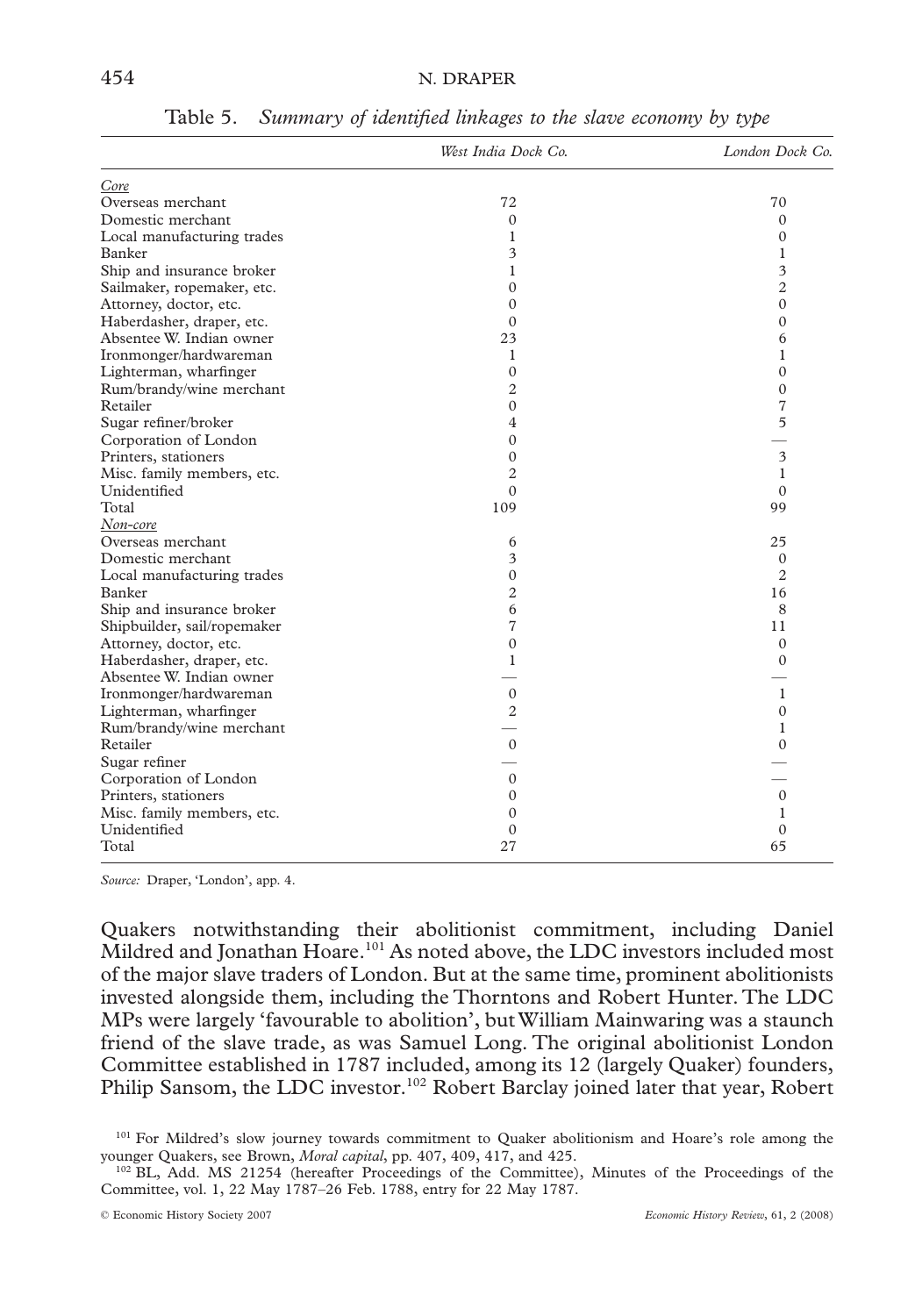Hunter in 1788, and Charles Grant in 1791 (the same year as Wilberforce).<sup>103</sup> John Thornton was appointed in  $1805$ <sup>104</sup> Thus five out of the 40 'Gentlemen [who] appear to be the present Members of the [London Abolition] Committee' on its revival in 1805 were LDC investors.105 The Committee looked to the City for support; it had, in January 1788, 'every reasonable hope of a petition from the City of London', after Barclay and Sansom approached Paul Le Mesurier, the London alderman.106 Apparently this was forthcoming: although the Committee minutes contain no further reference to it, Clarkson's history comments: 'The City of London, though she were drawn the other way by the cries of commercial interest, made a sacrifice to humanity and justice'.<sup>107</sup> There were certainly prominent merchants who supported abolition. Among the names on the initial subscription list for the London Committee were John Maitland of WIDCO and Abel Chapman, Jeremiah Harman, John Heathcote, and George Peters of LDC.108

The London Committee in 1795 came close to, but drew back from, formally calling for a boycott of the products of the slave economy:

We leave it to the serious consideration of every individual, what measures to be taken in order to sap the foundation of the enormous mass of iniquity. We cannot, however, well refrain from informing our numerous friends, that the aversion which many in this country have shewn for the use ofW. India produce, has given so much encouragement to the cultivation and importation of E. India sugar, as to produce ample importation . . . a decided preference should be given to the East India sugar, as well as to all other substitutes for the produce of the West India islands, the principal of which are sugar, Rum, Coffee, Cocoa and Chocolate.<sup>109</sup>

The ties of many mercantile abolitionists to East India sugar did not escape notice, of course. In particular, John Gladstone drew James Cropper into a very acrimonious public debate on the extent to which Cropper's business interests in East India sugar shaped his hostility to West Indian slavery in the  $1820s$ .<sup>110</sup> As noted above, abolitionist bankers are visible in the compensation process in the following decade, as they claimed compensation as mortgagees, or in some cases where they had already foreclosed, as owners of slaves; the Smiths and Jeremiah Harman fall into this category.<sup>111</sup>

Overall, therefore, abolitionists and slavers were intertwined in complex ways in the docks subscription lists, and their co-existence in investment replicated a wider rapprochement in commercial and civil society in London.<sup>112</sup> Thomas Clarkson spoke in retrospect of the division of society over the slave trade: 'In private life, it has enabled us to distinguish the virtuous from the more vicious part of the

<sup>103</sup> Ibid., vol. 1, 11 Dec. 1787 and 15 Jan. 1788; vol. 3, 28 Dec. 1791.

<sup>104</sup> Ibid., vol. 3, 23 April 1805.

<sup>105</sup> Ibid., vol. 3, 29 April 1805.

<sup>106</sup> Ibid., vol. 1, 11 Jan. 1788, 15 Jan. 1788, and 22 Jan. 1788.

<sup>107</sup> Clarkson, *Abolition*, vol. 1, p. 491.

<sup>108</sup> BL, T.472(2), 'At a Committee of the Society, instituted in 1787, for effecting the Abolition of the Slave trade', 12 Aug. 1788.

<sup>109</sup> Proceedings of the Committee, vol. 3, 25 June 1795.

<sup>110</sup> On the duties debate, see, for example, 'On protection and West India sugar', *Edinburgh Review*, 75 (1823), attributed to J. R. McCulloch; Fetter, 'Authorship', p. 251.

<sup>111</sup> For the Smiths, see app. II; Jeremiah Harman claimed with his partner W. Dickinson on three estates in St Elizabeth, Jamaica as owners in fee, and on one estate in St Andrew, Jamaica on his own account. Treasury Papers T71/876 claims no. 5, 368, and 395, and T71/865 claim no. 53.

<sup>112</sup> Draper, 'London and the slave economy', pp. 50–61.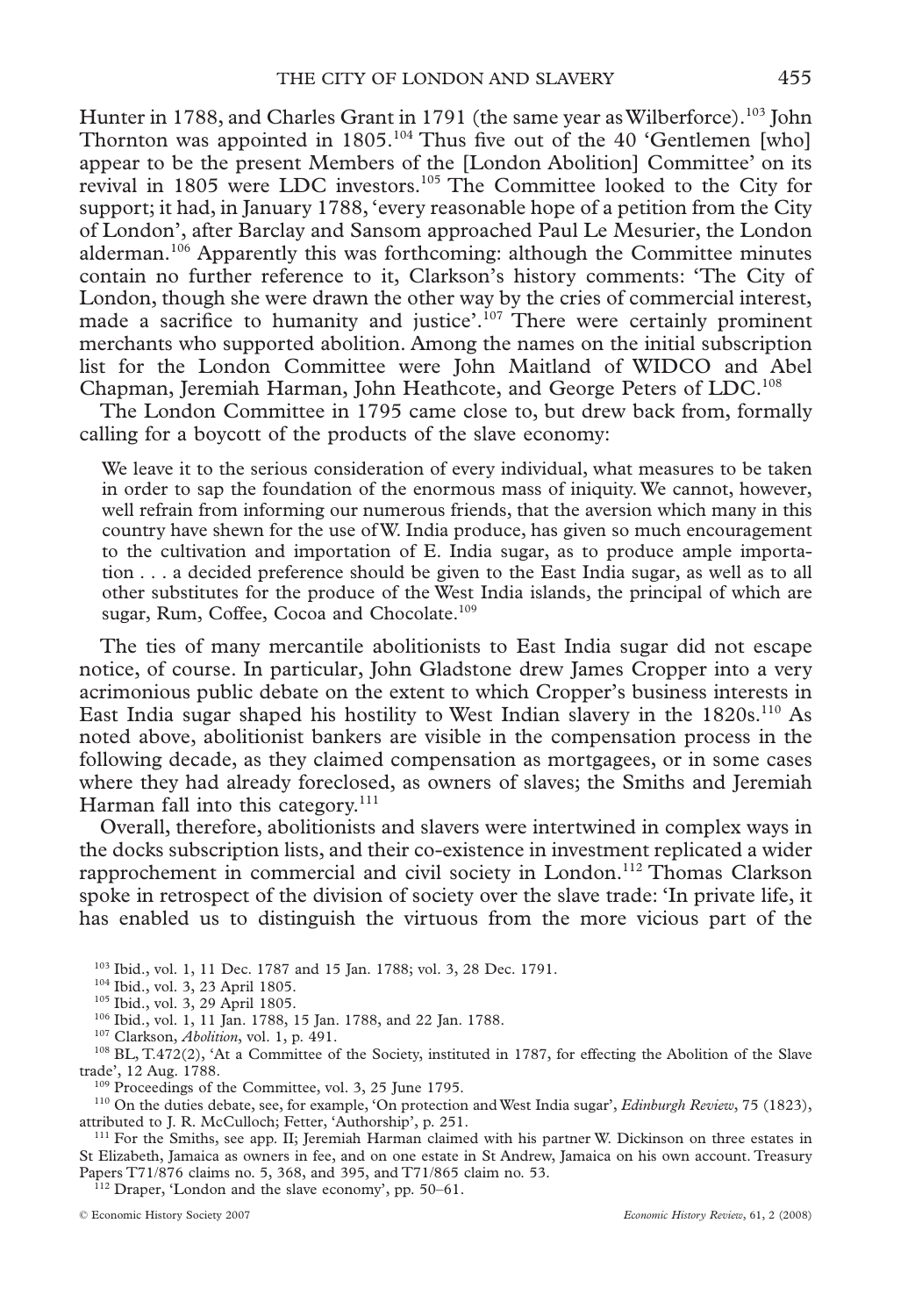community . . . In the year 1792 . . . the good were as distinguishable from the bad, according to their disposition to this great cause, as if the divine Being had marked them'.<sup>113</sup> But individual families combined both sides: for example, the Lushingtons, a family in which William Lushington was a slave owner and West India merchant while his nephew Stephen Lushington was a leading abolitionist. William Mainwaring, LDC investor, West India merchant, and defender of the slave trade, moved in the same circles as the Thorntons and was a prime mover in the Proclamation Society, conventionally seen as an Evangelical stronghold.<sup>114</sup>

## IV

For the docks investors engaged in the slave economy, the 1790s and 1800s were a period of conflicting pressures. On the one hand, war with the French severely disrupted trade and led to heavy losses in some of the islands. On the other, sugar prices soared, leading Checkland to characterize the period up to 1799 as 'the final phase of West Indian prosperity'.115 In the political sphere, while Wilberforce had obtained a House of Commons resolution to move to the gradual abolition of the slave trade in 1792, he had failed to secure House of Lords support or an implementation timetable, and while he continued to put annual resolutions in front of Parliament, the London Committee scarcely met after 1796 until it reconvened in 1805.<sup>116</sup> The development of WIDCO itself was, of course, a statement of confidence in the continuation of a viable system of production predicated on slavery.

On the profitability of the slave trade itself, evidence is thin, partly because of the difficulty—intractable even at the time—of determining profitability on a transparent basis: John Ramsden, a WIDCO investor, invested in the voyages of Thomas Lumley & Co. and was still in correspondence over the profits of the voyages years later in  $1814$ <sup>117</sup> But the pattern of London slave trading implies that potential profitability was attractive, given the acceleration in activity after 1800 and the evidence of newcomers being drawn into the trade throughout the 1790s and early 1800s;Thomas Hughan, J. F.Throckmorton, and Caldcleugh & Boyd all entered the trade between 1797 and 1801.

Many of the merchants serving Grenada and St Vincent were overtaken by the dislocation of the war years, and the British government launched a scheme in 1795 to bail out affected merchants who could offer security. Subscribers to WIDCO and LDC were equally represented among these traders (who were drawn not only from London, but also from Liverpool and Glasgow): James Baillie, Duncan Campbell, James Trecothick, George Sharp, George Baillie, Nathaniel Snell, Robert Lang, John Turing, William Lushington, John Mavor, Dugald Campbell, John Petrie, Joseph Marryat, Thomas Blane, Andrew Loughnan, and Charles Grant all benefited from the issue to them of exchequer bills, many of which had their term extended in 1799 to allow merchants more time to

<sup>113</sup> Clarkson, *Abolition*, vol. 2, pp. 581–2.

<sup>114</sup> Thorne, 'William Mainwaring', in *House of Commons*, vol. 4, p. 524.

<sup>&</sup>lt;sup>115</sup> Checkland, 'Finance', p. 461.

<sup>&</sup>lt;sup>116</sup> Proceedings of the Committee, vol. 3.

<sup>117</sup> See, for example, Inikori, 'Structure and profits' and Anderson and Richardson, 'Market structure'. For Ramsden, see Inikori, 'Structure and profits', p. 772.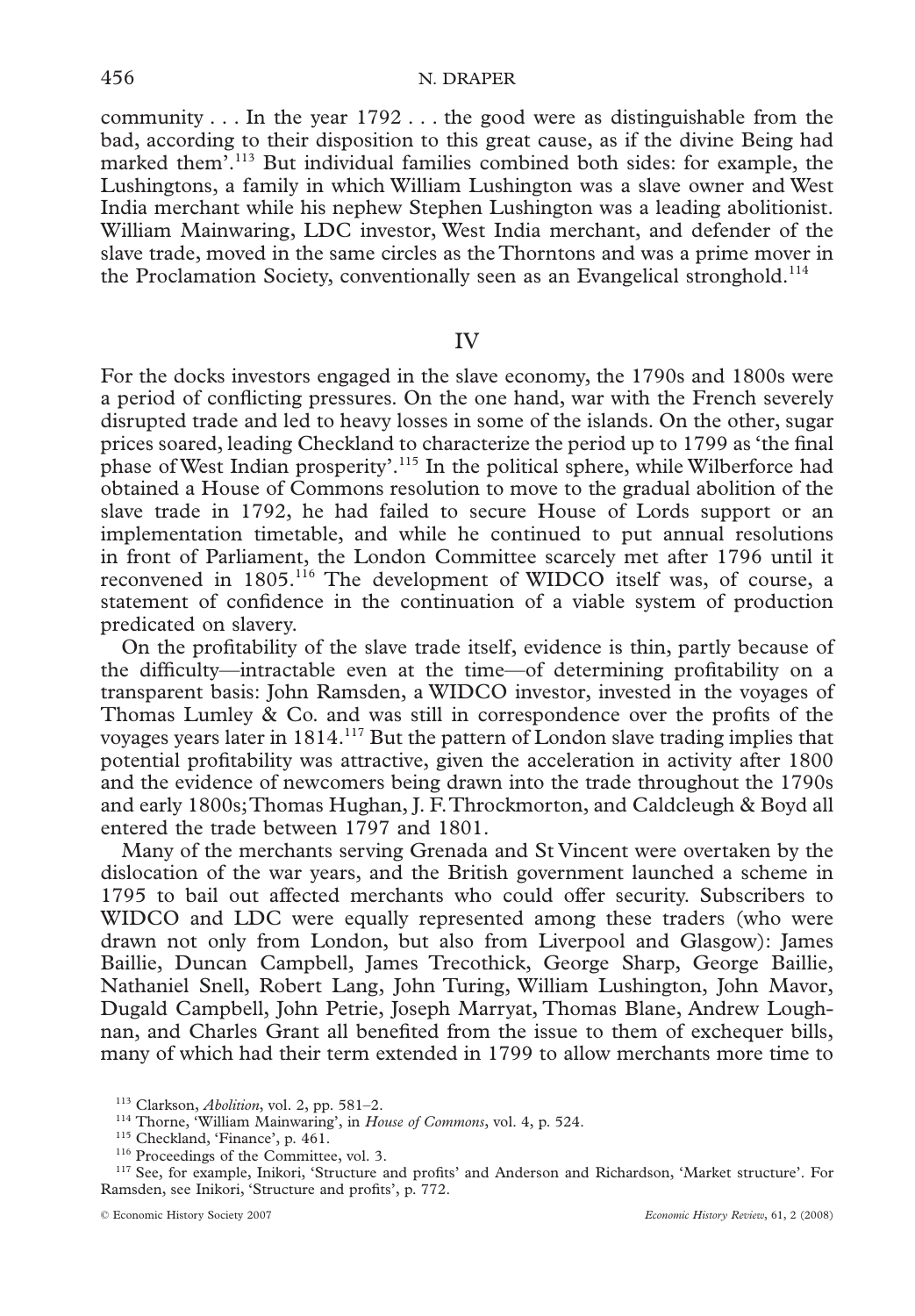repay these advances.<sup>118</sup> The amounts were substantial:  $f_{180,000}$  in the case of George Baillie and his partners. A number of the witnesses to these exchequer bills appear to be creditors—Liverpool slave traders such as Clayton Tarleton, Aspinalls, and Jonathan Ratcliffe are prominent among them, but witnesses also include the merchants Wheelwright and Thwaites, and John Mangles, the ships' chandler, from among the docks investors.

There is, however, a litany of distress and failure beyond 1800 among docks investors whose firms were connected to the 'old' colonies, a perceived pattern perhaps coloured by the reliance of historians on bankruptcy records to provide insight into the structure of business life at the time. George Baillie had a spectacular bankruptcy in 1806 which became the subject of sustained polemic not only between Baillie and his erstwhile partners (Robert Lang, John Turing, Nathaniel Snell, and John Jaffray, all investors in the docks), but also between Baillie and a number of his Trustees in Bankruptcy, three of whom (Thomas Lumley, Richard Miles, and S. Cock) were London slave traders.<sup>119</sup> Three other WIDCO subscribers (Beckford & Keighley, 1801; James Inglis, 1803; and Robert Bent, 1806) and three LDC subscribers (Jasper Atkinson, 1800; John Nesbitt, 1802; and Henry Mertins Bird, 1803) were bankrupted in the relatively benign period before the more general spike in bankruptcies in 1808–10, which brought down Brickwood & Co., among others.When William Manning's West India firm failed in 1831, he said 'I have belonged to men with whom bankruptcy was synonymous with death', including both Benjamin and Abram Goldsmid, the loan-contractors who committed suicide in 1808 and 1810 respectively.<sup>120</sup>

It would be easy to conclude that this was a collapsing subsector of the economy. But many merchants proved resilient through successive crises. Of D. H. and J. A. Rucker, for example, Kynaston cites the Baring's credit assessment in its 'character books' in the late 1820s, which ran:

A very oldWest Indies and Hambro house. In almost every crisis they have been looked upon in a most doubtful light, and yet they have always stood their ground. They are certainly not thought the most highly of; there can be but little doubt, however, that they must possess considerable capital. The writer does not think them clever men and has observed that they have been generally unfortunate in many bad Debts. Mr DHR used to live most splendidly at Melrose Hall,Wandsworth, but has recently gone to reside in Bath. There are two other R[ucker]s in the House who conduct the business.<sup>121</sup>

In the end, however, the Ruckers went down in the crisis of 1830–1. Elsewhere, wealth was created *and preserved* from the slave economy. Of 46 of Rubinstein's 'new' men of wealth of the half-millionaire class (that is, bequeathing half a million pounds or more) who died between 1809 and 1860, 20 were from London commercial classes. Of these, six were docks investors (Neill Malcolm, Henry Davidson, John Sowerby, John Julius Angerstein, David Lyon, and Richard Lee) and one recognizably the descendant of a docks investor (the tea-broker Henry

<sup>121</sup> Ibid., pp. 80–1.

<sup>118</sup> MD, Boxes 5.8 98 & 99, 'An Act for enabling His Majesty to direct the issue of Exchequer Bills, to a limited amount, for the purposes and in the manner therein mentioned' and 'An Act for granting further relief to persons connected with and trading to the islands of Grenada and St Vincent'. See also Ragatz, *Fall*, p. 221.

<sup>119</sup> BL, 1414.b.7, [George Baillie] *Statement of a few interesting occurrences in the affairs of Geo. Baillie & Co.* (1806).

<sup>120</sup> Kynaston, *City of London*, pp. 82–3.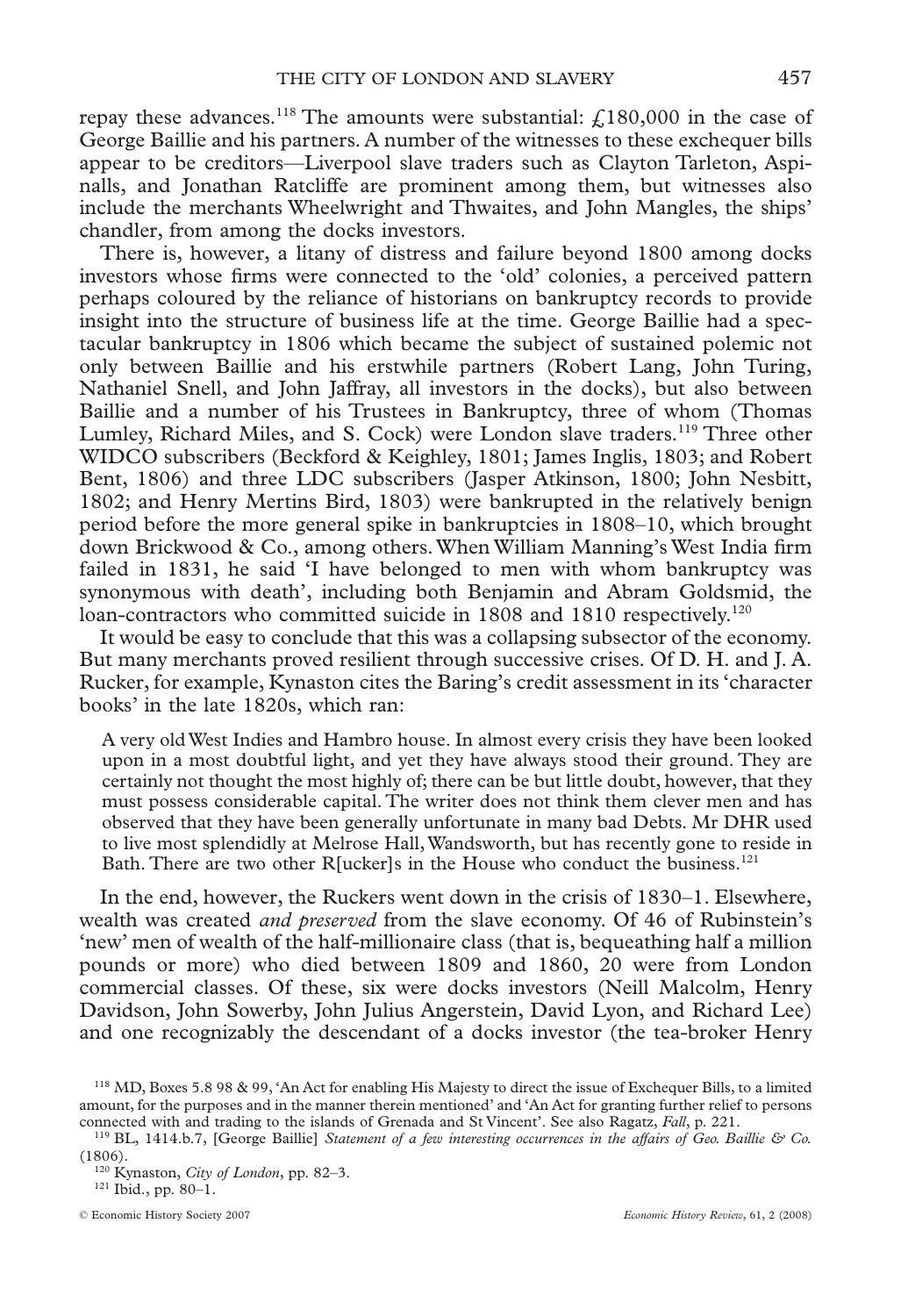Kemble). Of the six, four were directly involved in (and drew their wealth primarily or, in Lyon's case, partially from) the slave economy as owners or West India merchants, while the other two (Angerstein and Sowerby) were insurance underwriters and brokers who had attended the initial anti-abolition meeting of April 1789.122

WIDCO itself was consistently profitable. It paid out a dividend of the maximum permissible level of 10 per cent per annum from 1806 to 1823, when its monopoly expired. It represented only one of the many ways in which the City of London extracted value from the slave economy.

The comparison with the East India Co. as a source of 'new' power and wealth is hard to make on a systematic basis. The East India Co. offered opportunities to convert service, rather than capital, into a fortune for those who travelled to India. For those who formed part of the commercial nexus of India while remaining in London, capital had to be serviced, of course, but Robert Wigram, for example, built a fortune from nothing through involvement in the East India trade. 'On my first marriage, and commencing the mercantile line, my capital did not exceed  $\text{\emph{4}}3,000$ , he claimed.<sup>123</sup> It is agreed by both Judd and Thorne that the 'Nabobs' comfortably outnumbered theWest India interest in the House of Commons, and they clearly also dominated the upper reaches of the City's most established institutions.124 While members of the East India Co. inclined to LDC over WIDCO, this did not indicate that they were precluded from other forms of involvement in the slave economy. Some of the wealth generated in India was recycled into the West Indies (very little appears to have gone in the opposite direction, though some absentee landlords would have owned East India Co. stock and Sir Richard Neave, the West India merchant, was also an East India Co. shipowner).<sup>125</sup> East India men who deployed capital into the West Indies included David Lyon and William Lushington. Inheritance or marriage might also bring participation in the slave economy to East India Co. men, as it did with John Petrie, whose wife had four estates in Tobago, and John Nesbitt, who inherited from his uncle both a West India merchant business in Bishopsgate and large estates in England and the West Indies, together with  $f_{120,000}$  of debt.<sup>126</sup> In some cases, such redeployment was notably successful; in others, it led to decline and bankruptcy. There was nothing automatic about the outcomes.

Other London 'improvements' drew on the same pools of money as the first two docks.The East India Dock, which followed closely onWIDCO and LDC, was led by a group of 25 East India shiphusbands and shipbuilders: 16 of these were subscribers to one or other of the LDC (10) or WIDCO (5) or both (1). The Thames and Severn canal, built between 1783 and 1790, was financed by a subscription raising  $\frac{1}{2}$  (230,000: 600, or 61 per cent, of the subscribers were identifiably Londoners. The largest subscription  $(230 \nL 100 \nL 5)$  shares from a total of

<sup>122</sup> Thompson, 'Life after death', pp. 52, 59–60.

<sup>&</sup>lt;sup>123</sup> Green and Wigram, *BlackwallYard*, p. 51.

<sup>&</sup>lt;sup>124</sup> Judd dates the numerical superiority of the East Indian interest over the West Indian interest from 1780; see Judd, *Members of Parliament*, pp. 63–9, 92–4. Thorne saw a reversal of that numerical superiority after 1818; see Thorne, *House of Commons*, vol. 1, pp. 325–6.

<sup>125</sup> Hardy, *Register of ships*, tab. 10, 'Alphabetical list of managing owners', shows Sir Richard Neave alongside traditional East India Co. names.

<sup>126</sup> Thorne, 'John Petrie' and 'John Nesbitt' in *House of Commons*.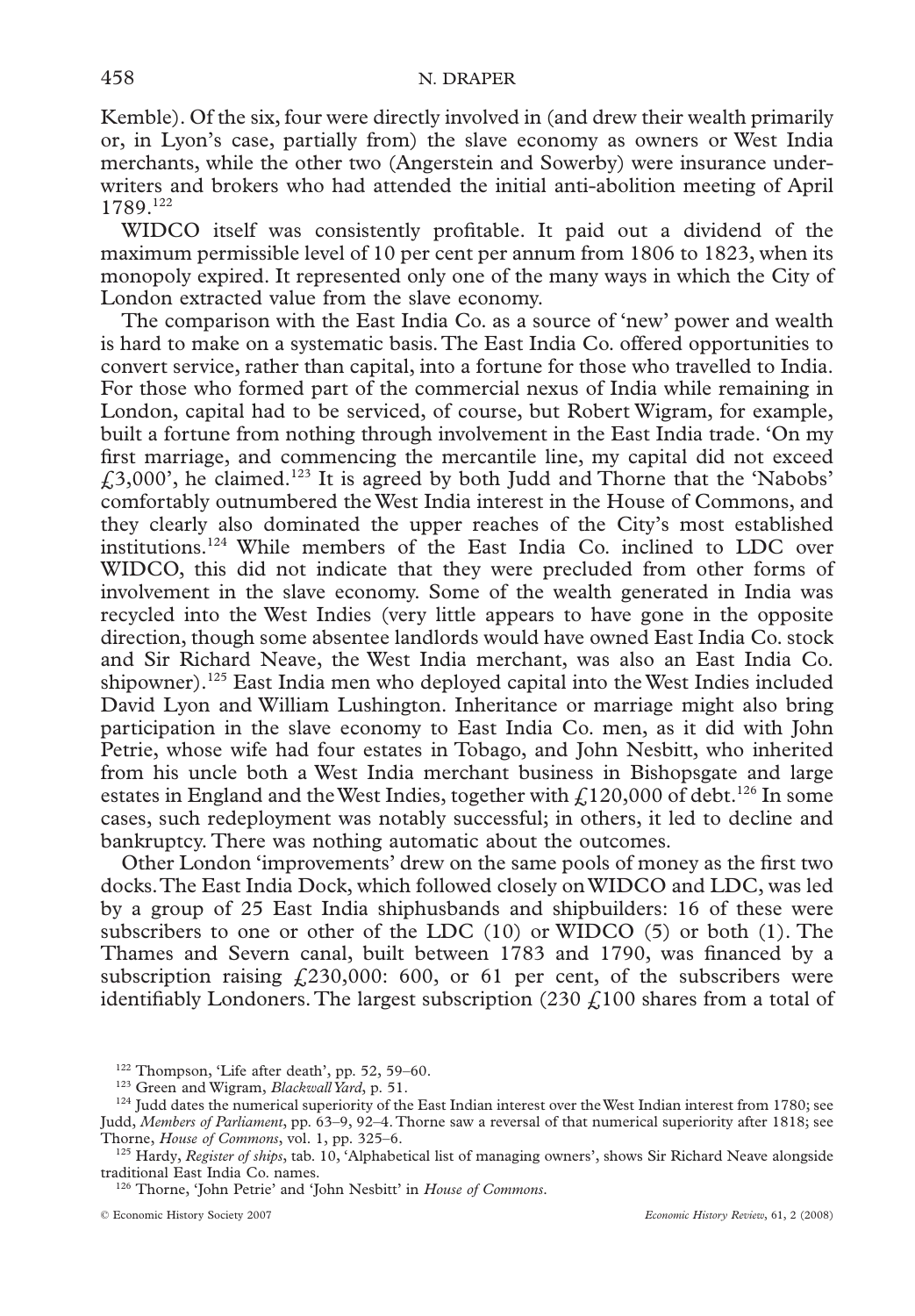2,300 shares) came from Chambers, Rolleston, & Sargent at 38 Mincing Lane, the slave traders and merchants.<sup>127</sup> London was also becoming the leading centre for secondary trading of infrastructure schemes elsewhere in the UK. Christopher Rolleston, an LDC investor and offshoot of the slave trading Rolleston family, set up the Inland Navigation Office in Tokenhouse Yard to trade canal shares.<sup>128</sup> However, as previously noted, the Bridge schemes (Vauxhall, Southwark, and Waterloo), which were also privately financed, display a different pattern, with finance coming from different pools of local investors, those unconnected with overseas trade.

V

A number of conclusions offer themselves from the evidence that (1) many investors with no links to the slave economy (or even to overseas trade) invested alongside slave owners and West Indian merchants in the West India Docks, and (2) many investors with strong ties to the slave economy invested in the London Docks. The first is that the slave economy, as has long been recognized, was not homogeneous. There were divisions between planters in the old colonies and the new, and between planters and their London-based agents, over interest rates and commission levels, as well as common ground over challenges to the slave trade. There were conflicts of interest between sugar refiners and sugar consignees.There were divisions between underwriters and ship owners over the Lloyds Register, and within the merchant community over the docks' exclusivity, which were a prelude to the free trade debates of the nineteenth century. There were personal rivalries, born in City politics: in 1806, for example, the then Lord Mayor, James Shaw contested the Presidency of St Bartholomew's Hospital with Sir William Curtis. Even within the docks schemes, there were significant tensions which today would be termed conflicts of interest. George Hibbert, for example, claimed  $f(27,000)$  for compensation as a warehouseman disadvantaged by the WIDCO which he chaired; Edward Ogle, Chairman of the Committee of Proprietors, Lessees & Wharfingers of the Legal Quays, and opponent of the whole enclosed docks project, invested in WIDCO.<sup>129</sup>

As Lefebvre remarked, 'conflicts between capitalists of the same kind, or different kinds, are an inevitable part of the process [of the production of urban space]'.<sup>130</sup>The slave economy therefore was not monolithic, and participation in it did not wholly determine the position taken on any given issue.

However, as a second conclusion, the slave economy *was* pervasive. This study has positively or probably identified 823 of the 929 investors in the two docks companies: of these, at least 300 were demonstrably involved in the slave economy, and for just over 200 of them, it was central to their business lives.<sup>131</sup> The two docks schemes did attract and draw on different constituencies, but both sets of investors

<sup>130</sup> Lefebvre, *Production of space*, p. 10.

<sup>127</sup> Ward, *Canal building*, p. 65.

<sup>128</sup> Ibid., p. 81.

<sup>129</sup> For Hibbert, see Pudney, *London's docks*, p. 52. For Ogle, see Forrow, 'Thames', pp. 33–4.

<sup>&</sup>lt;sup>131</sup> To the extent that further work on individuals would identify more linkages between the investors and the slave economy, it appears likely that such linkages would fall more heavily into the 'non-core' than 'core' categories.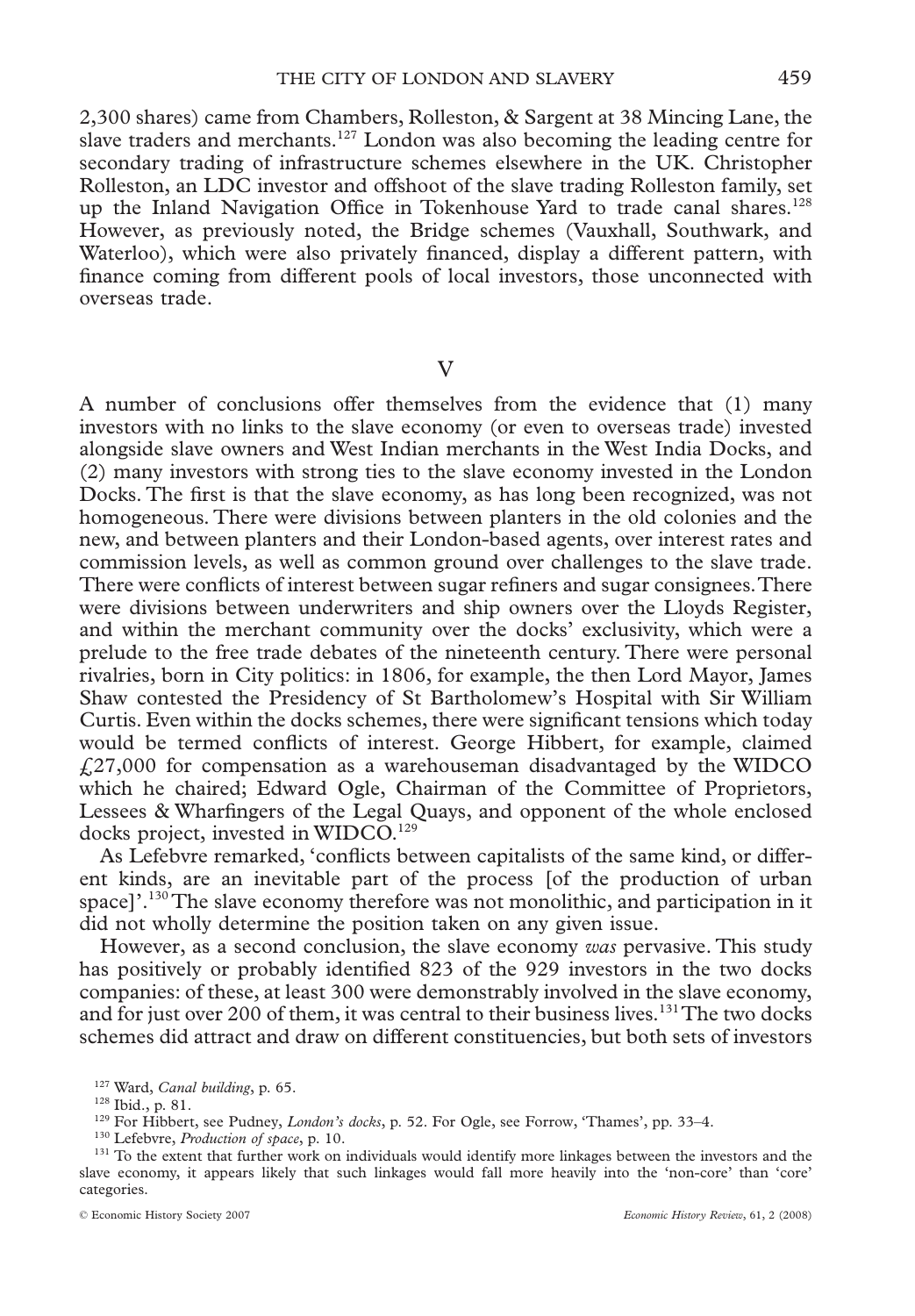were permeated by slave-related commercial activities. WIDCO was predictably heavier in *proportionate* exposure to the slave economy among its subscribers, but the LDC was heavier in the more intense forms, especially slave-trading, and actually had *more* investors identified with the slave economy than WIDCO had.<sup>132</sup>

Moreover, there is a clear indication that the docks investors as a whole, while they represent a significant component of London's participation in the slave economy (for example, half of London's slave trade) do not represent the totality of that participation: only 80 of the 283 attendees in 1789 at the 'General Meeting of the Planters, Merchants and all other Persons interested in the Welfare & Prosperity of the Sugar colonies, whether as creditors, by Mortgage, or Bonds, or as Owners of ships, Tradesmen or Manufacturers' (called by the West India Committee in response to the 'present alarming crisis, by the proposed abolition of the African trade') were investors in the docks 10 years later.<sup>133</sup>

The West India trade accounted for only a small percentage of the overall volume of shipping on the Thames, but was estimated by contemporaries to represent around a third of London's overseas trade by value  $(\xi,3-4$  million per annum, out of a total of  $f<sub>11</sub>-12$  million in the mid-1790s).<sup>134</sup> Other quantitative dimensions presented in this article (the Bank of England's bills of exchange and the flow of insurance premia to the London Assurance Co.) also suggest that the Atlantic slave economy accounted for between one-quarter and one-third of the activity from overseas trade in specific key financial institutions at the turn of the century. In other important areas, such as government loan finance, connections with the slave economy persist (Rawson Aislabie, for example, was a sugar consignee as well as an underwriter of government debt; the heirs of another major underwriter, Godschall Johnson, claimed slave compensation as a mortgagee in the 1830s), but the slave economy was not a major factor in the development of the government loan market or its institutions. Outside a core of dedicated slavers, slave owners, and West India merchants, individuals often chose to participate in the slave economy as a diversification, offering an attractive risk/reward ratio, rather than as a mainstay of their fortunes: Rawson Aislabie, for example, had originally made his money as a soapmaker.

The third conclusion, therefore, is that there are no serious grounds for arguing that the City was 'built on slavery'. The slave economy was important, but it was only one of a number of discernible streams of wealth creation and commercial dynamism for the City and indeed for Britain as a whole. Liverpool had a far larger share of the slave trade in a much smaller urban economy and society than London, and not even Liverpool's growth was attributed by every hostile contemporary to its involvement in slavery: Clarkson himself provided a multi-factor explanation for Liverpool's increasing prosperity in the eighteenth century.<sup>135</sup>

But if it was not dominant, neither was the slave economy marginal to London. In discussions of Williams's original thesis linking slavery and the industrial

<sup>135</sup> Clarkson, cited in Williams, 'Golden age', p. 68. For the surprisingly positive fate of Liverpool shipping, see Williams, 'Redeployment'.

<sup>132</sup> LDC has 164 against 136 in WIDCO: see above, tab. 5.

<sup>&</sup>lt;sup>133</sup> West India Committee Minutes, 9 April 1789, Institute of Commonwealth Studies.

<sup>134</sup> Vaughan, 'Reasons for London Docks', addendum, reproduced in Vaughan, *Memoir*.Vaughan cites data for London's total shipping arrivals in 1793 as 13,740, of which 3,767 or 27% by number (36% by tonnage) were from foreign ports (the remainder being coasters and colliers). Stern, 'First London dock boom', p. 73, shows 374 ships discharging into the West India Docks in 1803, rising to around 500 p.a. thereafter.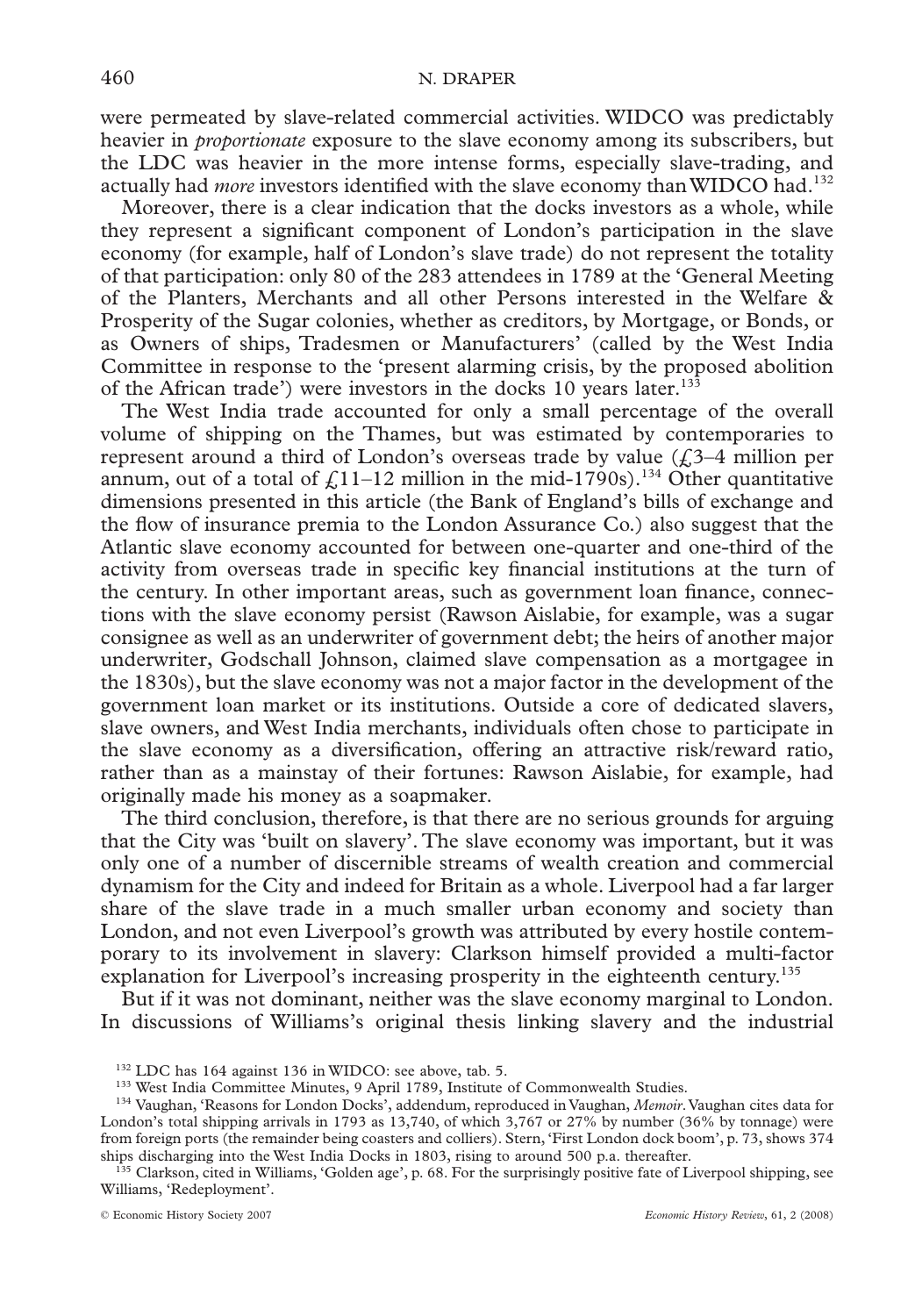revolution, there were three positions in the historiographical debate conceptualized by Eltis and Engerman: firstly, that Britain could not have industrialized without slavery (Williams's position); secondly, a middle ground, that slavery was not necessary, but was more important than any other domestic or foreign sector in stimulating industrialization; and finally, the revisionist thesis that Britain could/ would have industrialized at the same rate without slavery (and indeed without knowledge of the Americas).<sup>136</sup> These positions have been re-expressed in relation to Inikori's work.137 In assessing slavery's role in London's evolution as the commercial and financial centre of empire, the evidence in this article suggests that the revisionist position is untenable: the wider slave economy permeated almost every aspect of London's commercial life. But as a modification to the strong version of Inikori's important thesis, the article also points towards a widespread, engrained but sometimes 'thin' presence of the slave economy by the close of the eighteenth century, not towards a dominating presence of slavery in the City.When the slave trade was abolished (and indeed when British colonial slavery itself was ended almost 30 years later), the City of London did not, despite Nathaniel Newnham's pessimism, present a picture of bankruptcy and ruin.

*University College London*

| Date submitted            | 24 January 2005 |
|---------------------------|-----------------|
| Revised version submitted | 5 October 2005  |
| Accepted                  | 25 October 2006 |

#### DOI: 10.1111/j.1468-0289.2007.00400.x

<sup>136</sup> Eltis and Engerman, 'Importance', p. 124.

<sup>137</sup> Inikori, *Africans*, exemplifies the first position, and Zahedieh the second ('most historians would accept a weak version of the Williams 'thesis', Inikori et al., 'Roundtable', p. 325); more tentatively, Clarence-Smith appears to entertain the possibility that British industrialization would have taken place without slaves, if not without the Atlantic economy; Inikori et al., 'Roundtable', p. 300.

#### **Footnote references**

Anderson, B. L. and Richardson, D., 'Market structure and profits of the British African trade in the late eighteenth century: a comment', *Journal of Economic History*, 43 (1983), pp. 713–21.

*Annals of Lloyds register* (1934).

Anon., 'On protection and West India sugar', *Edinburgh Review*, 75 (1823).

- Barham, J. F., *Considerations on the abolition of slavery and the means of practically effecting it* (1823).
- Behrendt, S. D., 'The annual volume and regional distribution of the British slave trade, 1780-1807', *Journal of African History*, 38 (1997), pp. 187–211.
- Bowen, H. V., 'Investment and empire in the later eighteenth century: East India stockholding, 1756–1791', *Economic History Review*, 2nd ser., XLII (1989), pp. 186–206.

Brown, C. L., *Moral capital: foundations of British abolitionism* (Chapel Hill, 2006)

Butler, K. M., *The economics of emancipation: Jamaica and Barbados, 1823–1843* (Chapel Hill, 1995).

Cateau, H. and Carrington, S. H. H., *Capitalism and slavery 50 years later: Eric EustaceWilliams—a reassessment of the man and his work* (New York, 2000).

Checkland, S. G., 'Finance for the West Indies, 1780–1815', *Economic History Review*, 2nd ser., X (1958), pp. 461–9.

Clapham, J., *The Bank of England, a history*, 2 vols. (Cambridge, 1944).

Clarkson, T., *The history of the rise, progress and accomplishment of the abolition of the African slave trade by the British parliament*, 2 vols. (1808).

- Clemens, P. G. E., 'The rise of Liverpool, 1655–1750', *Economic History Review*, 2nd ser., XXIX (1976), pp. 211–5.
- Cope, S. R., 'The Goldsmids and the development of the London money market during the Napoleonic Wars', *Economica*, new ser., 9 (1942), pp. 180–206.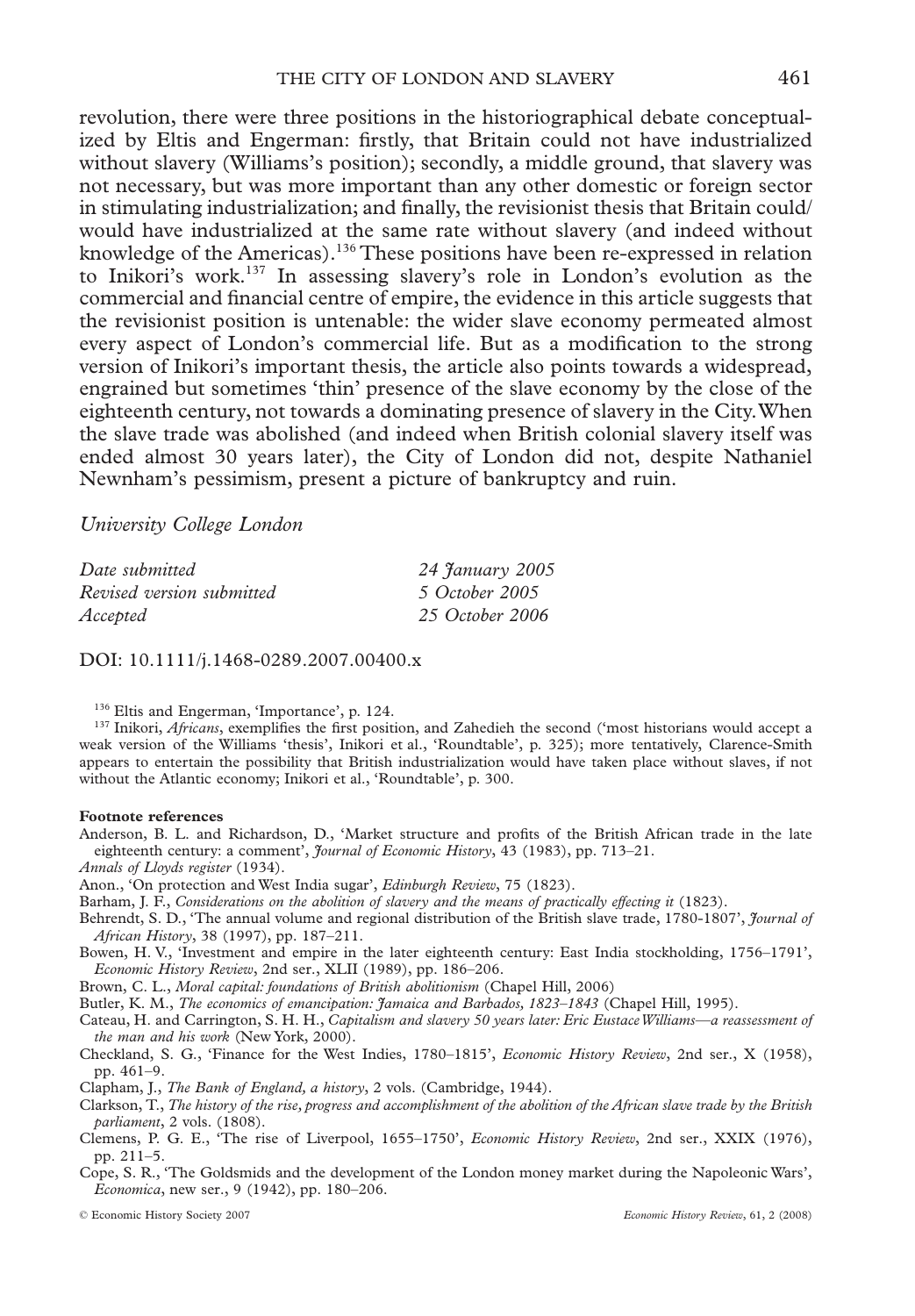- Cope, S. R., 'Bird, Savage & Bird of London, merchants and bankers, 1782–1803', *Guildhall Studies in London History*, IV, 4 (1981), pp. 202–17.
- Cope, S. R., *Walter Boyd: a merchant banker in the age of Napoleon* (1983).
- Devine, T. M.,'An eighteenth-century business elite: Glasgow–West India merchants, *c*.1750–1815', *Scottish Historical Review*, 57, 1 (1978), pp. 40–67.
- Draper, N. A., 'London and the slave economy: evidence from the first docks companies, 1799–1800' (unpub. M.A. thesis, Birkbeck, Univ. of London, 2004).
- Drescher, S., 'Eric Williams, British capitalism and British slavery', *History and Theory*, 26 (1987), pp. 180–96.
- Dresser, M., *Slavery obscured: the social history of the slave trade in an English provincial port* (2001).
- Dunn, R. S., '"Dreadful idlers" in the cane fields: the slave labour pattern on a Jamaican sugar estate, 1762–1831', *Journal of Interdisciplinary History*, 17 (1987), pp. 795–822.
- Eltis, D. and Engerman, S., 'The importance of slavery and the slave trade to industrialising Britain', *Journal of Economic History*, 60 (2000), pp. 123-44.
- Eltis, D., Richardson, D., Behrendt, S. D., and Klein, H., eds., *The trans-atlantic slave trade: a database on CD-ROM* (Cambridge, 1999).
- Fetter, J., 'Authorship of Edinburgh Reviews', *Journal of Political Economy*, 61 (1953), pp. 232–59.
- Forrow, A., 'TheThames & its docks, a lecture delivered at the East andWest India Dock Cos. Literary Institution December 18 1876' (1877).
- Fulford, R., *Glyn's, 1753–1953: six generations in Lombard Street* (1953).
- Gamble, S., *A slaving voyage to Africa & Jamaica:the log of the Sandown, 1793–4*, B. Mouser, ed. (Bloomington and Indianapolis, 2002).
- Green, H. and Wigram, R., *Chronicles of BlackwallYard* (1881).
- Hancock, D., *Citizens of the world: London merchants and the integration of the British Atlantic community, 1735–1785* (Cambridge, 1995).
- Hardy, C., *Register of ships employed in the service of the Honourable United East India Company for the years 1760 to 1810* (1811).
- Inikori, J. E., 'Market structure and the profits of the British African trade in the late eighteenth century', *Journal of Economic History*, 41 (1981), pp. 745–76.
- Inikori, J. E., *Africans and the industrial revolution in England, a study in international trade and economic development* (Cambridge, 2002).
- Inikori, J. E., Behrendt, S. D., Berg, M., Clarence-Smith, W. G., den Heijer, H., Hudson, P., Singleton, J., and Zahedieh, N., 'Roundtable: reviews of Joseph Inikori's *Africans and the industrial revolution, a study in international trade and economic development*, with a response by Joseph Inikori', *International Journal of Maritime History*, XV, 2 (2003), pp. 279–361.
- Inwood, S., *A history of London* (1998).
- John, A. H., 'The London Assurance Company and the marine insurance market of the eighteenth century', *Economica*, new ser., 25 (1958), pp. 126–41.
- Judd, G. P., *Members of Parliament, 1734–1832* (Yale, 1955).
- Klein, H. S., 'The English slave trade to Jamaica, 1782–1808', *Economic History Review*, 2nd ser., XXXI (1978), pp. 25–45.
- Kynaston, D., *The City of London: a world of its own, 1815–1890*, 4 vols. (1994).
- Lefebvre, H., *The production of space* (Oxford, 1991).
- Lin, R. C., 'The Rhode Island slaver traders: butchers, bakers and candlestickmakers', *Slavery and Abolition*, 23 (2002), pp. 21–38.
- Linebaugh, P., *The London hanged: crime and civil society in the eighteenth century* (1991).
- Lokke, C. L., 'London merchant interest in the St Domingue plantations of the emigres', *American Historical Review*, 43 (1938), pp. 795–802.
- Martin, F., *The history of Lloyds and of maritime insurance in Great Britain* (1876).
- Morgan, E. V. and Thomas, W. A., *The Stock Exchange: its history & its functions* (1962).
- Morgan, K., 'Bristol and the Atlantic trade in the eighteenth century', *English Historical Review*, CVII (1992), pp. 626–50.
- Morgan, K., *Bristol and the Atlantic slave trade* (1993).
- Namier, L. B., 'Anthony Bacon MP, an eighteenth-century merchant', *Journal of Economic and Business History*, 2 (1929), pp. 20–70.
- Pares, R., *AWest-India fortune* (1950).
- Pearson, R. and Richardson, D., 'Business networking in the industrial revolution', *Economic History Review*, LIV (2001), pp. 657–79.
- Penson, L. M., 'The London West India interest in the eighteenth century', *English Historical Review*, XXXVI (1921), pp. 373–92.
- Penson, L. M., 'The origin of the Crown Agency Office', *English Historical Review*, XL (1925), pp. 196– 206.
- Philips, C. H., *The East India Co., 1784–1834* (Manchester, 1940).
- Porter, R., *London, a social history* (1994).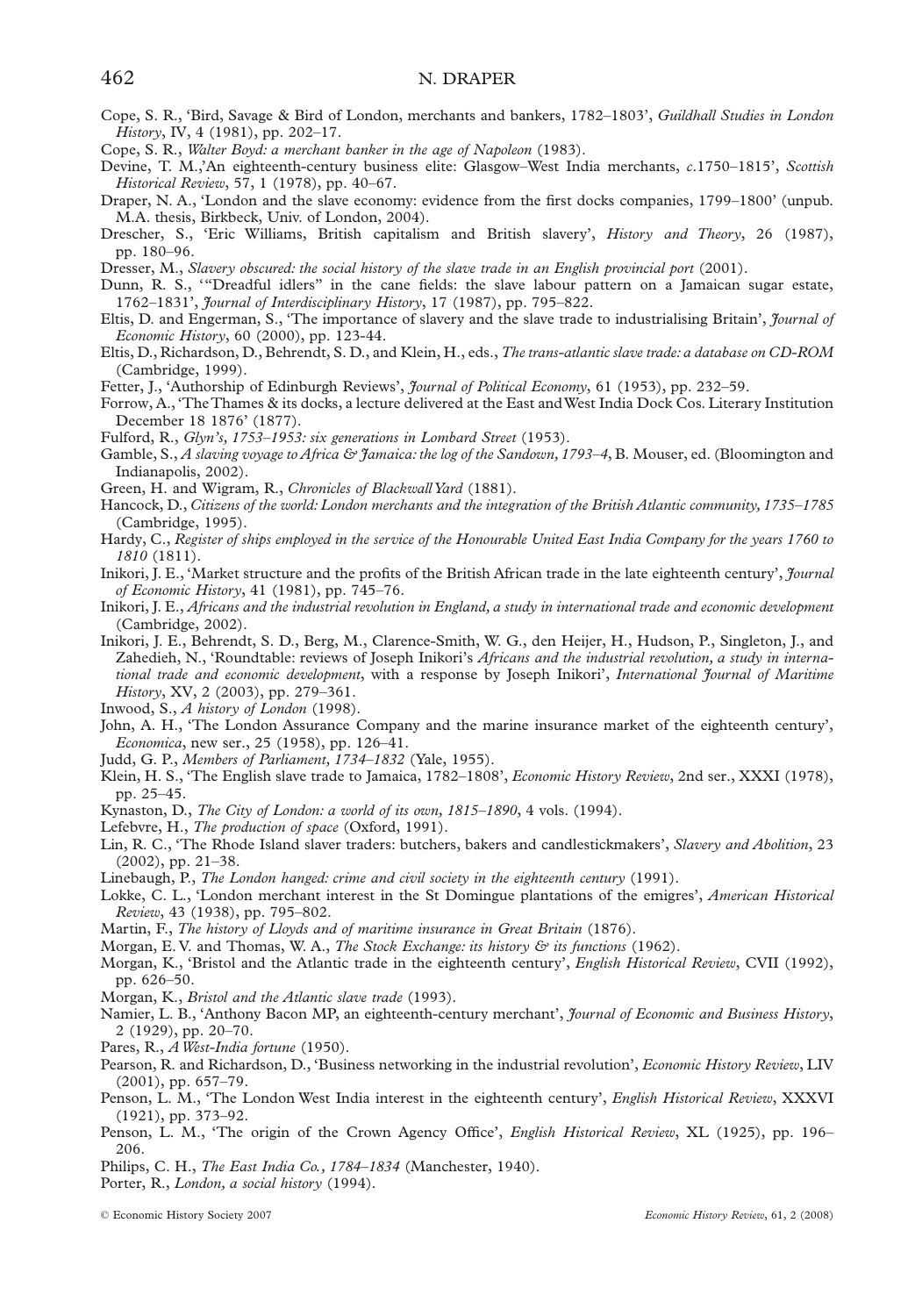- Price, J. M., *Capital and credit in British overseas trade: the view from the Chesapeake, 1700–1776* (Cambridge, Mass., 1980).
- Price, J. M., 'Credit in the slave trade and plantation economies', in Solow, ed., *Slavery and the rise of the Atlantic system* (New York and Cambridge, 1991), pp. 293–339.
- Price, J. M. and Clemens, G. E., 'A revolution of scale in overseas trade: British firms in the Chesapeake trade, 1675–1775', *Journal of Economic History*, 47 (1987), pp. 1–43.
- Pudney, J., *London's docks* (1975).
- Ragatz, L. J., *The fall of the planter class in the British Caribbean, 1763–1833: a study in social and economic history* (New York, 1928).
- Rawley, J. A., *London: metropolis of the slave trade* (Columbia, Mo., 2003).
- Reed, M. C., *Investment in railways in Britain, 1820–1844, a study in the development of the capital market* (Oxford, 1975).
- Richardson, D., 'Slavery and Bristol's "golden age"', *Slavery and Abolition*, 26 (2005), pp. 35–54.
- Sheppard, F., *London, a history* (1998).
- Sheridan, R. B., 'The commercial and financial organisation of the British slave trade, 1750–1807', *Economic History Review*, 2nd ser., XI (1958), pp. 249–63.
- Sheridan, R. B., 'The West India sugar crisis and British slave emancipation, 1830–1833', *Journal of Economic History*, 21 (1961), pp. 539–51.
- Sherwood, M., *After abolition* (2007).
- Solow, B. and Engerman, S., eds., *British capitalism and Caribbean slavery: the legacy of EricWilliams* (Cambridge, 1987).
- Stern, W. M., 'The first London dock boom and the growth of the West India docks', *Economica*, new ser., 19 (1952), pp. 59–77.
- Thomas, H., *The slave trade* (New York, 1997).
- Thompson, F. M. L., 'Life after death: how successful nineteenth century businessmen disposed of their fortunes', *Economic History Review*, 2nd ser., XLIII (1990), pp. 40–61.
- Thorne, R. G., *The history of Parliament: the House of Commons, 1790-1820*, 5 vols. (Cambridge, 1986).
- Thorold, P., *The London rich* (1999).
- Twist, A., 'Widening circles in finance, philanthropy and the arts: a study of the life of John Julius Angerstein, 1735–1823' (unpub. Ph.D. thesis, Univ. of Amsterdam, 2002).
- Vaughan, W., *Memoir ofWilliam Vaughan, with miscellaneous pieces relating to docks, commerce etc*. (1839).
- Ward, J. R., *The financing of canal building in eighteenth-century England* (Oxford, 1974).
- Williams, D. M., 'Abolition and the redeployment of the slave fleet, 1807–11', *Journal of Transport History*, new ser., II (1974), pp. 103–15.
- Williams, E., 'The golden age of the slave system in Britain', *fournal of Negro History*, 25 (1940), pp. 60–106. Williams, E., *Capitalism and Slavery* (Chapel Hill, 1944).
- Woolf, M., 'Eighteenth-century Jewish ship owners', *Transactions of the Jewish Historical Society of England*, 24 (1974), pp. 198–204.

#### **Official publications**

- *Select Committee of the House of Commons to enquire into the best mode of providing sufficient accommodation for the increased trade and shipping of the port of London* (P.P. 1793–1802, XIV).
- *Slavery Abolition Act: an account of all sums of money awarded by the commissioners of compensation*,(P.P. 1837–8, XLVIII).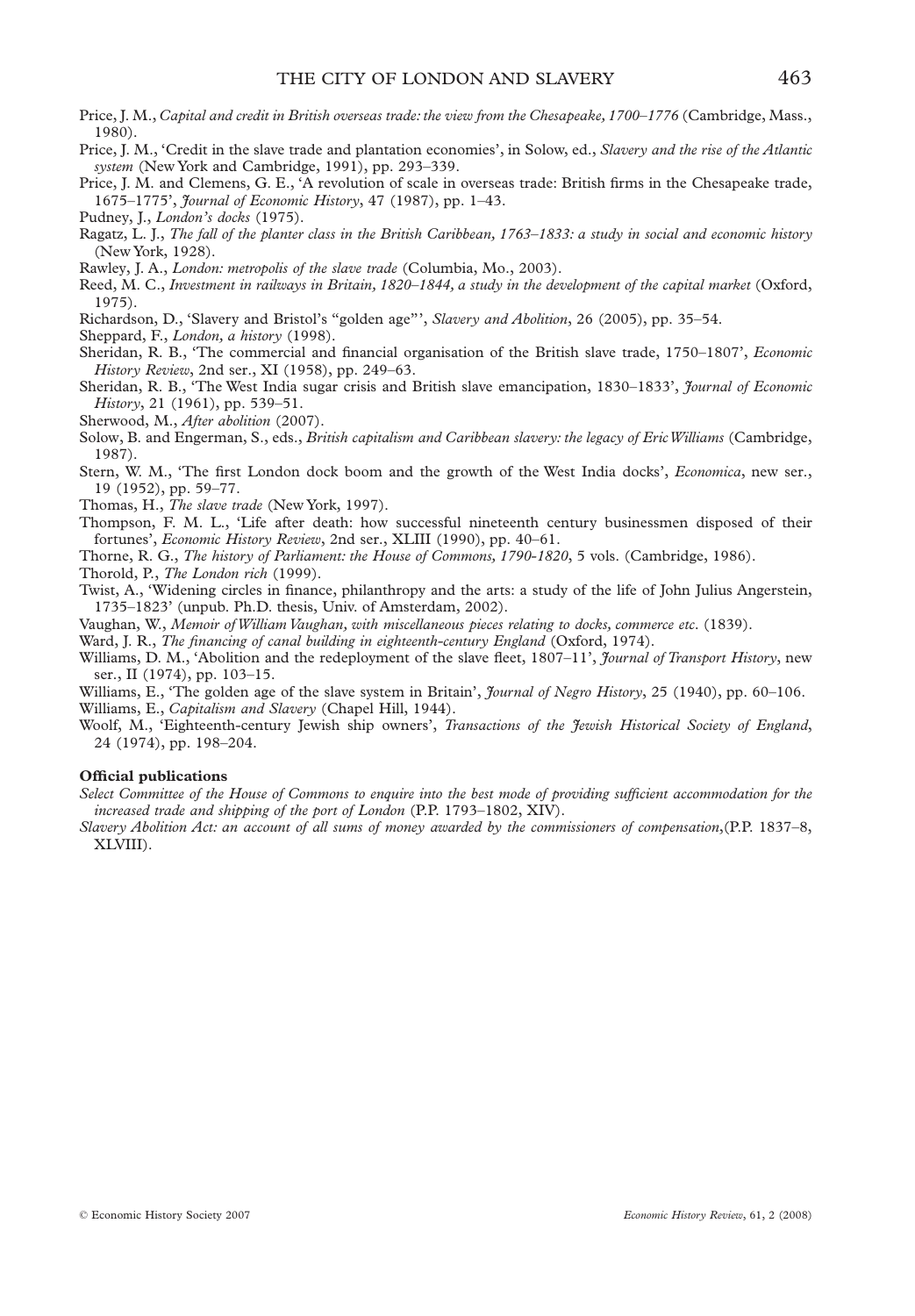| APPENDIX I: Absentee slave owners among docks investors |  |  |  |  |  |  |
|---------------------------------------------------------|--|--|--|--|--|--|
|---------------------------------------------------------|--|--|--|--|--|--|

| West India Docks Co.     | London Docks Co.             |
|--------------------------|------------------------------|
| Joseph Foster Barham     | Gilbert Francklyn            |
| Charles Nathaniel Bayley | Godschall Johnson            |
| William Chisholm[e]      | Beeston Long                 |
| George Hyde Clarke       | Samuel Long                  |
| <b>John Deffel</b>       | J. B. Lousada                |
| Philip Dehany            | Joseph Marryat               |
| Edward Hyde East         | John Nesbitt                 |
| Sir Francis Ford         | John Petrie                  |
| Frederick William Foster | Robert Taylor                |
| Robert Home Gordon       | <b>James Trecothick</b>      |
| Robert Hibbert           | Samuel Vaughan               |
| James Johnston           | Jacob Wilkinson              |
| William Knox             |                              |
| Richard Lee              |                              |
| Edward Long              |                              |
| Neill Malcolm sr.        |                              |
| Neill Malcolm jr.        |                              |
| George Hanbury Mitchell  |                              |
| William Mitchell         |                              |
| Rose Price               |                              |
| John Vincent Purrier     |                              |
| Fitzherbert Richards     |                              |
| George Rodon             |                              |
| Hon. John Scott          |                              |
| John Tharp               |                              |
| Joseph Timperon          |                              |
| Sir Godfrey Webster      |                              |
| John Wedderburn          |                              |
| David Wedderburn         |                              |
|                          | Duncan Campbell <sup>a</sup> |
|                          | Thomas Greg <sup>a</sup>     |
|                          | Thomas Hibbert <sup>a</sup>  |

*Note: a* Investors in both WIDCO and LDC.

Nathaniel Snell*<sup>a</sup>*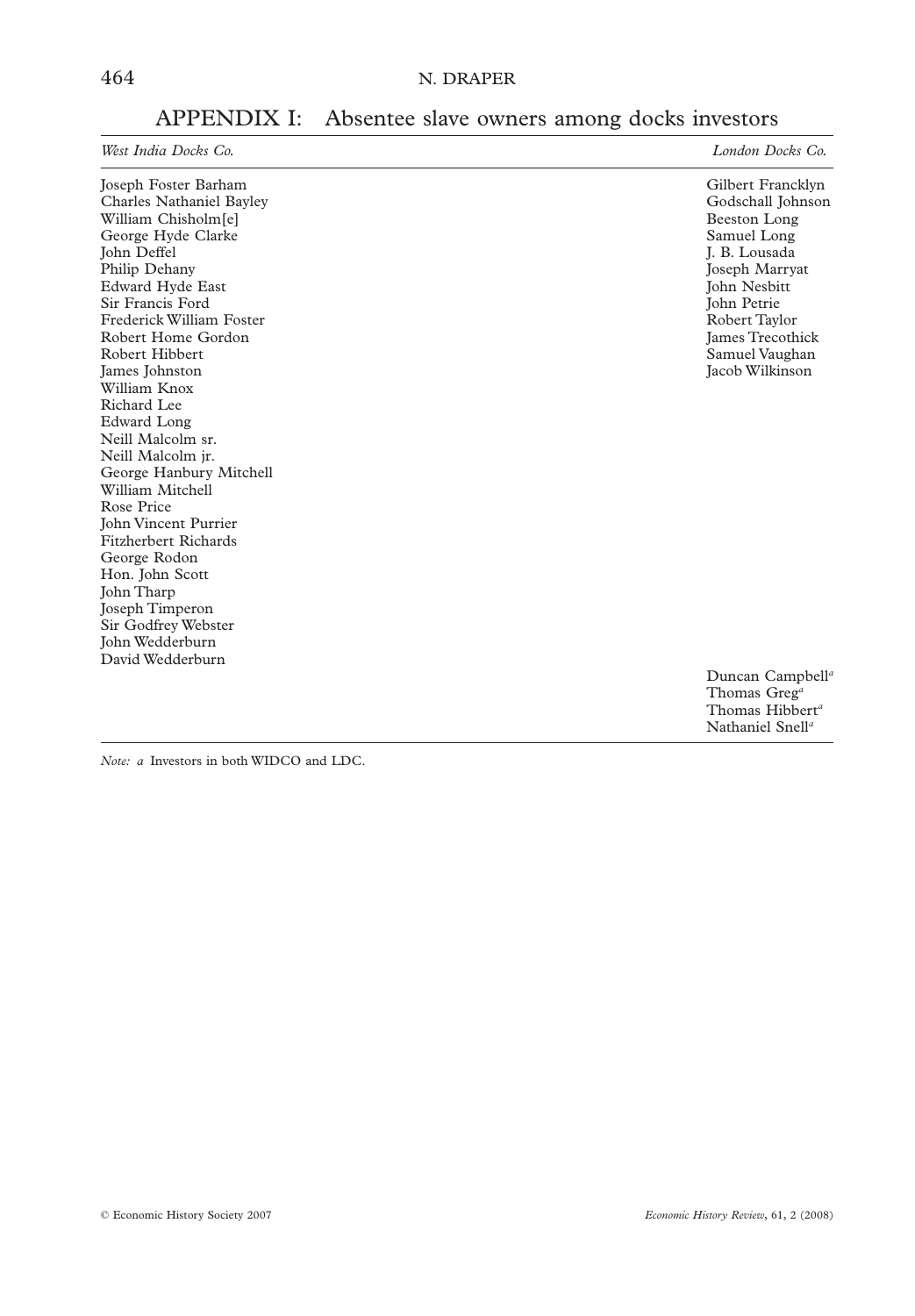## THE CITY OF LONDON AND SLAVERY 465

| Name                  | Company     | Colony                                                 | Estates        |
|-----------------------|-------------|--------------------------------------------------------|----------------|
| John Atkins           | LDC.        | Jamaica                                                | $\overline{7}$ |
| Barrow/Lousada        | LDC.        | Jamaica                                                | $\overline{2}$ |
| S. Boddington         | LDC.        | Antigua, Jamaica, Nevis, St Kitts, St Vincent          | 12             |
| S. Bosanquet          | LDC.        | <b>Nevis</b>                                           | $\overline{2}$ |
| James Bourdieu        | LDC.        | British Guyana, Dominica                               | $\overline{2}$ |
| Currie/Raikes         | LDC.        | <b>Jamaica</b>                                         | $\overline{4}$ |
| Davidson/Barkly       | WIDCO       | Antigua, Jamaica, British Guyana, Trinidad, St Vincent | 20             |
| C. Davison            | LDC.        | Trinidad, Tobago                                       | 6              |
| J. H. Deffell         | WIDCO       | Jamaica                                                | 6              |
| E. Hyde East          | WIDCO       | Jamaica                                                | 6              |
| George Hibbert        | WIDCO       | Jamaica                                                | 16             |
| David Lyon            | WIDCO       | Jamaica                                                | 3              |
| Neill Malcolm         | WIDCO       | Jamaica                                                | 10             |
| Joseph Marryat        | WIDCO       | Trinidad, Grenada, St Vincent                          | 9              |
| R. & S. Mitchell      | WIDCO       | Jamaica                                                | 21             |
| R. & T. Neave         | LDC.        | Montserrat, St Kitts                                   | 4              |
| J. V. Purrier         | WIDCO       | Jamaica, Antigua                                       | 5              |
| Smith, Payne, & Smith | WIDCO       | Jamaica, British Guyana, St Kitts                      | 4              |
| Nathaniel Snell       | WIDCO & LDC | Grenada, Tobago, St Vincent                            | 9              |
| J. Timperon           | WIDCO       | Jamaica                                                | 11             |
| J. Trecothick         | LDC.        | Antigua, Grenada                                       | 4              |
| W. Vaughan            | <b>LDC</b>  | Jamaica                                                | 2              |

## APPENDIX II: Major recipients of slave compensation, 1835–40, among docks investors<sup>138</sup>

*Source: Slavery Abolition Act* (P.P. 1837–8, XLVIII); NA, Treasury Papers, slave compensation T71/852-900.

<sup>138</sup> This table is based on an analysis of all individual claims over  $\zeta$ 1,000 contained in the Slave Compensation Commission Registers of Claims T71/852-900,Treasury Papers, in the NA.The analysis for Jamaica differs in all cases from that given by Butler, *Economics*, p. 53, which were based on the summary data in *Slavery Abolition Act*, (P.P. 1837–8, XLVIII).Where differences are major, this reflects differing treatment of claims where the claimant was a trustee rather than beneficiary.The figures for Isaac Currie in the above table, for example, include only the claims where Currie and his partners claimed as executors for Job Mathew Raikes, their erstwhile partner (and LDC investor). Currie also acted as trustee for John Graham Campbell in five separate claims inWestmoreland, Jamaica, which are not included above.The above data includes direct successors or heirs of docks investors where the docks investor himself had retired or died shortly before the compensation process but his firm recognizably continued, as was the case with Davidson & Barkly, J. V. Purrier, Joseph & Charles Marryat, R. & T. Neave,W., R., & S. Mitchell, and Nathaniel Snell. The figures for Smith, Payne, & Smith include awards made to Lord Carrington, Samuel Smith, and George Robert Smith.The figures for David Lyon do not include the nine estates inWestmoreland, Jamaica, compensation for which was contested between Lyon and Andrew Colvile in the Court of Chancery in England.